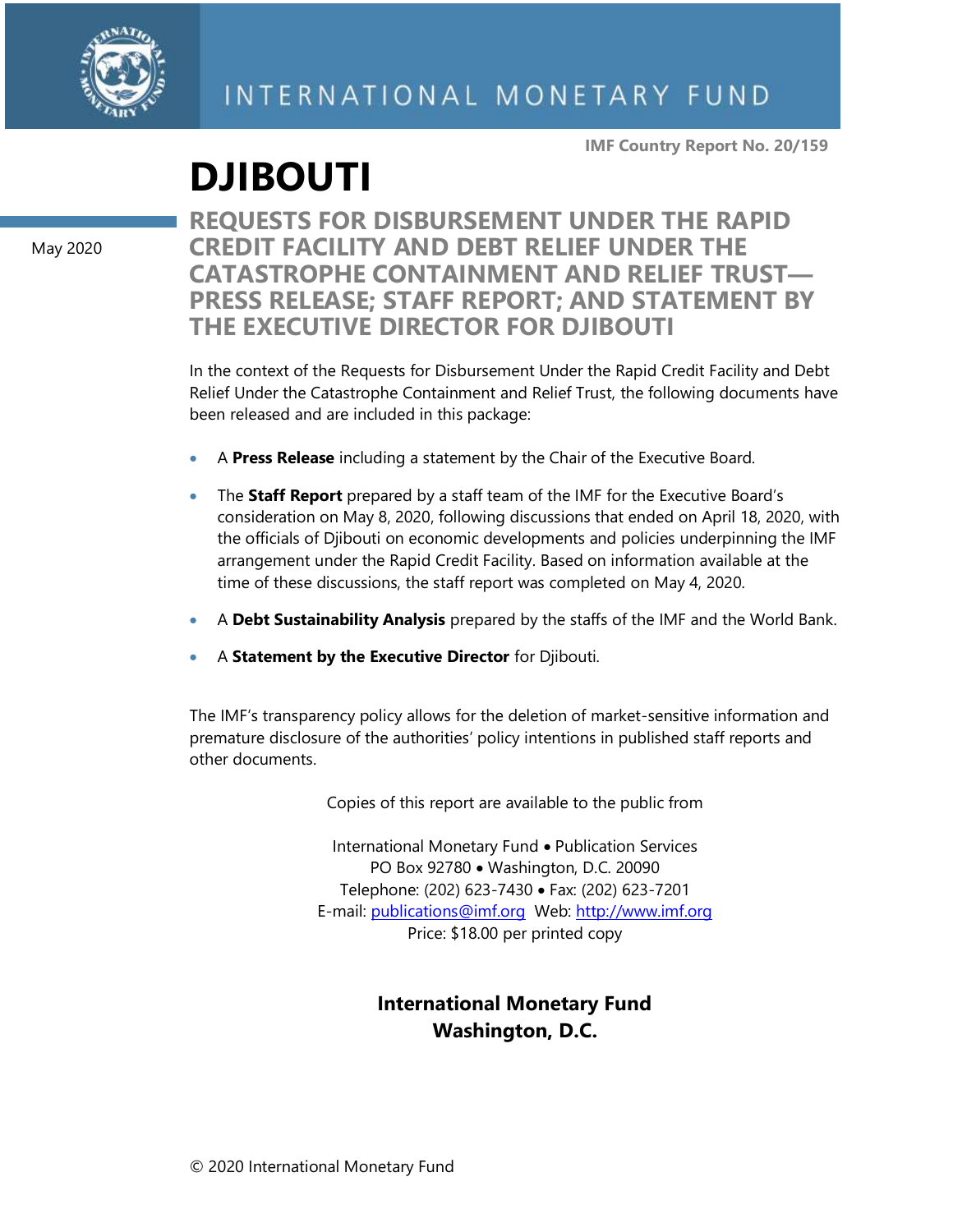

PR 20/211

# **IMF Executive Board Approves a US\$ 43.4 Million Disbursement to Djibouti Under the Rapid Credit Facility and Debt Relief Under the Catastrophe Containment and Relief Trust to Address the COVID-19 Pandemic**

### **FOR IMMEDIATE RELEASE**

- The IMF Executive Board approved a US\$43.4 million loan to Djibouti to support the authorities' response to the COVID-19 crisis, as well as debt relief under the CCRT, which will generate additional resources of US\$2.3 million over the next five months, and potentially up to US\$8.2 million over the next 23 months.
- IMF support will provide additional resources for the essential health and other emergency spending, including social safety nets. It will also help catalyze additional donor support.
- The authorities are committed to use the additional IMF resources transparently and to ensure that expenditures are well-targeted and cost-effective.

**Washington, DC – May 8, 2020 -** The Executive Board of the International Monetary Fund (IMF) today approved a disbursement under the Rapid Credit Facility (RCF) equivalent to SDR 31.8 million (around US\$43.4 million, 100 percent of Djibouti's quota) to help Djibouti meet the urgent balance of payment needs stemming from the COVID-19 pandemic. It also approved grants under the IMF's Catastrophe Containment and Relief Trust (CCRT) to cover Djibouti's debt service falling due to the IMF from today to October 13, 2020, the equivalent of SDR 1.692 million or US\$2.3 million. Additional relief covering the period from October 14, 2020 to April 13, 2022 will be granted subject to the availability of resources in the CCRT, potentially bringing total relief on debt service to the equivalent of SDR 6.03 million; about US\$8.2 million.

The COVID-19 pandemic has considerably weakened near-term macroeconomic prospects for Djibouti. The country is facing a large negative external demand shock due to the global recession. Domestically, virus prevention and containment measures are further affecting demand and supply. Output is projected to contract by 1 percent in 2020 and lower exports of services and foreign direct investment have opened up an urgent balance of payments financing need of the order of US\$ 164 million. The pandemic has also created urgent spending needs, including in the health sector, and is set to affect negatively government revenue.

Following the Executive Board discussion. Mr. Mitsuhiro Furusawa, Deputy Managing Director and Acting Chair, made the following statement:

"The COVID-19 pandemic is having a severe impact on Djibouti, creating urgent balance of payments and fiscal financing needs. The authorities acted swiftly to contain and mitigate the spread and impact of the virus. Their prevention and containment measures and decisions to scale up health and other emergency spending to protect households and firms hit by the crisis will help limit economic and social consequences.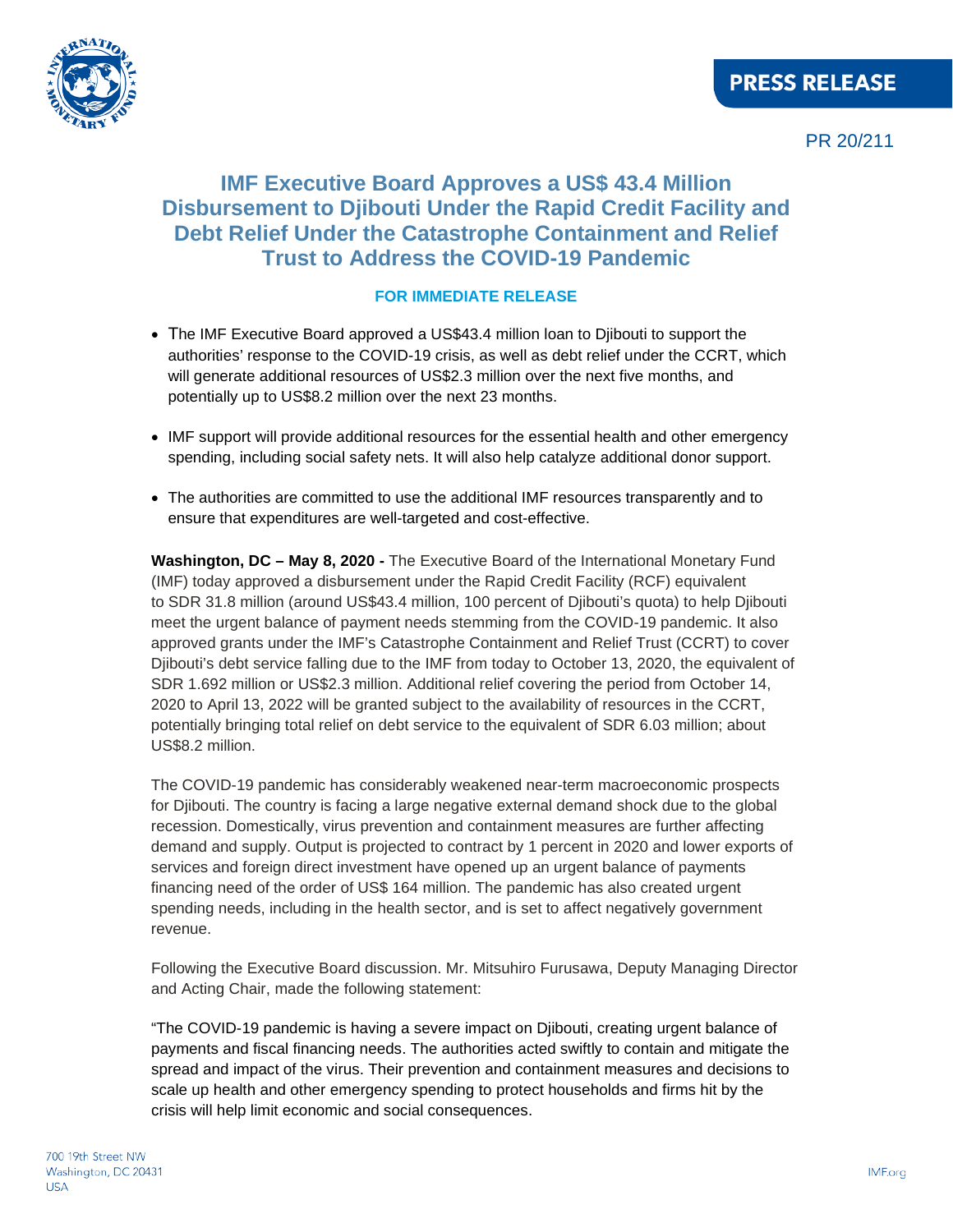"The crisis and policy response will lead to a widening of the fiscal deficit this year. The IMF's emergency financing under the RCF and debt service relief under the CCRT will provide much-needed liquidity to support the authorities' response to the crisis and could catalyze further assistance from the international community, preferably in the form of grants. The authorities are committed to use the additional resources transparently and to ensure that expenditures are well-targeted and cost-effective.

"Once the crisis abates, temporary measures should be unwound, with policies refocusing on promoting a strong and inclusive recovery and preserving medium-term debt sustainability. It will be critical to address and prevent the recurrence of external arrears, ramp up operations of key projects, and reduce public sector borrowing. Reducing tax expenditures is also important to create space for poverty-reducing spending. Efforts to strengthen banks' balance sheets, enhance the business environment, improve the governance and efficiency of public enterprises, and reduce production factor costs will be essential to foster strong and inclusive growth."

#### *More Information:*

IMF Lending Tracker (emergency financing request approved by the IMF Executive Board) <https://www.imf.org/en/Topics/imf-and-covid19/COVID-Lending-Tracker>

#### IMF Executive Board calendar

<https://www.imf.org/external/NP/SEC/bc/eng/index.aspx>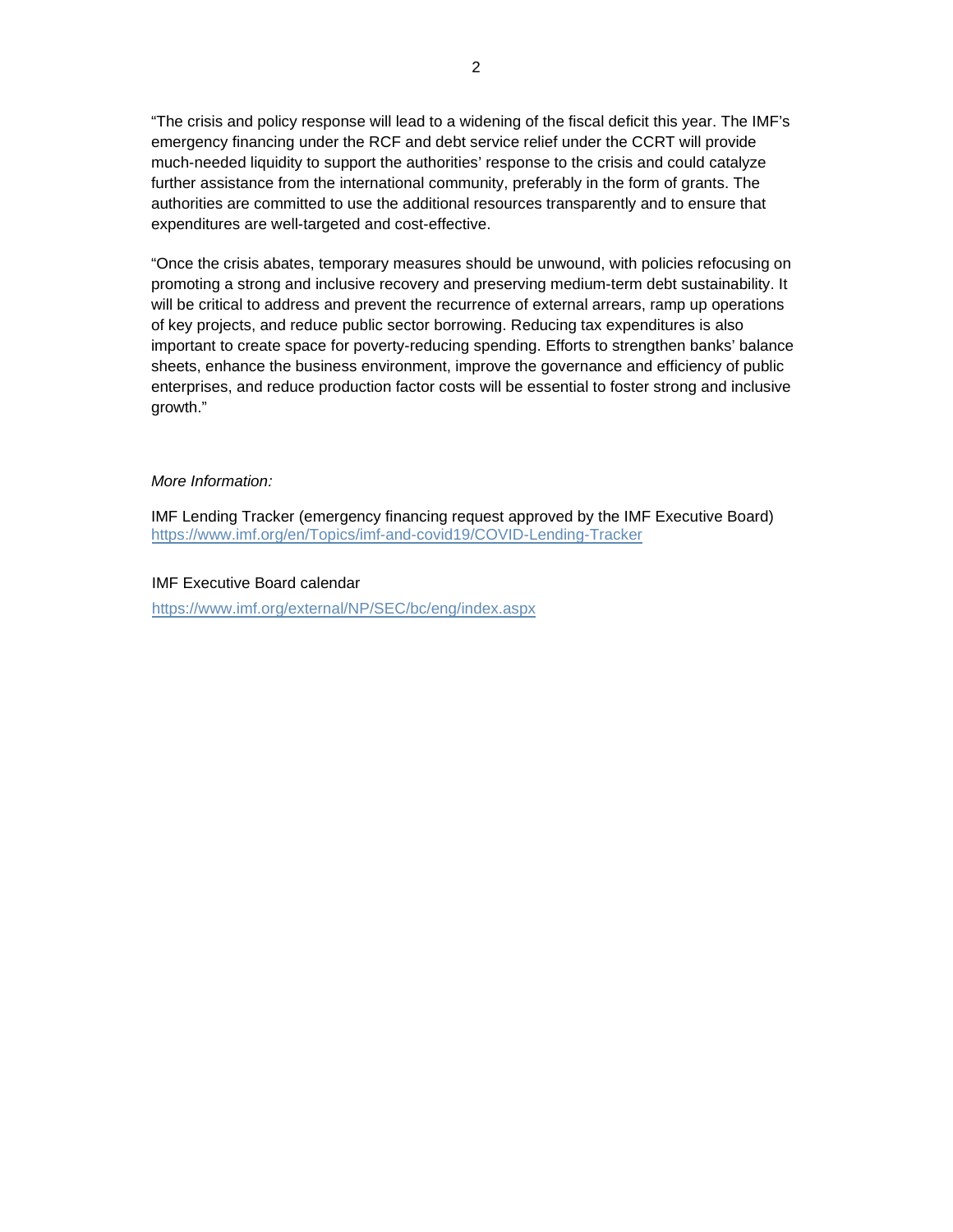

# **DJIBOUTI**

May 4, 2020

**REQUESTS FOR DISBURSEMENT UNDER THE RAPID CREDIT FACILITY AND DEBT RELIEF UNDER THE CATASTROPHE CONTAINMENT AND RELIEF TRUST**

# **EXECUTIVE SUMMARY**

**Context.** The COVID-19 pandemic has considerably weakened macroeconomic prospects for Djibouti. The country is facing a large negative external demand shock due to the global recession. Domestically, virus prevention and containment measures are affecting both demand and supply. Output is contracting, while lower exports of services and foreign direct investment have opened an urgent balance of payments need of the order of US\$164 million (4.8 percent of GDP). The pandemic has also created urgent spending needs and is set to reduce government revenue.

**Request for Fund support.** To address the urgent balance of payments needs, the authorities have requested support under the Rapid Credit Facility's (RCF) exogenous shock window in the amount of 100 percent of quota (SDR 31.8 million), to be channeled to the budget to help finance pandemic-related health and other priority expenditure. They have also asked for debt relief under the Catastrophe Containment and Relief Trust (CCRT) for amounts falling due to the Fund in the 24-month period through April 13, 2022 (SDR 6.03 million), subject to resource availability. Staff supports these requests. The authorities are also seeking additional financing from other partners.

**Outlook and risks.** Medium-term economic prospects are encouraging, but there is considerable uncertainty around the baseline scenario. A more severe pandemic or a slower than expected resumption of global growth would likely have negative implications for growth and debt sustainability. Given the large balance of payments needs, a financing shortfall may result in larger drawdown in international reserves, and undesirable deeper spending cuts and weaker growth.

**Policies.** The immediate priority is to ramp up emergency spending to contain the virus and protect lives. Extra spending will also be needed to protect households and firms hit by the crisis, and a higher fiscal deficit should be accommodated this year. The authorities' planned ex-post audits of COVID-19 expenditure and enhanced procurement disclosures will promote the effective use of public resources. Temporary measures should be unwound once the virus is contained, with policies refocusing on promoting a strong and inclusive recovery and preserving debt sustainability. This would require addressing and preventing a recurrence of external arrears, ramping up operations of key projects, and reducing public sector borrowing, as well as efforts to strengthen bank's balance sheets, enhance the business environment, improve the governance and efficiency of public enterprises, and reduce production costs.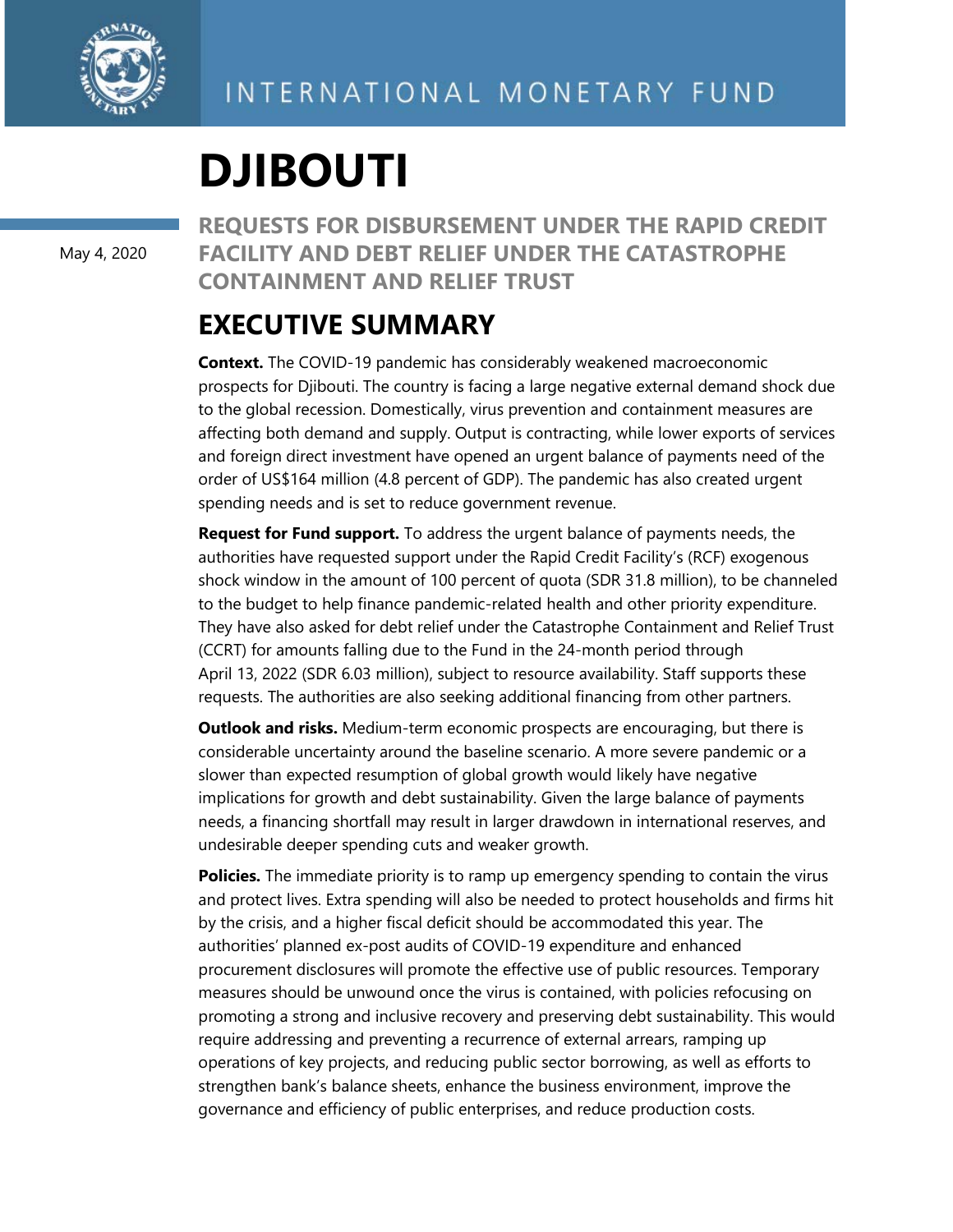# Approved By **Taline Koranchelian (MCD) and Gavin Gray (SPR)**

The staff team comprised Stéphane Roudet (Head), Bénédicte Baduel and Sidra Rehman (all MCD). Discussions with Minister of Economics and Finance Dawaleh, Minister of Budget Cher, Central Bank Governor Ahmed and other senior officials were held remotely during April 16-18, 2020. Abdulrahman Olhaye (OED) also participated in the meetings. Research assistance was provided by Jiawei Li. The team also benefited from editorial support by Maria de Mesa.

# **CONTENTS**

#### **TABLES**

| 1. Selected Economic and Financial Indicators, 2015–2025                                                                                                                                                                       | 11 |
|--------------------------------------------------------------------------------------------------------------------------------------------------------------------------------------------------------------------------------|----|
| 2. Central Government Operations, 2015–2025 (Millions of Djibouti francs)                                                                                                                                                      | 12 |
| 3. Central Government Operations, 2015–2025 (Percent of GDP) ___________________                                                                                                                                               | 13 |
|                                                                                                                                                                                                                                | 14 |
| 5. Monetary Survey and Banking Sector Indicators, 2015-2025                                                                                                                                                                    | 15 |
| 6. Indicators of Capacity to Repay the Fund, 2020–2030                                                                                                                                                                         | 16 |
|                                                                                                                                                                                                                                | 17 |
| <b>ANNEX</b>                                                                                                                                                                                                                   |    |
| I. Risk Assessment Matrix (April 2020) [19] Decree and the set of the set of the set of the set of the set of the set of the set of the set of the set of the set of the set of the set of the set of the set of the set of th | 18 |
| <b>APPENDICES</b>                                                                                                                                                                                                              |    |
| I. Letter of Intent                                                                                                                                                                                                            | 20 |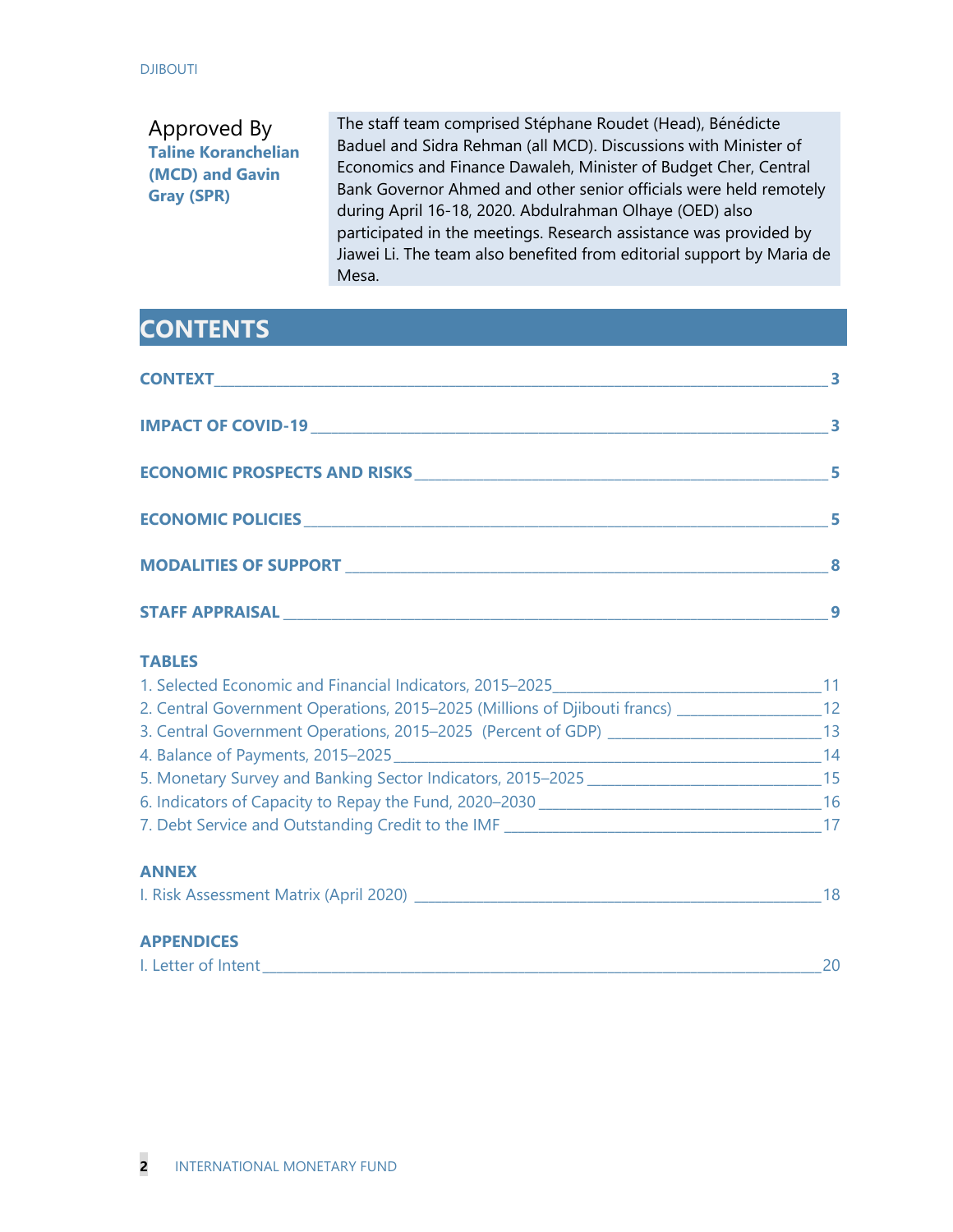# **CONTEXT**

**1. Djibouti's macroeconomic performance and outlook have until recently been broadly favorable.**[1](#page-5-0) As a regional trade and logistics hub, the country benefitted from a recovery in Ethiopia's trade flows last year. Real GDP is estimated to have grown by about 7½ percent; the underlying current account balance (excluding trade flows related to re-export activities) continued to improve (Text Table 1); and international reserves increased by close to US\$50 million, bringing the reserve coverage to 3.6 months of imports (excluding reexports-related imports). These trends were expected to continue in 2020. Fiscal and debt metrics have also been improving: the overall deficit declined to about ¾ percent of GDP in 2019, and total public and publicly guaranteed external debt dropped for the second year in a row (to about 66 percent of GDP). The understanding reached last year with China's Exim bank on the restructuring of the railway loan helped ease short-term debt service constraints. Despite some progress in strengthening banks' balance sheets in recent years and a capital adequacy ratio of 15.7 percent at end-2019, nonperforming loans (NPLs) still accounted for about 16.3 percent of bank loans, highlighting underlying vulnerabilities.

| Text Table 1. Djibouti: Selected Economic and Financial Indicators, 2015–23 |         |        |        |        |        |        |        |
|-----------------------------------------------------------------------------|---------|--------|--------|--------|--------|--------|--------|
|                                                                             | Average |        | Est.   |        |        |        |        |
|                                                                             | 2015-17 | 2018   | 2019   | 2020   | 2021   | 2022   | 2023   |
| Real GDP (percent change)                                                   | 6.6     | 8.4    | 7.5    | $-1.0$ | 10.0   | 8.0    | 6.5    |
| Overall fiscal balance (commitment basis, in percent of GDP)                | $-9.4$  | $-2.8$ | $-0.8$ | $-4.5$ | $-1.3$ | $-2.3$ | $-2.5$ |
| Current account balance (in percent of GDP)                                 | 7.8     | 18.0   | 26.3   | $-3.6$ | $-0.3$ | 0.7    | 1.5    |
| Underlying current account balance (in percent of GDP) 1/                   | 1.9     | 2.6    | 3.1    | $-3.6$ | $-0.3$ | 0.7    | 1.5    |
| External public and publicly guaranteed debt (in percent of GDP)            | 61.4    | 69.2   | 66.0   | 72.9   | 67.1   | 64.7   | 62.8   |
| Gross official reserves (Million USD)                                       | 436.6   | 445.2  | 493.8  | 453.8  | 483.8  | 513.8  | 543.8  |
| (In months of next year's imports of goods and services, excl. re-exports)  | 3.5     | 3.1    | 3.6    | 3.1    | 3.2    | 3.2    | 3.2    |
| Sources: Djibouti authorities; and IMF staff estimates and projections.     |         |        |        |        |        |        |        |
| 1/ Excludes exports and imports for re-exports.                             |         |        |        |        |        |        |        |

# **IMPACT OF COVID-19**

**2. The COVID-19 pandemic has significantly altered Djibouti's near-term economic prospects and has given rise to an urgent balance of payments need.** The shock is operating through the following main channels:

• *Loss of output due to demand and supply shocks.* The rapid growth in trade and logistics activities in recent years, underpinned by large investments in ports and transport infrastructure, has made the country more dependent on global and regional trade developments. The global recession therefore entails a large negative external demand shock for Djibouti. In addition, virus prevention and containment measures are affecting both domestic demand and supply. [2](#page-5-1) Assuming that, in Djibouti and most other countries, these measures have the greatest impact

<span id="page-5-0"></span><sup>&</sup>lt;sup>1</sup> See also **IMF Country Report 19/314** for a recent analysis of Djibouti's economic developments and policies.

<span id="page-5-1"></span><sup>&</sup>lt;sup>2</sup> As of April 30, 2020, 1089 confirmed COVID-19 cases had been reported in Djibouti.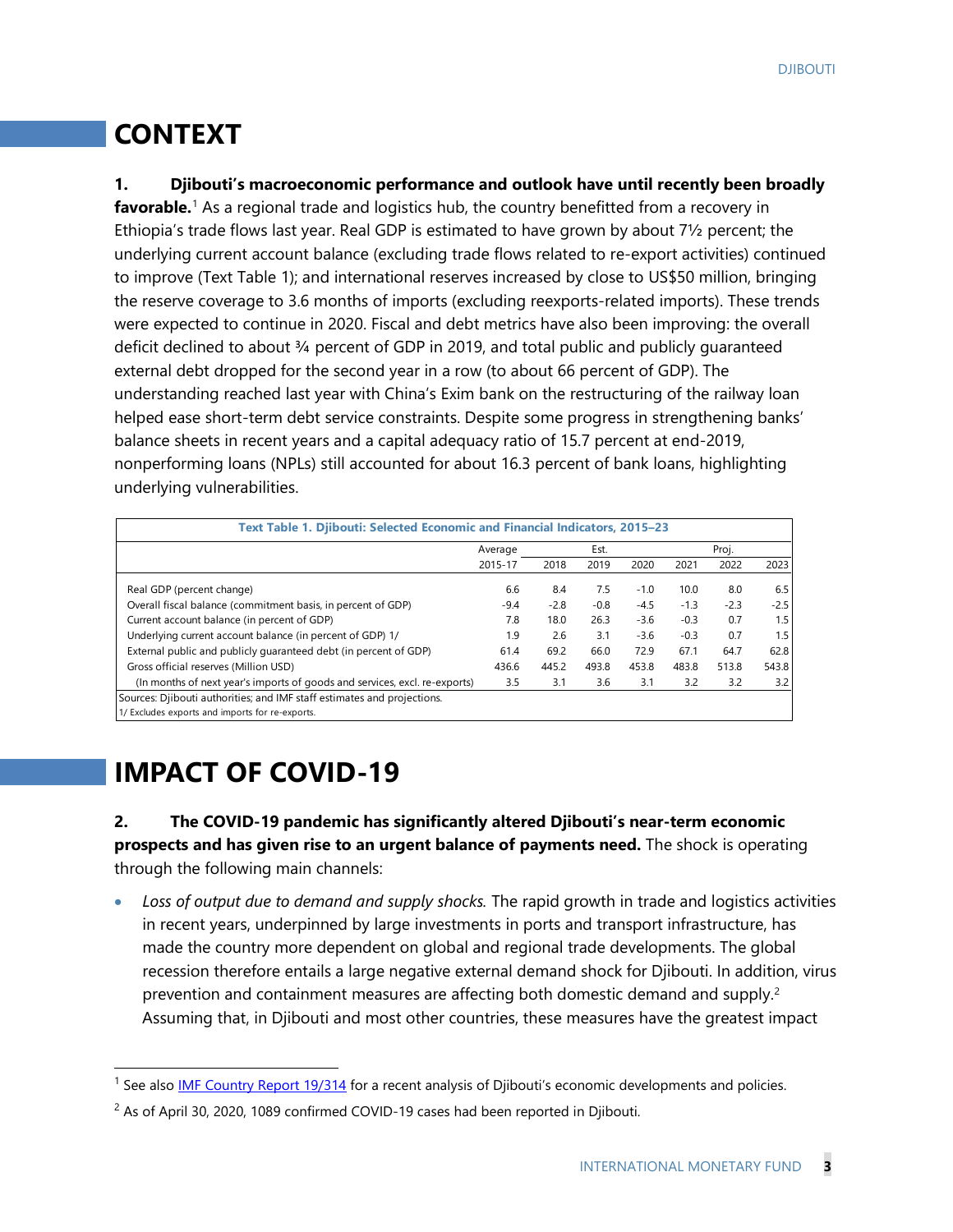- during the second quarter and activity recovers thereafter, 2020 real GDP growth is expected to fall to -1 percent, 8 percentage points below the pre-shock baseline, and 2½ percentage points below the growth rate experienced during the global financial crisis. The social consequences of the crisis are also likely to be acute given Djibouti's high poverty rate, large informal sector, and tradition of hosting and caring for sizeable refugee and migrant populations.
- *Fiscal pressures.* Additional health and other priority expenditures of about 2.4 percent of GDP will be necessary this year to address the pandemic and its economic and social consequences. The shocks are also projected to reduce government revenue in 2020, by about 0.9 percent of GDP (Text Table 2).
- *Balance of payments financing need.* Lower external demand for Djibouti's trade and logistics services and a nearcessation of travel and tourism are expected to reduce the current account balance by about 4.2 percent of GDP compared to the pre-pandemic baseline. Foreign direct investment (FDI) is also projected to drop by 40 percent (Text Table 3). The resulting

| Text Table 2. Djibouti: Central Government Finances, 2019-20 |                     |          |           |        |        |
|--------------------------------------------------------------|---------------------|----------|-----------|--------|--------|
|                                                              | (In percent of GDP) |          |           |        |        |
|                                                              | 2019                |          | 2020      |        | Diff.  |
|                                                              | Est.                |          | Pre-shock | Proj.  |        |
| Revenues and grants <sup>1/</sup>                            |                     | 21.7     | 19.5      | 18.6   | $-0.9$ |
| Tax revenue                                                  |                     | 12.0     | 11.6      | 10.6   | $-1.0$ |
| Non tax revenue                                              |                     | 6.4      | 6.2       | 6.3    | 0.1    |
| Current expenditure <sup>2/</sup>                            |                     | 15.5     | 14.6      | 14.9   | 0.3    |
| Capital expenditure                                          |                     | 7.1      | 6.7       | 5.8    | $-0.9$ |
| Covid-19 related spending                                    |                     | $\cdots$ | 0.0       | 2.4    | 2.4    |
| Overall fiscal balance (commitment                           |                     | $-0.8$   | $-1.8$    | $-4.5$ | $-2.7$ |

Sources: Djibouti authorities; and IMF staff estimates and projections. 1/ Tax revenues are the most affected (-1 percent of GDP). Non tax revenue is resilient in nominal terms (supported by foreign non tax revenues—rents from the foreign military bases—that are unaffected) and contribute positively by 0.1 percent of GDP.

2/ Current spending, mostly rigid, increases by 0.3 percent of GDP with the shock due to a lower nominal GDP.

| Text Table 3. Djibouti: Balance of Payments Financing, 2019-20<br>(In millions of USD)                                                                                                                                                                                                                                                  |             |            |                |                   |
|-----------------------------------------------------------------------------------------------------------------------------------------------------------------------------------------------------------------------------------------------------------------------------------------------------------------------------------------|-------------|------------|----------------|-------------------|
|                                                                                                                                                                                                                                                                                                                                         | 2019        | 2020       |                | Diff.             |
|                                                                                                                                                                                                                                                                                                                                         | Est.        | Pre-shock  | Proj.          |                   |
| Current account balance 1/<br>Of which: Exports of good and services                                                                                                                                                                                                                                                                    | 878<br>5437 | 19<br>5818 | $-124$<br>4369 | $-142$<br>$-1449$ |
| Of which: Imports of good and services                                                                                                                                                                                                                                                                                                  | 4685        | 5856       | 4550           | $-1306$           |
| <b>FDI</b>                                                                                                                                                                                                                                                                                                                              | 187         | 220        | 130            | -90               |
| Other (Net) 2/                                                                                                                                                                                                                                                                                                                          | $\ddotsc$   | $-239$     | $-170$         | 68                |
| Financing Need 3/                                                                                                                                                                                                                                                                                                                       |             |            | 164            |                   |
| IMF RCF disbursment                                                                                                                                                                                                                                                                                                                     |             |            | 43.3           |                   |
| <b>CCRT</b>                                                                                                                                                                                                                                                                                                                             |             |            | 3.2            |                   |
| Unidentified support                                                                                                                                                                                                                                                                                                                    |             |            | 118            |                   |
| Sources: Dilbouti authorities; and IMF staff estimates and projections.<br>1/ The large drop in net exports between 2019 and 2020 under the pre-shock scenario<br>is mainly driven by the balance of trade for reexports. The shock is projected to have<br>an impact on both re-exports activities and the underlying current account. |             |            |                |                   |

3/ Financing needed after accounting for the Central Bank's NFA variations and repayment of arrears. 2/ Covers all balance of payment flows with the exception of current account and FDI.

balance of payments financing need consistent with maintaining an adequate international reserve coverage of 3.1 months of prospective imports (excluding re-export related flows) is assessed to be some US\$ 164 million (4.8 percent of GDP). [3](#page-6-0)

<span id="page-6-0"></span> $3$  Based on the reserve adequacy framework for LICs, the optimal level of foreign reserves, which compares the marginal benefits and costs of holding reserves with that of spending them, indicates a benchmark of 3.1 months of imports. This is slightly lower than the 3.4 months of imports estimated at the time of the 2019 Article IV Consultation, reflecting a higher opportunity cost of holding reserves amid lower global real interest rates.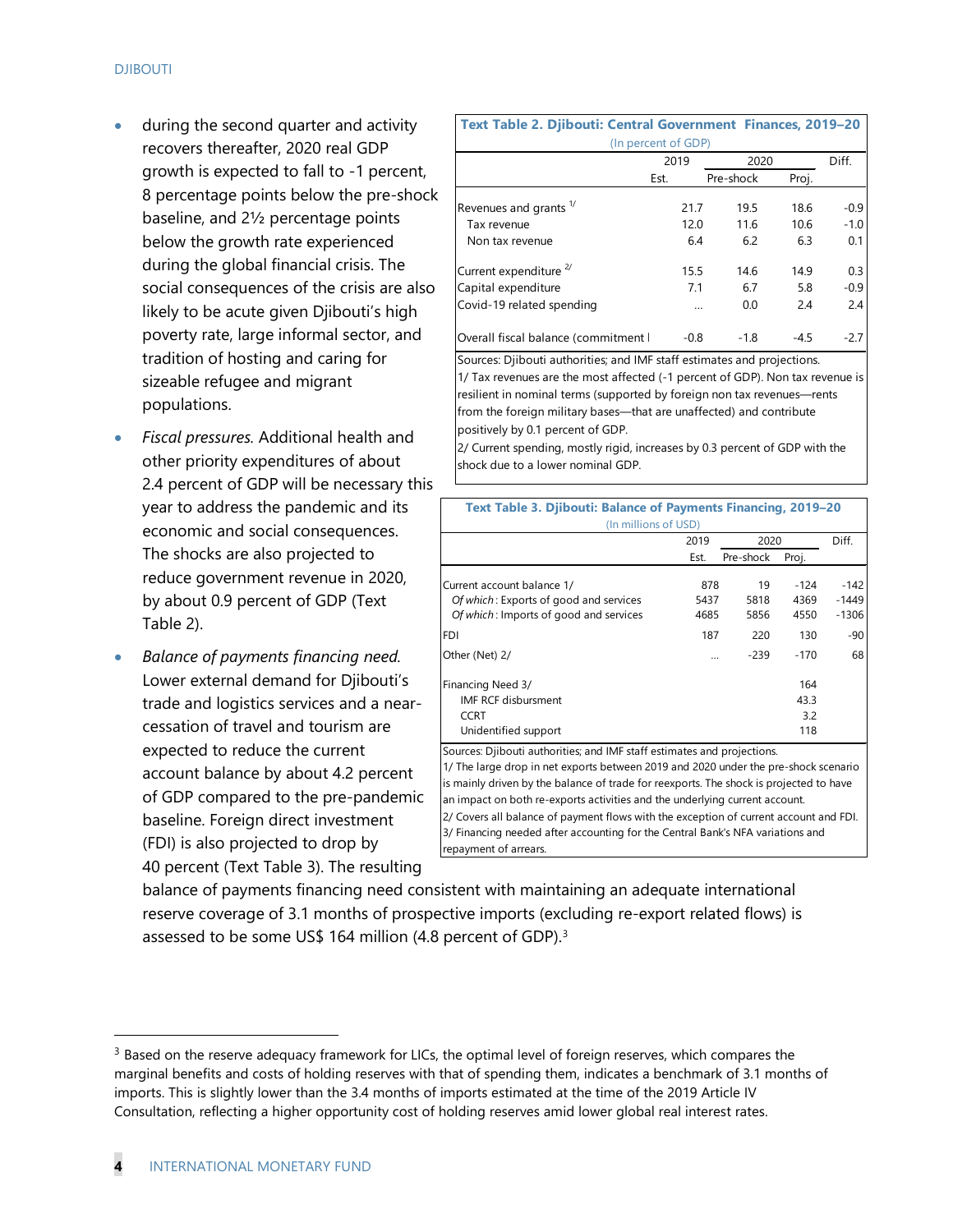# **ECONOMIC PROSPECTS AND RISKS**

**3. Medium-term macroeconomic prospects remain encouraging.** The impact of the shock is expected to be temporary. Assuming policy responses start bearing fruit across the world, Ethiopia's trade picks up, and containment efforts in Djibouti are gradually unwound in the second half of this year, a strong recovery could be expected in 2021, with real GDP growth reaching 10 percent, while both the external and fiscal positions would improve significantly.

**4. There is considerable uncertainty around the baseline scenario and the impact of the COVID-19 pandemic on the economy could be worse.** A more severe pandemic, with disruptions to global activity lasting longer or more acute than currently envisaged would have negative spillovers on Djibouti, with negative implications for growth and debt sustainability. Domestically, a more acute epidemic amidst high poverty and weak health system capacity, could also entail additional economic costs, including lower growth, weaker government revenue and higher health spending needs. Given the estimated size of the balance of payments and fiscal needs, a financing shortfall would have significant impact on economic and social outcomes and could lead to a debt distress situation. Many of the risks already identified at the time of the last Article IV consultation also remain (Annex I).

# **ECONOMIC POLICIES**

*Discussions with the authorities focused on immediate measures to fight the pandemic, alleviate its economic and social consequences, and address the urgent balance of payments need. Once the crisis abates, the authorities are also committed to policies that will strengthen debt sustainability and reforms that foster a strong and sustainable recovery and better social outcomes.* 

**5. The government's response to the pandemic has been swift.** To prevent the spread of the virus, the government has taken early steps to impose border restrictions, including by interrupting all passenger flights and trains and by suspending visa issuance. Social distancing measures such as closure of schools, cancelation of public gatherings, and confinement of non-essential employees were also taken. These measures have been supported by an active communication campaign to sensitize the population. The Ministry of Health and its partners have increased their preparedness by building surveillance, testing, quarantine and health worker capacity. They have coordinated closely with the World Health Organization—with the latter providing protective and medical equipment, including tests and respirators—and other partners.

**6. Against the backdrop of the currency board, the balance of payments shock will mainly be accommodated through higher financing.** Consistent with the analysis provided in the context of the last Article IV, staff and the authorities saw Djibouti's exchange rate arrangement as appropriate. Given the comfortable build-up in reserves last year, part of these can be used to absorb part of the COVID-19 shock while maintaining the reserves coverage at 3.1 months of imports. The authorities are engaging with development partners to seek support to finance the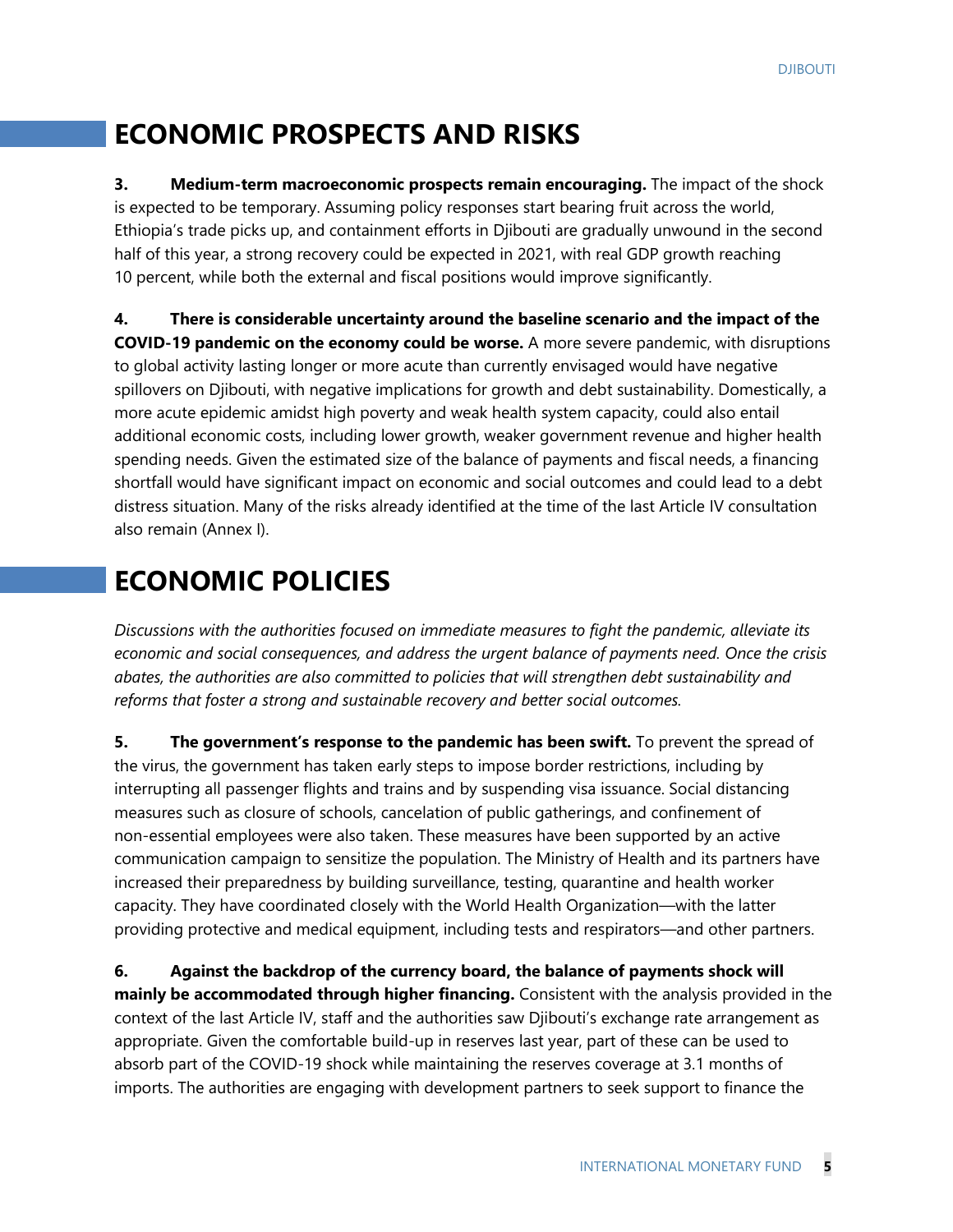residual \$118 million (3.5 percent of GDP) balance of payments need. The World Bank is considering their request for emergency budget support. The authorities have also noted their intention to request a debt service suspension from bilateral creditors in the context of the G20-sponsored initiative. They are committed to using the associated fiscal space for COVID-19-related spending and disclosing fully their public sector debt situation. The government has also taken steps to re-prioritize some spending to alleviate the impact of the shock (see below). A financing shortfall may, however, require a larger drawdown in international reserves as well as undesirable deeper cuts to non-COVID-19 spending and reprioritization of government outlays away from nonessential spending.

#### **7. Accommodating a higher fiscal deficit in 2020 is critical to fight against COVID-19.** The

government's policy response has been to scale up healthcare and other emergency spending and to support families and firms affected by the outbreak (2.4 percent of GDP; see text table). Additional spending is primarily channeled through existing programs. Together with the fall in tax and

| <b>Text Table 4. Covid-19 related expenditures</b>                  |                |                              |
|---------------------------------------------------------------------|----------------|------------------------------|
| (In billions DJF and percent of GDP)                                |                |                              |
|                                                                     |                | (bn of DJF) (Percent of GDP) |
| <b>Health related expenditures:</b>                                 | 5              | 0.8                          |
| COVID-19 related expenditures (medical supplies and wages in health | 5              | 0.8                          |
| <b>Support to Firms:</b>                                            | 3.5            | 0.6                          |
| Increase the resources of the SMEs Guarantee Fund                   | 1.5            | 0.2                          |
| Support to very small entreprises (incl. informal sector)           | $\overline{c}$ | 0.3                          |
| <b>Support to households:</b>                                       | 4              | 0.7                          |
| Support to covid-related unemployed to re-enter the labor market    | 2              | 0.3                          |
| Food distribution to poor households                                | $\overline{c}$ | 0.3                          |
| Other:                                                              | 2.2            | 0.4                          |
| Food strategic stock                                                | 2              | 0.3                          |
| Update poverty mapping                                              | 0.2            | 0.0                          |
| <b>Total</b>                                                        | 14.7           | 2.4                          |

non-tax revenue (0.9 percent of GDP), and notwithstanding efforts to re-prioritize spending—some 0.9 percent of GDP in capital spending have been cut compared to the initial budget—the fiscal deficit is set to reach 4.5 percent of GDP this year. This increase is critical to help mitigate economic and social consequences of the pandemic. The authorities are committed to ensure that these additional expenditures are well-targeted and cost-effective. They are using a combination of social registry data and community targeting to identify beneficiaries and are engaging with METAC technical assistance experts on designing cash transfers.

**8. The authorities are also committed to use the resources dedicated to fight the impact of the pandemic in a transparent manner and in line with best budget practices.** Notably, they will clearly outline these measures in a supplementary budget expected to be submitted to Parliament in a few weeks. The authorities also committed to undertake an ex-post audit of COVID-19 expenditure and to subject them to enhanced public disclosure, including by publishing large procurement contracts and the beneficial ownership of selected firms (see attached Letter of Intent).

**9. Djibouti is at high risk of debt distress, but its debt is sustainable, provided that additional financing is available to close the urgent balance of payments need and the authorities sustain their efforts to enhance returns on infrastructure projects.** The updated joint IMF-World Bank Debt Sustainability Analysis (DSA; see accompanying document) shows that the present value (PV) of the external debt-to-GDP ratio breaches its threshold during 2020–26 and the debt service-to-revenue ratio increases and largely stays above its threshold from 2022 onward. This indicates a high risk of debt distress, and financial support in the form of grants would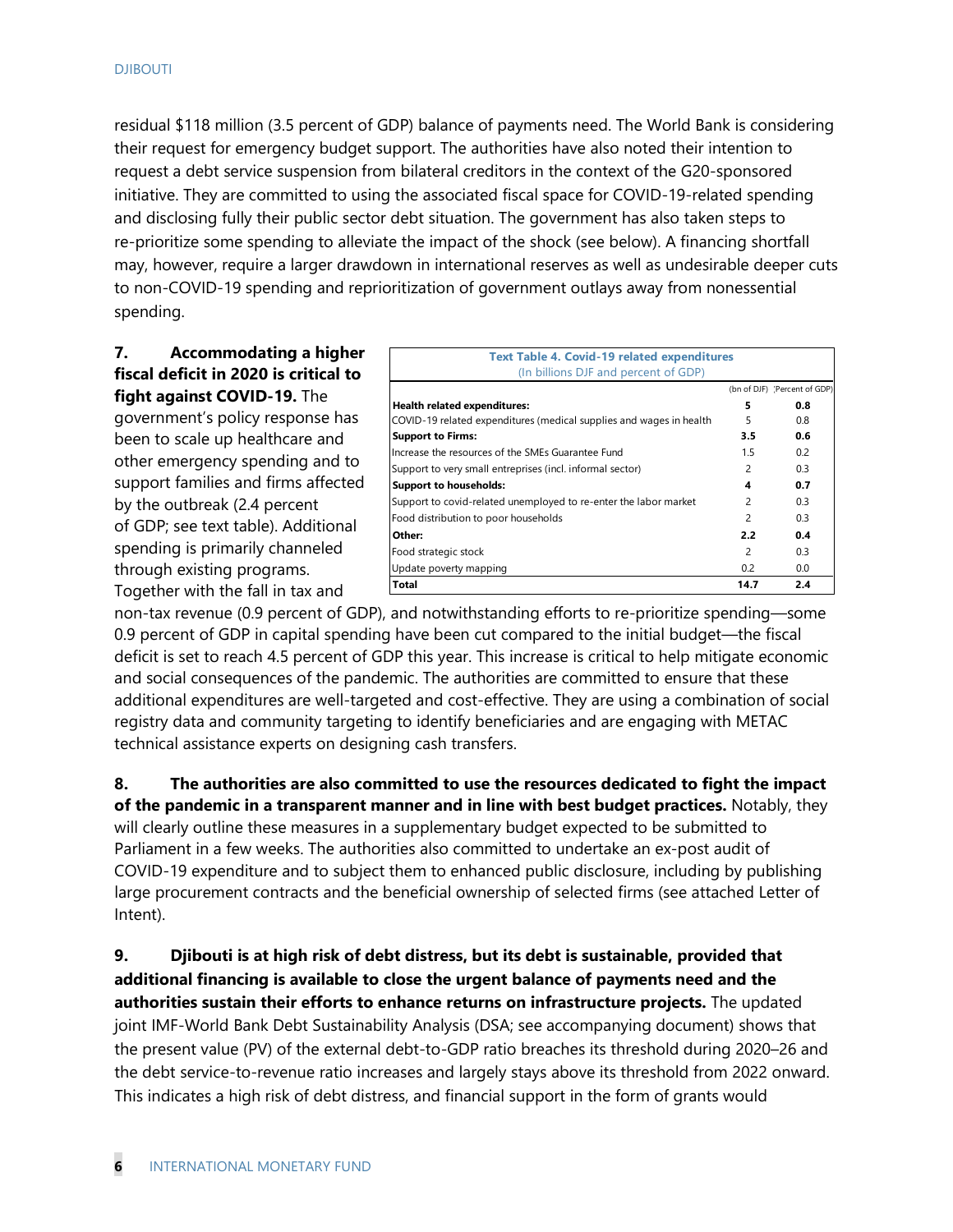therefore be preferable. Provided additional financing is available to address the urgent balance of payments need, the authorities are expected to be able to service their debt under current terms. Debt is therefore assessed as sustainable. This assessment takes into consideration the understanding reached with Exim Bank of China in 2019 to restructure the railway loan and accumulated arrears, which is expected to be finalized soon. It also hinges upon implementation of a range of fiscal and debt management reforms to underpin debt sustainability— including efforts to address and prevent the recurrence of external arrears.

**10. The authorities reaffirmed their commitment to policies aimed at strengthening debt sustainability while creating space for poverty-reducing spending.** A multifaceted approach is needed to underpin debt sustainability. This includes a rapid ramp-up of operations of several key projects to generate the revenues necessary for debt service. A combination of policies that reduce the pace of borrowing—which should be facilitated by the projected rapid improvement in fiscal accounts starting in 2021—and prioritize concessional financing and foreign direct investment (FDI) for projects is needed.<sup>[4](#page-9-0)</sup> Reforms to develop a medium-term fiscal framework and strengthen public investment management, and debt management capacity are also important. Strengthening SOEs oversight is also critical in this respect. The authorities have recently created a Sovereign Wealth Fund that will manage some of the government assets, including SOEs. They are committed to do so under best international governance practices and while ringfencing budget resources. The authorities are also committed to design a strategy to increase domestic revenue mobilization and create space for poverty-reducing outlays, notably by reducing tax exemptions and streamlining special regimes. IMF and World Bank technical assistance covering many of these areas will resume as soon as possible.

#### **11. The authorities are committed to promptly resolve their outstanding external arrears.**

As of end-March 2020, Djibouti had an outstanding stock of arrears to bilateral creditors of the order of 3.3 percent of GDP. Part of these have been accumulated—and will be restructured pending finalization of the railway loan restructuring with Exim Bank of China. The authorities have indicated that the remaining arrears reflect delays in finalizing conversions and cancellation agreements and arrears of a technical nature or reflecting diplomatic disagreements. They have committed to engage with their creditors to address these expeditiously. They are also taking steps to strengthen cash management, including with the support of IMF technical assistance, to prevent recurrence of arrears. In these exceptional circumstances and given the authorities' intention to make a request for debt service suspension under the G20-sponsored initiative, the RCF is expected to rapidly advance the normalization of relations with creditors by the time of any successor IMF arrangement. Against this backdrop, arrears to G20 and Paris Club creditors are deemed away for the purpose of the IMF's lending into arrears policy. With this group of creditors accounting for the bulk of the arrears, the creditor grouping is deemed representative. The authorities have a credible

<span id="page-9-0"></span><sup>4</sup> Indeed, the G20-sponsored debt service suspension initiative entails a commitment not to undertake nonconcessional borrowing during the suspension period unless agreed with the relevant G20 countries.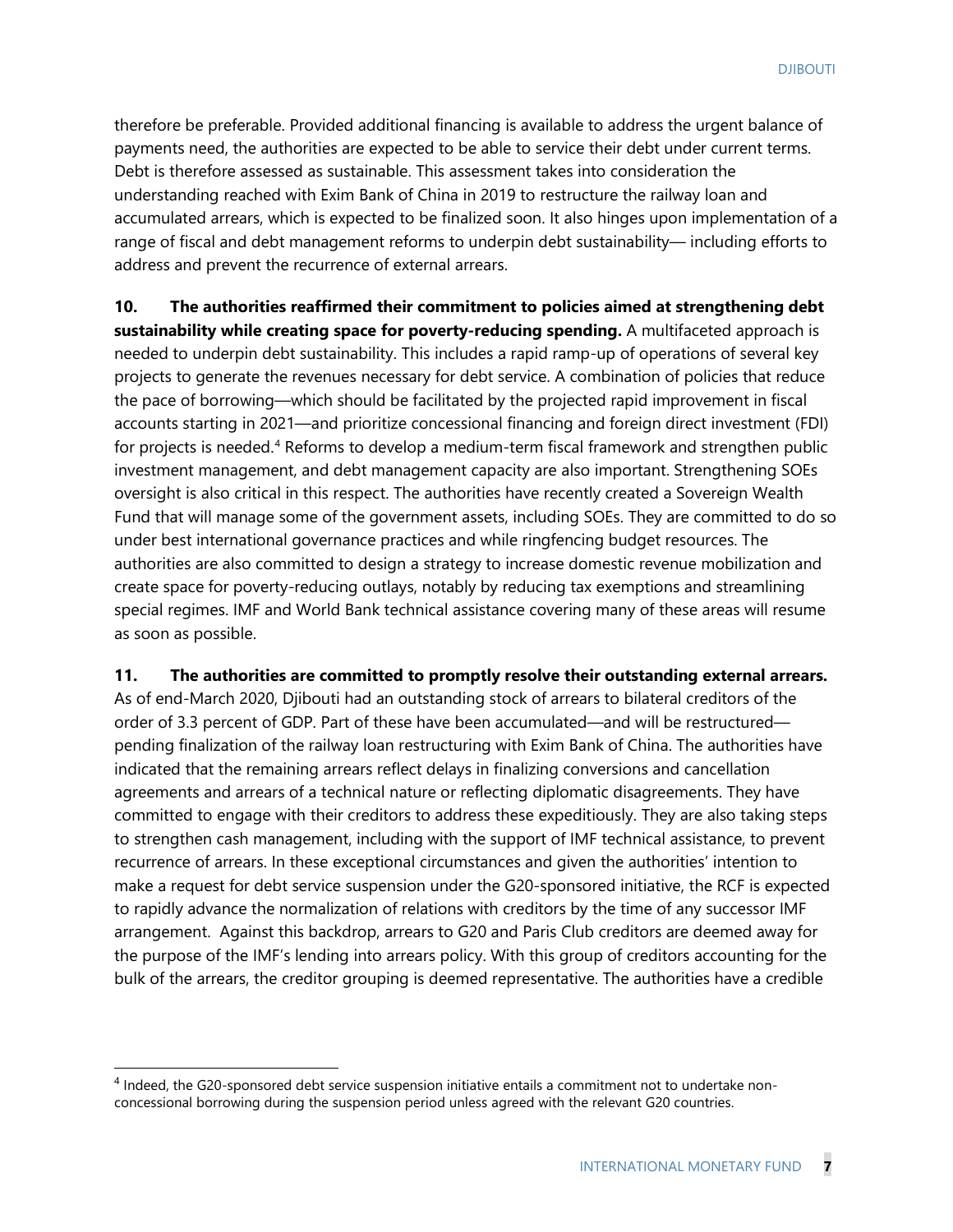plan to clear arrears to three organizations and intend to contact these creditors to seek financial assistance.

**12. Financial sector policy discussions focused on steps that maintain the balance between preserving financial stability and sustaining economic activity.** Staff welcomed the guidance issued to banks and the steps taken by the central bank of Djibouti (CBD) to ensure business continuity. In a pandemic environment, banks could face loan repayment difficulties. Staff and the authorities agreed that the CBD should go along with prudent renegotiation of loan terms for impacted borrowers without lowering loan classification and provisioning standards. Banks' capital and liquidity buffers should be used to absorb potential credit losses and the liquidity squeeze. Some flexibility could be used on the timing of bringing capital ratios above the minimum required once these buffers are exhausted. The CBD has committed to reinforce its monitoring of banks' liquidity risks and encourage banks to strengthen their liquidity risk controls and management practices. As the crisis abates, it will be important to strengthen banks' balance sheets and to put in place a CBD strategic plan and associated resource mapping exercise, as recommended by the recent Financial Sector Stability Review. Such a plan would set a longer-term financial sector reform vision (including to bolster the central bank governance and supervisory capacity).

**13. Although the most pressing priority is to fight the pandemic, the authorities should not lose sight of reforms aimed at fostering higher and inclusive growth.** Addressing impediments to private sector investment and improving external competitiveness will be important to encourage a strong recovery once the pandemic abates. Critical reforms include further enhancing the business environment, promoting competition, and improving the governance and efficiency of public enterprises to lower factor costs, particularly in the telecommunications and electricity sectors. Enhancing the skills of Djiboutian nationals through education and training is important to raise labor productivity and reduce unemployment. Fully implementing the anticorruption framework, including by strengthening the capacity of relevant institutions, is also important to reduce the perception of corruption and enhance private investment.

# **MODALITIES OF SUPPORT**

**14. Staff supports the authorities' request for assistance under the RCF in the amount of SDR 31.8 million (100 percent of quota).** Djibouti faces an urgent BOP need, which, if not addressed, would result in immediate and severe economic and social disruptions. Without IMF financing (which would represent about  $\frac{1}{4}$  of the estimated financing gap) and support from other donors (which could in part be catalyzed by the RCF disbursement), international reserves would fall to about 2 months of prospective imports. The emerging fiscal financing gap would prevent an adequate response to the COVID-19. Under staff's baseline, the balance of payments' difficulties are expected to be resolved within the next 12 months without major policy adjustments. Should the magnitude of the shocks faced by the economy be more pronounced or last longer, an upper-credit tranche arrangement may become necessary to support policies to achieve the necessary adjustment and catalyze additional donor support.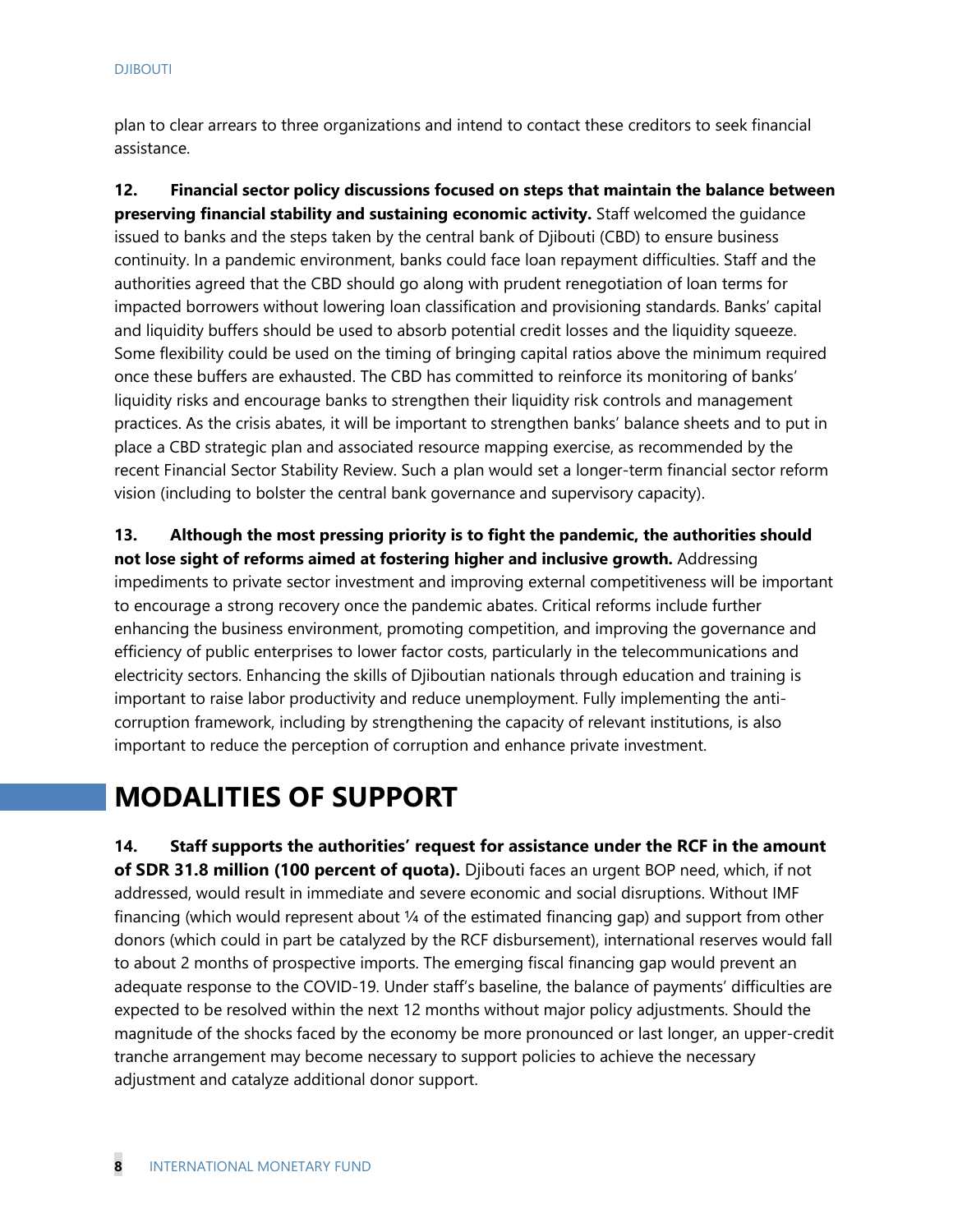#### **15. Staff also supports Djibouti's request for debt relief under the CCRT's catastrophe**

**containment window.** The country meets the income threshold with GNI per capita of US\$2,180, below the small states' threshold of US\$2,350. It also faces exceptional BOP needs stemming from the impact of COVID-19 and is pursuing appropriate macroeconomic policies to address the disaster. Djibouti has debt service of SDR 1.7 million falling due in the initial period of debt service relief from April 14 to October 13, 2020 (Table 7). The debt service falling due in the 24 months from April 14, 2020 (the maximum potential period of debt service relief, subject to availability of resources and decisions of the Executive Board) amounts to SDR 6.03 million. Subject to resource availability, staff supports the authorities' request for debt service relief for amounts falling due to the Fund for the 5 month period starting May 8, 2020 up to October 13, 2020.

### **16. Capacity to repay the Fund under the proposed access is adequate albeit subject to risks**

**(Table 6).** Notwithstanding the risks to economic prospects and debt sustainability noted above, outstanding Fund credit would peak at 11 percent of gross international reserves and 3.4 percent of exports of goods and services (excluding re-exports). Based on Djibouti's track record of economic policies and relations with the Fund, staff is confident that the authorities will cooperate with the Fund and pursue economic policies appropriate for addressing the impact of the virus.

#### **17. The last safeguards assessment of the Central Bank of Djibouti (CBD) was in 2012.**

Recommendations to create an internal audit function and to adopt International Financial Reporting Standards (IFRS) have seen limited progress, but annual financial statements are now published on the CBD's website. The authorities have committed to undergo a safeguards assessment, which would need to be completed before Executive Board approval of any subsequent arrangement, and to provide Fund staff with the necessary central bank audit reports and authorize the external auditors of the central bank to hold discussions with staff.

**18. The RCF funds will be disbursed to the central bank and on-lent to the government to provide space for virus-related spending.** The central bank cannot, in light of the currency board, directly lend to the government; nor can it inject liquidity into domestic financial sector to provide the necessary budget financing. Against this backdrop, the authorities have made a commitment to establish a framework agreement between the central bank and the government on responsibilities for servicing financial obligations related to the RCF disbursement. A memorandum of understanding between the CBD and the Ministry of Budget will be signed to : (i) commit to maintaining the funds received from the IMF in a government account at the central bank, pending their use, (ii) require the government to hold foreign exchange balances only with the CBD, and (iii) clarify the responsibilities for repaying Fund resources.

# **STAFF APPRAISAL**

**19. The COVID-19 pandemic has considerably weakened Djibouti's economic prospects and created an urgent balance of payments need.** The country is facing large negative demand and supply shocks. As a result, output growth is projected to dwindle this year and lower exports of services and foreign direct investment have created an urgent balance of payments financing need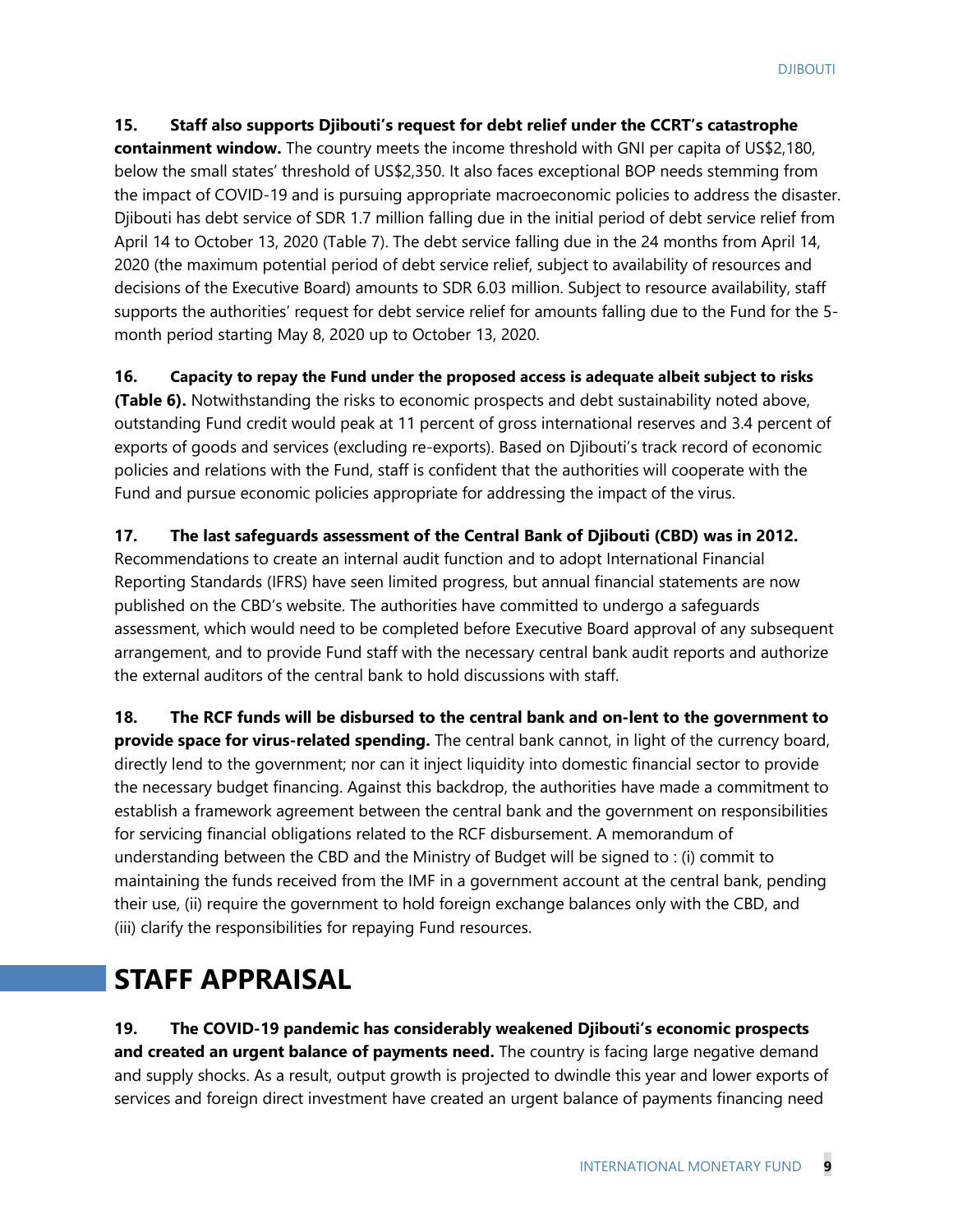in the order of US\$ 164 million. The pandemic has also created urgent spending needs and is set to affect government revenue, entailing significant budgetary pressures. While staff's baseline assumes that the impact of the pandemic will peak during the second quarter of 2020 and the economic situation will improve markedly in 2021, there are significant downside risks to this scenario, including a longer duration or depth of virus-related domestic economic disruptions as well as prolonged or more acute spillovers from the global economic and financial turmoil.

#### **20. The authorities acted swiftly to contain and mitigate the spread and impact of the virus.**

The authorities' strong virus prevention and containment measures and decisions to scale up emergency spending will help mitigate economic and social consequences. Additional financing and some spending reprioritization will allow the government to accommodate a higher fiscal deficit this year. The authorities' commitments to undertake ex-post audits of COVID-19 expenditure and enhanced disclosure on procurement decisions will promote the effective use of public resources and help lower governance risks. Staff also supports the measures taken by the CBD to ensure business continuity in the financial sector. As banks' buffers are used to absorb potential credit losses and tighter liquidity, some flexibility on the timing for bringing capital and liquidity above minimum requirements could be envisaged.

**21. Medium-term economic prospects are encouraging, but there is considerable uncertainty around the baseline scenario.** Staff is projecting a strong recovery in 2021. However, a more severe pandemic or a more sluggish resumption of global activity would likely have negative implications for growth and debt sustainability. Given the large balance of payments needs, a financing shortfall may require a larger drawdown in international reserves and undesirable deeper spending cuts and worsen the outlook. Given the high risk of debt distress, financial support in the form of grants would be desirable.

**22. As the impact of the pandemic eases, the authorities' commitment to preserve debt sustainability and foster an environment conducive to a strong and sustainable recovery will be critical.** Given the high risk of debt distress, policies will need to refocus on preserving medium-term debt sustainability. The authorities' commitments to address external arrears, ramp up operations of key projects and reduce public sector borrowing, underpinned by reforms to develop a medium-term fiscal framework and strengthen public investment and debt management, are critical to the assessment that debt is sustainable, and following up on these will be essential. Addressing the large tax exemptions and special tax regimes will also be important to reduce debt while creating space for poverty-reducing spending. Redoubled efforts to strengthen banks' balance sheets, enhance the business environment, improve the governance and efficiency of public enterprises, promote competition, and reduce the costs of production factors—especially labor, electricity and telecommunications—will be of the essence to foster a strong and sustainable recovery.

**23. Staff supports the authorities' request for a disbursement under the RCF and debt relief under the CCRT.** While Djibouti's risk of debt distress remains high, the country's debt is assessed as sustainable and capacity to repay the Fund is adequate. Staff also assesses that Djibouti faces exceptional BOP needs stemming from the impact of COVID-19, and is pursuing appropriate macroeconomic policies to address the disaster. Staff also supports the request that the RCF disbursement be channeled to the budget to help finance pandemic-related health and other priority expenditure.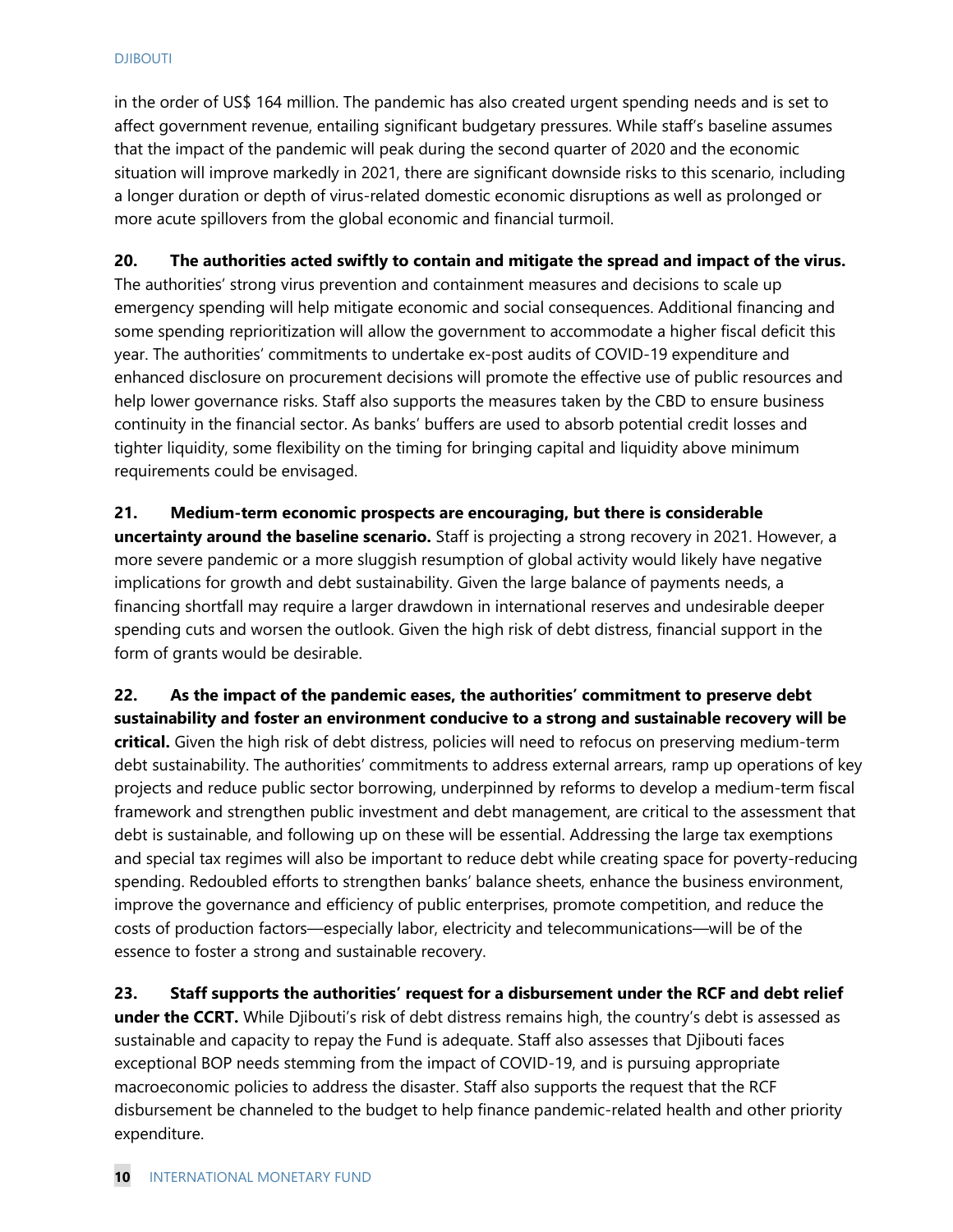#### Est. Proj.<br>2019 - 2020 - 2021 - 2022 2015 2016 2017 2018 2019 2020 2021 2022 2023 2024 2025 **National accounts** Real GDP 7.7 6.7 5.4 8.4 7.5 -1.0 10.0 8.0 6.5 6.0 6.0 Consumer prices (annual average) -0.8 2.7 0.6 0.1 3.3 2.9 2.8 2.0 2.0 2.0 2.0 Consumer prices (end of period) -1.6 2.4 -0.8 2.0 3.3 3.5 2.0 2.0 2.0 2.0 2.0 **Saving and investment** Fixed capital investment<br>
Fixed capital investment<br>
33.4 30.1 2.5 7.3 8.3 8.4 8.8 8.4 8.2 7.8 7.7 Non-government 7.9 15.3 12.5 7.3 8.3 8.4 8.8 8.4 8.2 7.8 7.7 Central government 25.5 14.8 10.5 8.8 7.1 5.8 5.7 6.6 6.6 5.9 5.1 Gross national savings 62.7 29.1 18.1 34.1 41.6 10.5 14.3 15.8 16.4 15.7 15.0 Savings/investment balance 29.3 -1.0 -4.8 18.0 26.3 -3.6 -0.3 0.7 1.5 2.0 2.2 **Central government** Revenues and grants 20.4 26.4 23.8 23.1 21.7 18.6 18.2 17.9 17.5 17.1 16.6 18.2 17.9 17.1 16.6 Tax revenues 14.3 14.0 13.5 12.9 12.0 10.6 11.0 10.7 10.7 10.6 10.6 Nontax revenue 7.3 7.2 8.4 7.0 6.4 6.3 5.4 5.5 5.3 5.0 4.8 Grants 4.9 3.2 1.8 3.3 3.3 1.7 1.8 1.7 1.5 1.4 1.3 Expenditure 41.9 32.7 28.3 25.9 22.5 23.1 19.5 20.2 20.0 19.0 17.9 Current expenditure 16.4 17.8 17.8 17.2 15.5 14.9 13.8 13.5 13.3 13.1 12.8 Capital expenditure 25.5 14.8 10.5 8.8 7.1 5.8 5.7 6.6 6.6 5.9 5.1 Domestically financed 7.1 4.8 3.7 3.2 3.8 2.3 2.2 2.3 2.3 2.3 2.2 Foreign-financed 18.4 10.0 6.8 5.6 3.2 3.4 3.5 4.3 4.3 3.6 2.9 Covid-19 related expenditures … … … … … 2.4 0.0 0.0 0.0 0.0 0.0 Overall balance (commitment basis) Change in arrears -0.4 -0.4 -0.1 0.4 0.5 -1.2 -0.2 -0.2 -0.2 -0.2 -0.2 Overall balance (cash basis) -15.8 -8.7 -4.6 -2.4 -0.4 -5.7 -1.5 -2.5 -2.7 -2.1 -1.5 Financing 15.8 8.7 4.6 2.4 0.4 5.7 1.5 2.5 2.7 2.1 1.5 Domestic 0.0 0.5 -0.5 0.1 -0.8 0.9 -0.3 -0.1 0.0 0.0 -0.1 Of which: RCF 1/ … … … … … 1.3 0.0 0.0 0.0 0.0 -0.1 External 15.8 8.2 5.1 2.3 1.2 4.8 1.8 2.6 2.7 2.1 1.5 Disbursements 16.4 8.7 5.8 3.2 2.0 3.1 2.4 3.3 3.4 2.8 2.2 Amortization -0.7 -0.6 -0.7 -0.7 -0.6 -0.9 -0.8 -1.4 -1.3 -1.2 -1.3 Other SOE financing (rail and water) 0.0 0.0 0.0 0.0 0.0 0.0 0.0 0.6 0.5 0.5 0.7 Exceptional Financing (CCRT) 1/ 0.1 0.0 0.0 0.0 0.0 0.0 0.0 0.0 <br>0.0 0.0 0.0 0.0 0.0 0.0 0.2 -0.2 2.5 0.1 0.0 0.0 0.0 0.0 Other 0.0 0.0 0.0 -0.2 -0.2 2.5 0.1 0.0 0.0 0.0 0.0 *Memo:* Overall balance, excluding large projects -0.6 -2.0 -0.3 -1.5 -0.4 -5.7 -1.4 -2.1 -2.3 -2.1 -1.5 **Monetary sector**  Broad money 19.0 8.8 21.9 -5.6 8.8 -4.4 4.2 5.1 2.2 2.2 2.2 Net foreign assets 15.4 8.0 20.7 -6.2 0.5 -7.4 -1.3 -1.3 -1.3 -1.3 -1.1 Net domestic assets 3.6 0.7 1.2 0.6 8.3 3.1 5.5 6.4 3.5 3.5 3.3 *Of which* : Claims on government (net)<br> *Of which* : Claims on non-government sector<br> *A* 3.08 2.8 3.7 3.7 -0.4 6.9 6.5 4.1 4.1 4.3 *Of which* : Claims on non-government sector 4.3 0.8 2.8 3.7 3.7 -0.4 6.9 6.5 4.1 4.1 4.3 Credit to non-government (in percent of GDP) 23.8 22.7 23.2 23.8 23.5 22.9 23.9 25.0 25.0 25.0 25.0 **External sector**  Current account balance 713 -26 -133 543 878 -124 -10 30 68 101 120 (In percent of GDP) 29.3 -1.0 -4.8 18.0 26.3 -3.6 -0.3 0.7 1.5 2.0 2.2 Underlying current account balance 2/ 19.7 165.0 -38.3 79.6 102.6 -123.7 -10.4 30.3 67.5 101.3 119.6<br>(In percent of GDP) (In percent of GDP) (In percent of GDP) (In percent of GDP) (In percent of GDP) (In percent (In percent of GDP) 0.8 6.3 -1.4 2.6 3.1 -3.6 -0.3 0.7 1.5 2.0 2.2 External public and publicly guaranteed debt 1,218 1,647 1,951 2,085 2,209 2,485 2,586 2,747 2,897 2,998 3,021 (In percent of GDP) 50.1 63.3 70.9 69.2 66.0 72.9 67.1 64.7 62.8 60.1 56.1 Foreign direct investment 144 160 165 170 187 130 212 255 300 324 350 (In percent of GDP) 5.9 6.1 6.0 5.6 5.6 3.8 5.5 6.0 6.5 6.5 6.5 Exports of goods and services (percent change)  $-1.2$   $-23.3$  53.4 10.0 19.2  $-19.6$  11.4 7.6 8.1 8.3 5.6<br>
Imports of goods and services (percent change)  $-4.5$   $-4.5$  51.2  $-2.8$  11.9  $-2.9$  8.0 6.6 7.2 7.6 5.3 Imports of goods and services (percent change)  $-4.5$   $-4.5$   $-4.5$   $-51.2$   $-2.8$   $-11.9$   $-2.9$   $-8.0$   $-6.6$ Gross official reserves<br>
(In months of next vear's imports of goods and services, exc. re-exports)  $355$  398 556 445 494 454 484 514 544 574 604 (In months of next year's imports of goods and services, exc. re-exports) Gross foreign assets of commercial banks 1,28 1,288 1,157 1,190 1,423 1,345 1,408 1,378 1,428 1,428 1,578 1,528 1,578 1,628 (In months of next year's imports of goods and services, exc. re-exports) 10.0 9.7 11.0 9.4 10.4 9.6 9.4 9.3 9.1 8.9 9.1 Exchange rate (DF/US\$, end of period) 3/ 177.7 177.7 177.7 177.7 177.7 … … … … … … Real effective exchange rate (yearly average, 2005=100) 3/ 106.4 109.5 108.6 105.3 109.5 … … … … … … … … (Change in percent; depreciation -) 3.8 2.9 -0.8 -3.1 4.0 … … … … … … *Memorandum items* 431,911 462,704 488,990 535,438 594,692 605,806 684,756 754,328 819,426 885,964 957,904<br>2,430 2,604 2,751 3,013 3,346 3,409 3,853 4,244 4,611 4,985 5,390 Nominal GDP (in millions of US dollars) 3/ 2002 12:430 2,430 2,604 2,751 3,013 3,346 3,409 3,640 3,409 3,405 5,409 5,511 4,611 4,611 4,611 4,611 4,611 4,611 4,611 4,611 4,611 4,611 4,611 4,611 4,611 4,611 4,611 4,611 4,611 Nominal GDP per capita (US dollars) 3/ 2,517 Population (million) 0.966 0.993 1.020 1.049 1.078 1.109 1.138 1.167 1.196 1.226 1.226 Sources: Djibouti authorities and IMF staff estimates and projections. (In millions of US dollars) (In percent of GDP) (In percent of GDP) (Annual change in percent of broad money) (Annual percentage change)

#### **Table 1. Djibouti: Selected Economic and Financial Indicators, 2015–2025**

1/ Using the SDR/USD exchange rate as of April 20, 2020.

2/ Current account balance excluding imports and exports associated with re-export activities.

3/ Latest available.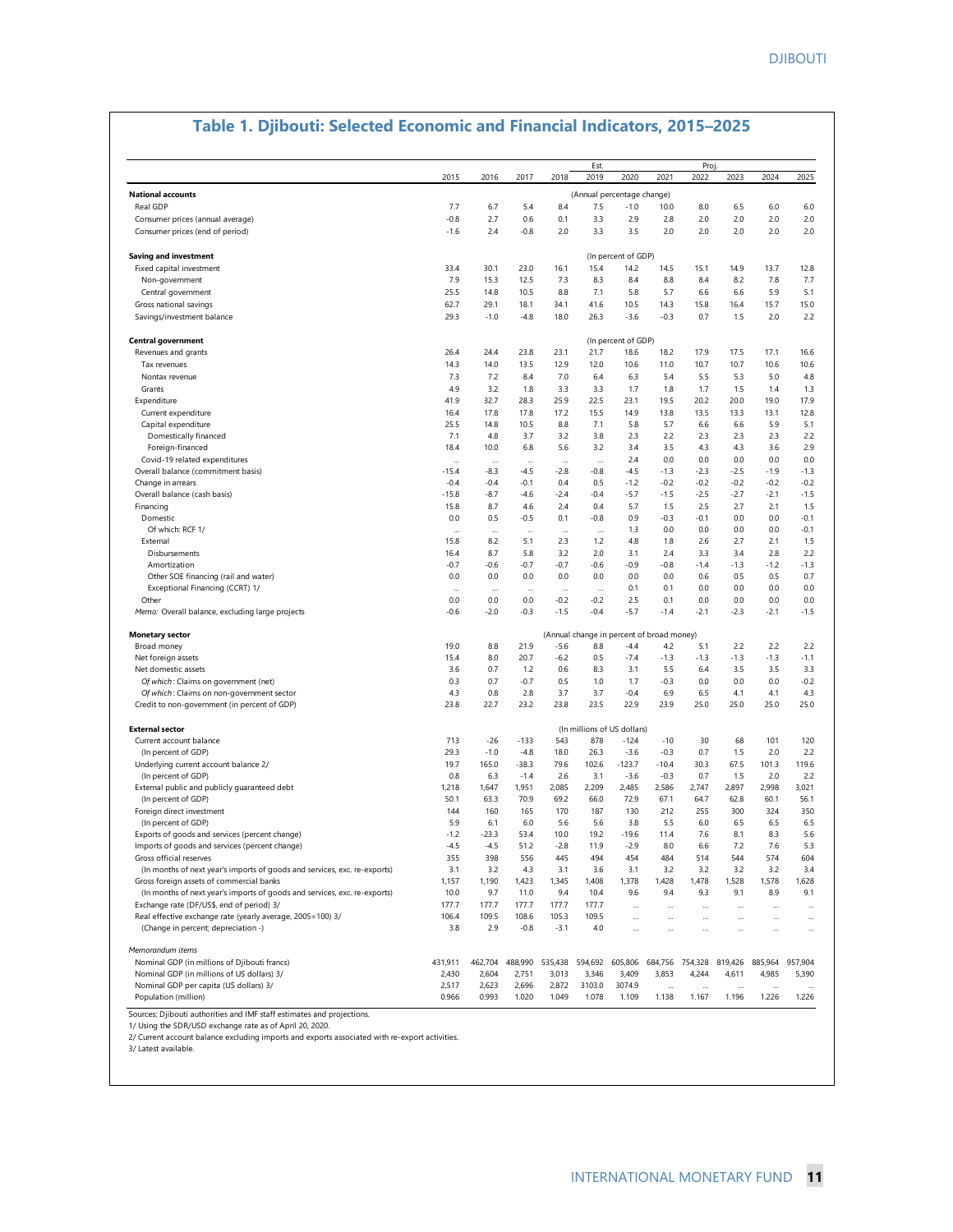## **Table 2. Djibouti: Central Government Operations, 2015–2025** (In millions of Djibouti francs)

|                                                                                                     |                   |                  |                   |                   | Est.               |                        |                   | Proj               |                    |                            |                    |
|-----------------------------------------------------------------------------------------------------|-------------------|------------------|-------------------|-------------------|--------------------|------------------------|-------------------|--------------------|--------------------|----------------------------|--------------------|
|                                                                                                     | 2015              | 2016             | 2017              | 2018              | 2019               | 2020                   | 2021              | 2022               | 2023               | 2024                       | 2025               |
| Revenues and grants<br>Tax revenues                                                                 | 114,222           | 112,771          | 116,138<br>66,210 | 123,930<br>69,004 | 128,931<br>71,420  | 112,801<br>64,101      | 124,552<br>75,198 | 134.960<br>80,889  | 143,315<br>87.482  | 151,419                    | 159.405            |
| Direct taxes                                                                                        | 61,779<br>26,724  | 64,791<br>27,762 | 27,418            | 28,779            | 30,470             | 27,070                 | 31,362            | 33,759             | 36,497             | 94,275<br>39,309           | 101,399<br>42,249  |
| Indirect and other taxes                                                                            | 35,055            | 37,029           | 38,792            | 40,225            | 40,950             | 37,031                 | 43,836            | 47,131             | 50,986             | 54,966                     | 59,150             |
| Indirect taxes                                                                                      | 31,280            | 32,215           | 34,806            | 36,621            | 37,945             | 34,031                 | 39,036            | 42,031             | 45,586             | 49,266                     | 53,150             |
| Other taxes                                                                                         | 3,775             | 4,814            | 3,986             | 3,604             | 3,005              | 3,000                  | 4,800             | 5,100              | 5,400              | 5,700                      | 6,000              |
| Nontax revenue                                                                                      | 31,323            | 33,276           | 41,001            | 37,307            | 37,863             | 38,251                 | 36,906            | 41,622             | 43,384             | 44,695                     | 45,557             |
| Domestic                                                                                            | 13,037            | 12,651           | 20,019            | 15,743            | 16,536             | 16,128                 | 14,783            | 19,499             | 21,261             | 22,572                     | 23,434             |
| External                                                                                            | 18,286            | 20,625           | 20,982            | 21,564            | 21,327             | 22,123                 | 22,123            | 22,123             | 22,123             | 22,123                     | 22,123             |
| Grants                                                                                              | 21,120            | 14,704           | 8,927             | 17,619            | 19,648             | 10,449                 | 12,449            | 12,449             | 12,449             | 12,449                     | 12,449             |
| Development projects                                                                                | 8,474             | 6,020            | 4,643             | 12,711            | 7,492              | 7,458                  | 7,458             | 7,458              | 7,458              | 7,458                      | 7,458              |
| Budget support                                                                                      | 12,646            | 8,684            | 4,284             | 4,908             | 12,156             | 2,991                  | 4,991             | 4,991              | 4,991              | 4,991                      | 4,991              |
| Expenditure                                                                                         | 180,805           | 151,212          | 138,291           | 138,829           | 133,968            | 139,823                | 133,246           | 152,308            | 163,524            | 168,117 171,648            |                    |
| Current expenditure                                                                                 | 70,685            | 82,577           | 87,025            | 91,841            | 91,934             | 90,232                 | 94,323            | 102,172            | 109,041            | 116,113                    | 122,401            |
| Wages and related expenditure                                                                       | 31.023            | 34,529           | 37,093            | 39,070            | 39,525             | 41,022                 | 41,921            | 44,773             | 47.417             | 49,788                     | 53.165             |
| Wages and contributions                                                                             | 27,748            | 31,071           | 33,579            | 35,504            | 35,603             | 37,100                 | 37,842            | 40,491             | 42,920             | 45,066                     | 48,207             |
| Housing subsidies                                                                                   | 3,275             | 3,458            | 3,514             | 3,566             | 3,922              | 3,922                  | 4,079             | 4,283              | 4,497              | 4,722                      | 4,958              |
| Goods and services                                                                                  | 22,999            | 29,550           | 29,776            | 29,975            | 29,393             | 27,758                 | 30,314            | 33,055             | 35,531             | 38,195                     | 39,865             |
| Civil expenditure                                                                                   | 19,055            | 24,828           | 22,923            | 22,952            | 23,200             | 21,600                 | 23,760            | 26,136             | 28,227             | 30,485                     | 32,101             |
| Military expenditure                                                                                | 3,944             | 4,722            | 6,853             | 7,023             | 6,193              | 6,158                  | 6,554             | 6,919              | 7,304              | 7,710                      | 7,764              |
| Maintenance                                                                                         | 1,320             | 1,404            | 1,525             | 1,614             | 1,305              | 745                    | 805               | 869                | 938                | 1,014                      | 1,019              |
| Transfers                                                                                           | 12,239            | 12,664           | 13,048            | 13,978            | 14,220             | 14,878                 | 15,622            | 17,106             | 18,731             | 20,230                     | 21,565             |
| Interest                                                                                            | 1,747             | 3,807            | 5,200             | 6,466             | 7,111              | 5,330                  | 5,163             | 5,869              | 5,924              | 6,387                      | 6,288              |
| Loans to central government (projects)                                                              | 796               | 54               | 1,625             | 1,474             | 1,122              | 1,547                  | 1,371             | 1,458              | 1,574              | 1,619                      | 1,620              |
| Large projects                                                                                      | 951               | 3,753            | 3,575             | 4,992             | 5,989              | 3,783                  | 3,792             | 4,411              | 4,350              | 4,767                      | 4,668              |
| Rail road                                                                                           | 0                 | 2,380            | 3,129             | 4,271             | 4,626              | 2,622                  | 2,622             | 3,217              | 3,190              | 3,643                      | 3,633              |
| Water pipeline                                                                                      | 951               | 1,373            | 446               | 721               | 1,363              | 1,161                  | 1,170             | 1,195              | 1,160              | 1,124                      | 1,035              |
| Foreign-financed current spending                                                                   | 1,357             | 623              | 383               | 738               | 380                | 500                    | 500               | 500                | 500                | 500                        | 500                |
| Capital expenditure                                                                                 | 110,120           | 68,635           | 51,266            | 46,988            | 42,034             | 34,891                 | 38,923            | 50,136             | 54,483             | 52,004                     | 49,247             |
| Capital expenditure (excl. large projects)                                                          | 44,555            | 37,622           | 30,147            | 42,359            | 42,034             | 34,891                 | 38,034            | 46,582             | 51,817             | 52,004                     | 49,247             |
|                                                                                                     |                   |                  |                   |                   |                    |                        |                   |                    |                    | 20.114                     |                    |
| Domestically financed                                                                               | 30,704            | 22,173           | 18,225            | 17,243            | 22,750             | 14,000                 | 14,998            | 17,526             | 19,145             |                            | 21,177             |
| Foreign-financed                                                                                    | 79,416            | 46,462           | 33,041            | 29,745            | 19,284             | 20,891                 | 23,925            | 32,611             | 35,338             | 31,890                     | 28,070             |
| Grants                                                                                              | 8,474             | 6,020            | 4,643             | 12,711            | 7,492              | 7,458                  | 7,458             | 7,458              | 7,458              | 7,458                      | 7,458              |
| Loans to central government (projects)                                                              | 5,377             | 9,429            | 7,279             | 12,405            | 11,792             | 13,433                 | 15,579            | 21,598             | 25,214             | 24,432                     | 20,612             |
| Large projects                                                                                      | 65,565            | 31,013           | 21,119            | 4,629             | 0                  | $\mathbf 0$            | 889               | 3,554              | 2,666              | $^{\circ}$                 |                    |
| Rail road                                                                                           | 53,922            | 13,843           | 9,867             | 4,629             | $\mathbf 0$        | $\mathbf 0$            | $\mathbf 0$       | $\mathbf 0$        | 0                  | $\mathbf 0$                |                    |
| Water pipeline                                                                                      | 11,643            | 17,171           | 11,251            | 0                 | 0                  | $\mathbf 0$            | 889               | 3,554              | 2,666              | $\mathbf 0$<br>$\mathbf 0$ |                    |
| COVID-19 related expenditures                                                                       |                   |                  |                   |                   | $\ddotsc$          | 14,700                 | 0                 | 0                  | 0                  |                            |                    |
| Overall balance (commitment basis)                                                                  | $-66,582$         | $-38,441$        | $-22,152$         | $-14,898$         | $-5,037$           | $-27,022$              | $-8,694$          | $-17,348$          | $-20,209$          | $-16,698$                  | $-12,243$          |
| Change in arrears                                                                                   | $-1,698$          | $-1,700$         | $-363$            | 1,993             | 2,871              | $-7,374$               | $-1,700$          | $-1,700$           | $-1,700$           | $-1,700$                   | $-1,700$           |
| Domestic                                                                                            | $-1,636$          | $-1,700$         | $-128$            | $-712$            | $-1,670$           | $-2,000$               | $-1,700$          | $-1,700$           | $-1,700$           | $-1,700$                   | $-1,700$           |
| External                                                                                            | $-62$             | 0                | $-235$            | 2,705             | 4,541              | $-5,374$               | 0                 | 0                  | 0                  | 0                          |                    |
| Overall balance (cash basis)                                                                        | $-68,280$         | $-40,141$        | $-22,515$         | $-12,905$         | $-2,166$           | $-34,396$              | $-10,394$         | $-19,048$          | $-21,909$          | $-18,398$                  | $-13,943$          |
| Financing                                                                                           | 68,280            | 40,141           | 22,515            | 12,905            | 2,166              | 34,396                 | 10,394            | 19,048             | 21,909             | 18,398                     | 13,943             |
| Domestic                                                                                            | 193               | 2,356            | $-2,602$          | 511               | $-4,947$           | 5,496                  | $-1,813$          | $-432$             | -63                | 0                          | $-794$             |
| Bank                                                                                                | 318               | 1,699            | $-2,477$          | 636               | 2,570              | 5,496                  | $-1,813$          | $-432$             | -63                | 0                          | $-794$             |
| Central bank                                                                                        | 682               | $-1,760$         | $-889$            | 1,761             | 2,171              | 6,863                  | $-759$            | -307               | $\mathbf 0$        | $\bf 0$                    | $-794$             |
| Of which: RCF 1/                                                                                    | $\cdots$          |                  |                   | $\cdots$          | $\cdots$           | 7,694                  | 0                 | 0                  | 0                  | $\bf 0$                    | $-794$             |
| Commercial banks                                                                                    | -364              | 3,459            | $-1,588$          | -1,125            | 399                | $-1,367$               | $-1,054$          | $-125$             | $-63$              | $\bf 0$                    |                    |
| Nonbank                                                                                             | $-125$            | 657              | $-125$            | $-125$            | $-7,517$           | 0                      | 0                 | 0                  | 0                  | 0                          |                    |
| External                                                                                            | 68,087            | 37,785           | 25,117            | 12,394            | 7,113              | 28,900                 | 12,207            | 19,480             | 21,971             | 18,398                     | 14,737             |
| External (excl. large projects)                                                                     | 2,523             | 6,772            | 3,999             | 7,766             | 7,113              | 23,759                 | 11,319            | 15,925             | 19,305             | 18.398                     | 14,737             |
| Disbursements                                                                                       | 70,942            | 40,442           | 28.398            | 17,034            | 11,792             | 18,574                 | 16.467            | 25,153             | 27,880             | 24,432                     | 20.612             |
| Loans to central government (projects)                                                              | 5,377             | 9,429            | 7,279             | 12,405            | 11,792             | 13,433                 | 15,579            | 21,598             | 25,214             | 24,432                     | 20,612             |
| Large projects                                                                                      | 65,565            | 31,013           | 21,119            | 4,629             | 0                  | 5,141                  | 889               | 3,554              | 2,666              | $\bf 0$                    |                    |
| Rail road                                                                                           | 53,922            | 13,843           | 9,867             | 4,629             | $\bf 0$            | 5,141                  | 0                 | 0                  | 0                  | $\bf 0$                    |                    |
| Water pipeline                                                                                      | 11,643            | 17,171           | 11,251            | 0                 | $\bf 0$            | 0                      | 889               | 3,554              | 2,666              | $\bf 0$                    |                    |
| Amortization                                                                                        | $-2,854$          | $-2,657$         | $-3,210$          | $-3,769$          | $-3,519$           | $-5,561$               | $-5,796$          | $-10,230$          | $-10,311$          | $-10,436$                  | $-12,462$          |
| Loans to central government (projects)                                                              | $-2,854$          | $-2,657$         | $-3,210$          | $-3,769$          | $-3,519$           | $-5,561$               | $-5,796$          | $-5,827$           | $-5,909$           | $-6,034$                   | $-5,875$           |
| Large projects                                                                                      | 0                 | 0                | 0                 | 0                 | $\bf 0$            | 0                      | $\pmb{0}$         | $-4,403$           | $-4,403$           | $-4,403$                   | $-6,588$           |
| Rail road                                                                                           | $\pmb{0}$         | 0                | $\mathbf 0$       | 0                 | 0                  | 0                      | $\pmb{0}$         | 0                  | $\mathbf 0$        | 0                          | $-2,185$           |
| Water pipeline                                                                                      | $\pmb{0}$         | 0                | 0                 | 0                 | 0                  | 0                      | 0                 | $-4,403$           | $-4,403$           | $-4,403$                   | $-4,403$           |
| Other SOE financing (rail and water) 2/                                                             | $\pmb{0}$         | 0                | $\mathbf 0$       | $\pmb{0}$         | 0                  | $\pmb{0}$              | $\pmb{0}$         | 4,403              | 4,403              | 4,403                      | 6,588              |
| Exceptional Financing (CCRT) 1/                                                                     |                   |                  | $\cdots$          |                   | $\ddotsc$          | 562                    | 761               | 155                | $\mathbf 0$        | $\bf 0$                    |                    |
| Other                                                                                               | $\mathbf 0$       | $\mathbf 0$      | $-70$             | $-870$            | $-1,160$           | 15,326                 | 774               | 0                  | $\bf 0$            | $\bf 0$                    |                    |
|                                                                                                     |                   |                  |                   |                   |                    |                        |                   |                    |                    |                            |                    |
|                                                                                                     |                   |                  |                   |                   |                    |                        |                   |                    |                    |                            |                    |
| Memorandum                                                                                          |                   |                  |                   |                   |                    |                        |                   |                    |                    |                            |                    |
| Overall balance (excluding large projects)<br>Overall balance (excl. foreign-financed expenditures) | $-2,716$<br>4,018 | $-9,128$<br>924  | $-1,397$<br>6,265 | $-8,277$<br>4,866 | $-2,166$<br>10,006 | $-34,396$<br>$-20,463$ | $-9,505$<br>6,573 | $-15,493$<br>6,605 | $-19,243$<br>6,471 | $-18,398$<br>6,534         | $-13,943$<br>7,169 |

Sources: Djibouti authorities; and IMF staff estimates and projections.<br>1/ Using the SDR/DJF exchange rate as of April 20, 2020.<br>2/ Represents debt service of railway and water pipeline Ioans covered by the SoEs managing t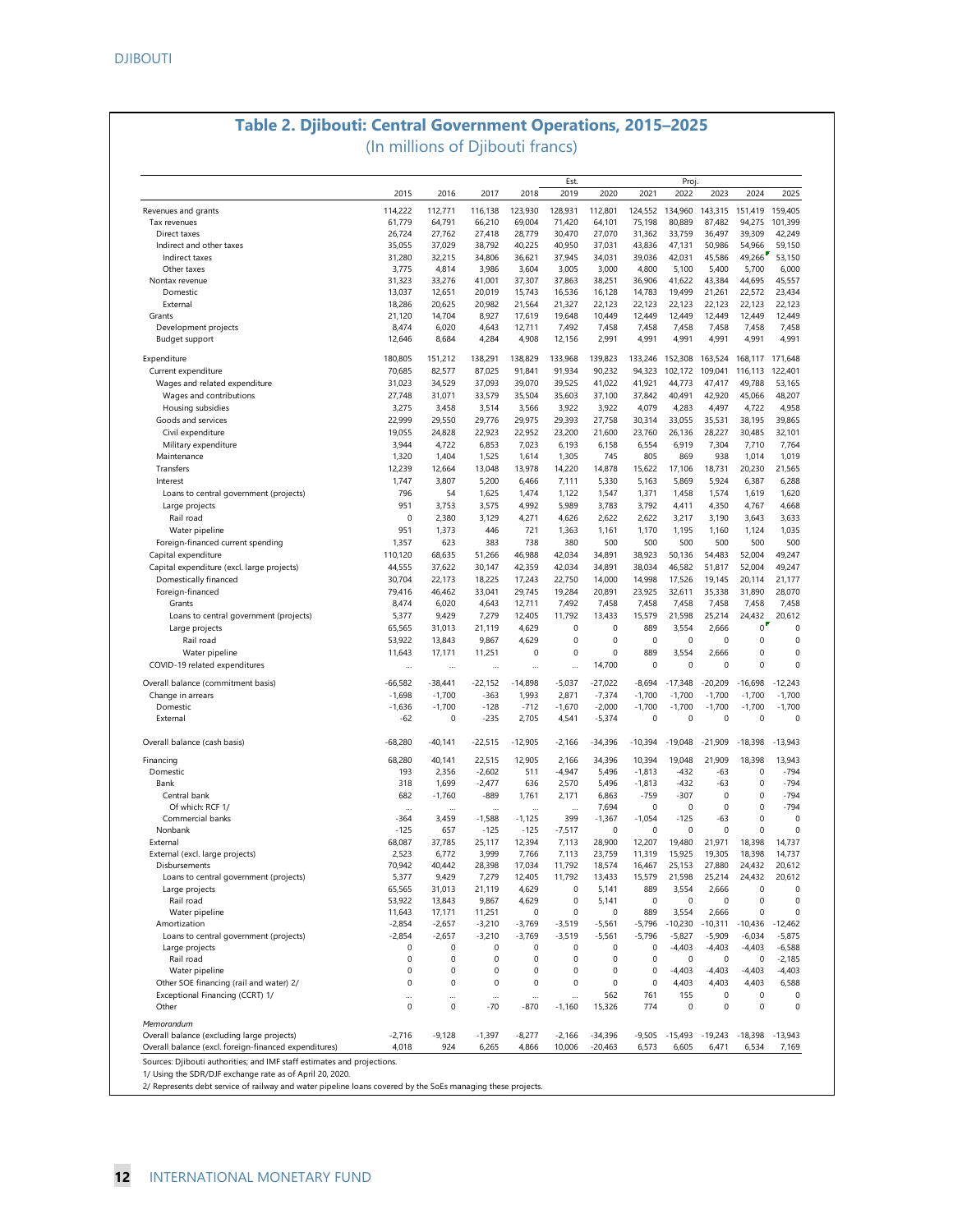### **Table 3. Djibouti: Central Government Operations, 2015–2025** (In percent of GDP)

|                                                       | 2015       | 2016       | 2017       | 2018       | Est.<br>2019 | 2020       | 2021       | Proj<br>2022 | 2023       | 2024       | 2025       |
|-------------------------------------------------------|------------|------------|------------|------------|--------------|------------|------------|--------------|------------|------------|------------|
|                                                       |            |            |            |            |              |            |            |              |            |            |            |
| Revenues and grants                                   | 26.4       | 24.4       | 23.8       | 23.1       | 21.7         | 18.6       | 18.2       | 17.9         | 17.5       | 17.1       | 16.6       |
| Tax revenues                                          | 14.3       | 14.0       | 13.5       | 12.9       | 12.0         | 10.6       | 11.0       | 10.7         | 10.7       | 10.6       | 10.6       |
| Direct taxes                                          | 6.2        | 6.0        | 5.6        | 5.4        | 5.1          | 4.5        | 4.6        | 4.5          | 4.5        | 4.4        | 4.4        |
| Indirect and other taxes                              | 8.1        | 8.0        | 7.9        | 7.5        | 6.9          | 6.1        | 6.4        | 6.2          | 6.2        | 6.2        | 6.2        |
| Indirect taxes                                        | 7.2        | 7.0        | 7.1        | 6.8        | 6.4          | 5.6        | 5.7        | 5.6          | 5.6        | 5.6        | 5.5        |
| Other taxes                                           | 0.9        | 1.0        | 0.8        | 0.7        | 0.5          | 0.5        | 0.7        | 0.7          | 0.7        | 0.6        | 0.6        |
| Nontax revenue                                        | 7.3        | 7.2        | 8.4        | 7.0        | 6.4          | 6.3        | 5.4        | 5.5          | 5.3        | 5.0        | 4.8        |
| Domestic                                              | 3.0        | 2.7        | 4.1        | 2.9        | 2.8          | 2.7        | 2.2        | 2.6          | 2.6        | 2.5        | 2.4        |
| External                                              | 4.2<br>4.9 | 4.5        | 4.3        | 4.0        | 3.6          | 3.7        | 3.2        | 2.9          | 2.7        | 2.5        | 2.3        |
| Grants                                                | 2.0        | 3.2<br>1.3 | 1.8<br>0.9 | 3.3        | 3.3          | 1.7        | 1.8        | 1.7<br>1.0   | 1.5<br>0.9 | 1.4<br>0.8 | 1.3        |
| Development projects                                  | 2.9        | 1.9        | 0.9        | 2.4<br>0.9 | 1.3<br>2.0   | 1.2<br>0.5 | 1.1<br>0.7 | 0.7          | 0.6        | 0.6        | 0.8<br>0.5 |
| Budget support                                        |            |            |            |            |              |            |            |              |            |            |            |
| Expenditure                                           | 41.9       | 32.7       | 28.3       | 25.9       | 22.5         | 23.1       | 19.5       | 20.2         | 20.0       | 19.0       | 17.9       |
| Current expenditure                                   | 16.4       | 17.8       | 17.8       | 17.2       | 15.5         | 14.9       | 13.8       | 13.5         | 13.3       | 13.1       | 12.8       |
| Wages and related expenditure                         | 7.2        | 7.5        | 7.6        | 7.3        | 6.6          | 6.8        | 6.1        | 5.9          | 5.8        | 5.6        | 5.6        |
| Wages and contributions                               | 6.4        | 6.7        | 6.9        | 6.6        | 6.0          | 6.1        | 5.5        | 5.4          | 5.2        | 5.1        | 5.0        |
| Housing subsidies                                     | 0.8        | 0.7        | 0.7        | 0.7        | 0.7          | 0.6        | 0.6        | 0.6          | 0.5        | 0.5        | 0.5        |
| Goods and services                                    | 5.3        | 6.4        | 6.1        | 5.6        | 4.9          | 4.6        | 4.4        | 4.4          | 4.3        | 4.3        | 4.2        |
| Civil expenditure                                     | 4.4        | 5.4        | 4.7        | 4.3        | 3.9          | 3.6        | 3.5        | 3.5          | 3.4        | 3.4        | 3.4        |
| Military expenditure                                  | 0.9        | 1.0        | 1.4        | 1.3        | 1.0          | 1.0        | 1.0        | 0.9          | 0.9        | 0.9        | 0.8        |
| Maintenance                                           | 0.3        | 0.3        | 0.3        | 0.3        | 0.2          | 0.1        | 0.1        | 0.1          | 0.1        | 0.1        | 0.1        |
| Transfers                                             | 2.8        | 2.7        | 2.7        | 2.6        | 2.4          | 2.5        | 2.3        | 2.3          | 2.3        | 2.3        | 2.3        |
| Interest                                              | 0.4        | 0.8        | 1.1        | 1.2        | 1.2          | 0.9        | 0.8        | 0.8          | 0.7        | 0.7        | 0.7        |
| Loans to central government (projects)                | 0.2        | 0.0        | 0.3        | 0.3        | 0.2          | 0.3        | 0.2        | 0.2          | 0.2        | 0.2        | 0.2        |
| Large projects                                        | 0.2        | 0.8        | 0.7        | 0.9        | 1.0          | 0.6        | 0.6        | 0.6          | 0.5        | 0.5        | 0.5        |
| Rail road                                             | 0.0        | 0.5        | 0.6        | 0.8        | 0.8          | 0.4        | 0.4        | 0.4          | 0.4        | 0.4        | 0.4        |
| Water pipeline                                        | 0.2        | 0.3        | 0.1        | 0.1        | 0.2          | 0.2        | 0.2        | 0.2          | 0.1        | 0.1        | 0.1        |
| Foreign-financed current spending                     | 0.3        | 0.1        | 0.1        | 0.1        | 0.1          | 0.1        | 0.1        | 0.1          | 0.1        | 0.1        | 0.1        |
| Capital expenditure                                   | 25.5       | 14.8       | 10.5       | 8.8        | 7.1          | 5.8        | 5.7        | 6.6          | 6.6        | 5.9        | 5.1        |
| Capital expenditure (excl. large projects)            | 10.3       | 8.1        | 6.2        | 7.9        | 7.1          | 5.8        | 5.6        | 6.2          | 6.3        | 5.9        | 5.1        |
| Domestically financed                                 | 7.1        | 4.8        | 3.7        | 3.2        | 3.8          | 2.3        | 2.2        | 2.3          | 2.3        | 2.3        | 2.2        |
| Foreign-financed                                      | 18.4       | 10.0       | 6.8        | 5.6        | 3.2          | 3.4        | 3.5        | 4.3          | 4.3        | 3.6        | 2.9        |
| Grants                                                | 2.0        | 1.3        | 0.9        | 2.4        | 1.3          | 1.2        | 1.1        | 1.0          | 0.9        | 0.8        | 0.8        |
| Loans to central government (projects)                | 1.2        | 2.0        | 1.5        | 2.3        | 2.0          | 2.2        | 2.3        | 2.9          | 3.1        | 2.8        | 2.2        |
| Large projects                                        | 15.2       | 6.7        | 4.3        | 0.9        | 0.0          | 0.0        | 0.1        | 0.5          | 0.3        | 0.0        | 0.0        |
| Rail road                                             | 12.5       | 3.0        | 2.0        | 0.9        | 0.0          | 0.0        | 0.0        | 0.0          | 0.0        | 0.0        | 0.0        |
| Water pipeline                                        | 2.7        | 3.7        | 2.3        | 0.0        | 0.0          | 0.0        | 0.1        | 0.5          | 0.3        | 0.0        | 0.0        |
| COVID-19 related expenditures                         | $\cdots$   | $\cdots$   | $\cdots$   | $\cdots$   |              | 2.4        | 0.0        | 0.0          | 0.0        | 0.0        | 0.0        |
| Overall balance (commitment basis)                    | $-15.4$    | $-8.3$     | $-4.5$     | $-2.8$     | $-0.8$       | $-4.5$     | $-1.3$     | $-2.3$       | $-2.5$     | $-1.9$     | $-1.3$     |
|                                                       | $-0.4$     | $-0.4$     | $-0.1$     | 0.4        | 0.5          | $-1.2$     | $-0.2$     | $-0.2$       | $-0.2$     | $-0.2$     | $-0.2$     |
| Change in arrears<br>Domestic                         | $-0.4$     | $-0.4$     | 0.0        | $-0.1$     | $-0.3$       | $-0.3$     | $-0.2$     | $-0.2$       | $-0.2$     | $-0.2$     | $-0.2$     |
| External                                              | 0.0        | 0.0        | 0.0        | 0.5        | 0.8          | $-0.9$     | 0.0        | 0.0          | 0.0        | 0.0        | 0.0        |
|                                                       |            |            |            |            |              |            |            |              |            |            |            |
| Overall balance (cash basis)                          | $-15.8$    | $-8.7$     | -4.6       | $-2.4$     | $-0.4$       | $-5.7$     | $-1.5$     | $-2.5$       | $-2.7$     | $-2.1$     | $-1.5$     |
| Financing                                             | 15.8       | 8.7        | 4.6        | 2.4        | 0.4          | 5.7        | 1.5        | 2.5          | 2.7        | 2.1        | 1.5        |
| Domestic                                              | 0.0        | 0.5        | $-0.5$     | 0.1        | $-0.8$       | 0.9        | $-0.3$     | $-0.1$       | 0.0        | 0.0        | $-0.1$     |
| Bank                                                  | 0.1        | 0.4        | $-0.5$     | 0.1        | 0.4          | 0.9        | $-0.3$     | $-0.1$       | 0.0        | 0.0        | $-0.1$     |
| Central bank                                          | 0.2        | $-0.4$     | $-0.2$     | 0.3        | 0.4          | 1.1        | $-0.1$     | 0.0          | 0.0        | 0.0        | $-0.1$     |
| Of which: RCF 1/                                      |            |            |            | $\ddotsc$  |              | 1.3        | 0.0        | 0.0          | 0.0        | 0.0        | $-0.1$     |
| Commercial banks                                      | $-0.1$     | 0.7        | $-0.3$     | $-0.2$     | 0.1          | $-0.2$     | $-0.2$     | 0.0          | 0.0        | 0.0        | 0.0        |
| Nonbank                                               | 0.0        | 0.1        | 0.0        | 0.0        | $-1.3$       | 0.0        | 0.0        | 0.0          | 0.0        | 0.0        | 0.0        |
| External                                              | 15.8       | 8.2        | 5.1        | 2.3        | 1.2          | 4.8        | 1.8        | 2.6          | 2.7        | 2.1        | 1.5        |
| External (excl. large projects)                       | 0.6        | 1.5        | 0.8        | 1.5        | 1.2          | 3.9        | 1.7        | 2.1          | 2.4        | 2.1        | 1.5        |
| Disbursements                                         | 16.4       | 8.7        | 5.8        | 3.2        | 2.0          | 3.1        | 2.4        | 3.3          | 3.4        | 2.8        | 2.2        |
| Loans to central government (projects)                | 1.2        | 2.0        | 1.5        | 2.3        | 2.0          | 2.2        | 2.3        | 2.9          | 3.1        | 2.8        | 2.2        |
| Large projects                                        | 15.2       | 6.7        | 4.3        | 0.9        | 0.0          | 0.8        | 0.1        | 0.5          | 0.3        | 0.0        | 0.0        |
| Rail road                                             | 12.5       | 3.0        | 2.0        | 0.9        | 0.0          | 0.8        | 0.0        | 0.0          | 0.0        | 0.0        | 0.0        |
| Water pipeline                                        | 2.7        | 3.7        | 2.3        | 0.0        | 0.0          | 0.0        | 0.1        | 0.5          | 0.3        | 0.0        | 0.0        |
| Amortization                                          | $-0.7$     | $-0.6$     | $-0.7$     | $-0.7$     | $-0.6$       | $-0.9$     | $-0.8$     | $-1.4$       | $-1.3$     | $-1.2$     | $-1.3$     |
| Loans to central government (projects)                | $-0.7$     | $-0.6$     | $-0.7$     | $-0.7$     | $-0.6$       | $-0.9$     | $-0.8$     | $-0.8$       | $-0.7$     | $-0.7$     | $-0.6$     |
| Large projects                                        | $0.0\,$    | 0.0        | 0.0        | 0.0        | 0.0          | 0.0        | 0.0        | $-0.6$       | $-0.5$     | $-0.5$     | $-0.7$     |
| Rail road                                             | 0.0        | 0.0        | 0.0        | 0.0        | 0.0          | 0.0        | 0.0        | 0.0          | 0.0        | 0.0        | $-0.2$     |
| Water pipeline                                        | 0.0        | 0.0        | 0.0        | 0.0        | 0.0          | 0.0        | 0.0        | $-0.6$       | $-0.5$     | $-0.5$     | $-0.5$     |
|                                                       | 0.0        | 0.0        | 0.0        | 0.0        | 0.0          | 0.0        | 0.0        | 0.6          | 0.5        | 0.5        | 0.7        |
| Other SOE financing (rail and water) 2/               |            |            |            |            |              |            |            |              |            |            |            |
| Exceptional Financing (CCRT) 1/                       | $\ldots$   | $\ldots$   | $\ldots$   | $\ldots$   |              | 0.1        | 0.1        | 0.0          | 0.0        | 0.0        | 0.0        |
| Other                                                 | 0.0        | 0.0        | 0.0        | $-0.2$     | $-0.2$       | 2.5        | 0.1        | 0.0          | 0.0        | 0.0        | 0.0        |
| Memorandum                                            |            |            |            |            |              |            |            |              |            |            |            |
| Overall balance (excluding large projects)            | $-0.6$     | $-2.0$     | $-0.3$     | $-1.5$     | $-0.4$       | $-5.7$     | $-1.4$     | $-2.1$       | $-2.3$     | $-2.1$     | $-1.5$     |
| Overall balance (excl. foreign-financed expenditures) | 0.9        | 0.2        | 1.3        | 0.9        | 1.7          | $-3.4$     | 1.0        | 0.9          | 0.8        | 0.7        | 0.7        |

1/ Using the SDR/DJFexchange rate as of April 20, 2020.

2/ Represents debt service of railway and water pipeline loans covered by the SoEs managing these projects.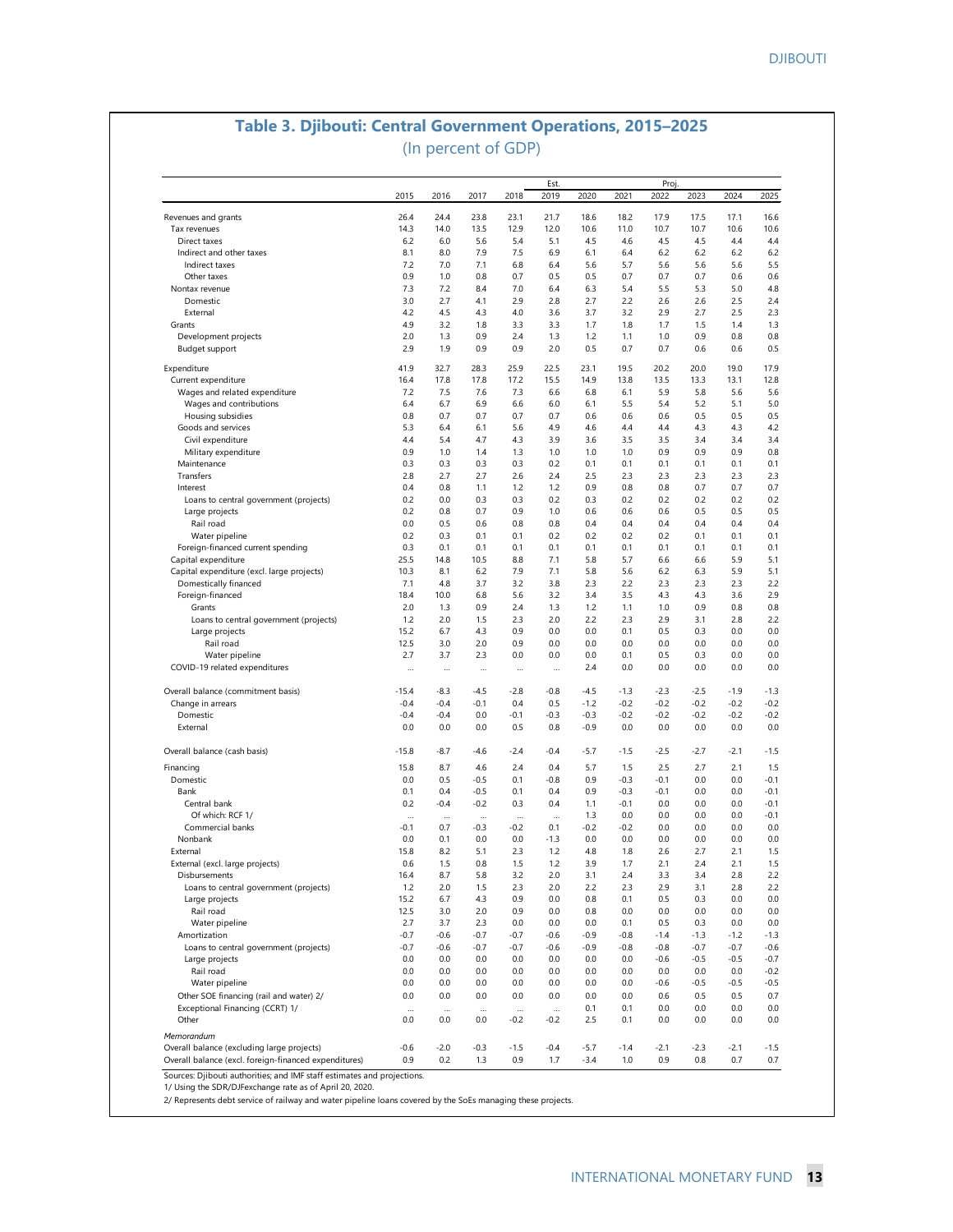# **Table 4. Djibouti: Balance of Payments, 2015–2025**

(In millions of U.S. dollars, unless otherwise indicated)

|                                                                    | Proj.     |           |          |           |              |          |                |              |             |             |             |
|--------------------------------------------------------------------|-----------|-----------|----------|-----------|--------------|----------|----------------|--------------|-------------|-------------|-------------|
|                                                                    | 2015      | 2016      | 2017     | 2018      | Est.<br>2019 | 2020     | 2021           | 2022         | 2023        | 2024        | 2025        |
|                                                                    | 713       | $-26$     | $-133$   | 543       | 878          | $-124$   | $-10$          | 30           | 68          | 101         | 120         |
| Current account<br>Current account, excluding trade for re-exports | 20        | 165       | $-38$    | 80        | 103          | $-124$   | $-10$          | 30           | 68          | 101         | 120         |
| Trade balance                                                      | 544       | $-145$    | $-160$   | 375       | 752          | $-181$   | $-50$          | -6           | 38          | 82          | 105         |
| Exports                                                            | 3.526     | 2.703     | 4,147    | 4,563     | 5.437        | 4.369    | 4.865          | 5.234        | 5,657       | 6.129       | 6.474       |
| Goods                                                              | 2,582     | 1,732     | 3,162    | 3,522     | 4,182        | 3,350    | 3,636          | 3,880        | 4,184       | 4,525       | 4,747       |
| Of which: re-exports                                               | 2,294     | 1,458     | 2,741    | 3,097     | 3,748        | 2,922    | 3,185          | 3,420        | 3,711       | 4,035       | 4,241       |
| Services                                                           | 943       | 971       | 985      | 1,041     | 1,255        | 1,019    | 1,230          | 1,353        | 1,474       | 1,605       | 1,727       |
| Imports                                                            | $-2,982$  | $-2,848$  | $-4,306$ | $-4,188$  | $-4,685$     | $-4,550$ | $-4,916$       | $-5,240$     | $-5,620$    | $-6,048$    | $-6,369$    |
| Goods                                                              | $-2,447$  | $-2,327$  | $-3,576$ | $-3,603$  | $-3,952$     | $-3,849$ | $-4,194$       | $-4,496$     | $-4,854$    | $-5,259$    | $-5,556$    |
| Of which: imports for re-exports                                   | $-1.601$  | $-1,650$  | $-2,836$ | $-2,634$  | $-2,972$     | $-2,922$ | $-3,185$       | $-3,420$     | $-3,711$    | $-4,035$    | $-4,241$    |
| Services                                                           | $-535$    | $-521$    | $-731$   | $-585$    | $-733$       | $-701$   | $-722$         | $-744$       | $-766$      | $-789$      | $-813$      |
| Income                                                             | $-27$     | $-80$     | $-127$   | $-29$     | $-72$        | $-96$    | $-126$         | $-133$       | $-142$      | $-156$      | $-164$      |
| Current transfers                                                  | 196       | 198       | 154      | 197       | 198          | 153      | 166            | 169          | 172         | 175         | 179         |
| Private                                                            | 142       | 150       | 147      | 169       | 130          | 136      | 138            | 141          | 144         | 147         | 151         |
| Official                                                           | 55        | 49        | 6        | 27        | 68           | 17       | 28             | 28           | 28          | 28          | 28          |
| Capital and financial account                                      | 401       | 1,180     | 528      | 374       | $-825$       | $-34$    | 36             | $\mathbf{1}$ | $-38$       | $-71$       | $-85$       |
| Capital transfers                                                  | 48        | 34        | 26       | 70        | 60           | 60       | 60             | 60           | 60          | 60          | 60          |
| Foreign direct investment                                          | 144       | 160       | 165      | 170       | 187          | 130      | 212            | 255          | 300         | 324         | 350         |
| Public sector                                                      | 416       | 426       | 306      | 106       | 98           | 208      | 166            | 160          | 151         | 101         | 32          |
| Disbursements                                                      | 445       | 463       | 336      | 140       | 136          | 261      | 221            | 245          | 237         | 203         | 179         |
| Amortization                                                       | $-29$     | $-37$     | $-30$    | $-33$     | $-39$        | $-53$    | $-55$          | $-85$        | $-87$       | $-101$      | $-147$      |
| Commercial banks                                                   | $-192$    | 487       | $-1$     | $-29$     | 50           | 80       | 60             | 60           | 60          | 60          | 60          |
| Other investment                                                   | $-15$     | 73        | 31       | 57        | $-1219$      | $-512$   | -462           | -534         | -608        | -617        | -587        |
| Errors and omissions                                               | $-1,137$  | $-1.109$  | $-233$   | $-1.025$  | 0.0          | 0.0      | 0.0            | 0.0          | 0.0         | 0.0         | 0.0         |
| Overall balance (deficit -)                                        | $-23$     | 45        | 162      | $-109$    | 54           | $-158$   | 26             | 31           | 30          | 30          | 34          |
| Financing                                                          | 23        | $-45$     | $-162$   | 109       | $-54$        | 158      | $-26$          | $-31$        | $-30$       | $-30$       | $-34$       |
| Central bank                                                       | 23        | $-45$     | $-162$   | 109       | $-54$        | 35       | $-34$          | $-32$        | -30         | -30         | $-34$       |
| Assets                                                             | 25        | $-43$     | $-159$   | 112       | $-49$        | 40       | -30            | $-30$        | $-30$       | -30         | $-30$       |
| Liabilities                                                        | $-2$      | $-2$      | $-3$     | $-3$      | $-5$         | $-5$     | $-4$           | $-2$         | $\mathbf 0$ | $\mathbf 0$ | $-4$        |
| <b>Exceptional financing</b>                                       |           |           |          |           |              |          |                |              |             |             |             |
| Repayment of arrears                                               | $\ddotsc$ | $\ddotsc$ | $\cdots$ | $\ddotsc$ | $\cdots$     | $-42$    | $\mathbf 0$    | $\mathbf 0$  | $\mathbf 0$ | $\mathbf 0$ | $\mathbf 0$ |
| Financing need                                                     | $\ddotsc$ | $\cdots$  | $\cdots$ | $\ddotsc$ | $\cdots$     | 164      | 9              | $\mathbf{1}$ | $\Omega$    | $\Omega$    | $\mathbf 0$ |
| IMF (RCF Disbursment) 1/                                           | $\ddotsc$ |           |          |           | $\cdots$     | 43.3     | 0              | $\mathbf 0$  | $\mathbf 0$ | $\mathbf 0$ | $\mathbf 0$ |
| <b>CCRT 1/2/</b>                                                   |           |           |          |           |              | 3        | $\overline{4}$ | $\mathbf{1}$ | $\mathbf 0$ | 0           | $\mathbf 0$ |
| Financing gap                                                      |           |           |          |           |              | 118      | 4.4            | $\Omega$     | $\Omega$    | $\Omega$    | $\Omega$    |
| Memorandum items                                                   |           |           |          |           |              |          |                |              |             |             |             |
| Current account (in percent of GDP)                                | 29.3      | $-1.0$    | $-4.8$   | 18.0      | 26.3         | $-3.6$   | $-0.3$         | 0.7          | 1.5         | 2.0         | 2.2         |
| Exports of goods and services (percent change)                     | $-1.2$    | $-23.3$   | 53.4     | 10.0      | 19.2         | $-19.6$  | 11.4           | 7.6          | 8.1         | 8.3         | 5.6         |
| Imports of goods and services (percent change)                     | $-4.5$    | $-4.5$    | 51.2     | $-2.8$    | 11.9         | $-2.9$   | 8.0            | 6.6          | 7.2         | 7.6         | 5.3         |
| Central bank gross reserves (in millions of US dollars)            | 355       | 398       | 556      | 445       | 494          | 454      | 484            | 514          | 544         | 574         | 604         |
| In months of next year's imports of goods and services             | 1.5       | 1.1       | 1.6      | 1.1       | 1.3          | 1.1      | 1.1            | 1.1          | 1.1         | 1.1         | 1.1         |
| In months of next year's imports of G&S (excl. re-exports)         | 3.1       | 3.2       | 4.3      | 3.1       | 3.6          | 3.1      | 3.2            | 3.2          | 3.2         | 3.2         | 3.4         |
| FDI (in percent of GDP)                                            | 5.9       | 6.1       | 6.0      | 5.6       | 5.6          | 3.8      | 5.5            | 6.0          | 6.5         | 6.5         | 6.5         |
| External public and publicly guaranteed debt                       |           |           |          |           |              |          |                |              |             |             |             |
| In millions of US dollars                                          | 1,218     | 1,647     | 1,951    | 2.085     | 2,209        | 2.485    | 2.586          | 2.747        | 2.897       | 2.998       | 3.021       |
| In percent of GDP                                                  | 50.1      | 63.3      | 70.9     | 69.2      | 66.0         | 72.9     | 67.1           | 64.7         | 62.8        | 60.1        | 56.1        |
| In percent of exports of goods and services                        | 34.5      | 60.9      | 47.1     | 45.7      | 40.6         | 56.9     | 53.2           | 52.5         | 51.2        | 48.9        | 46.7        |
| Debt service                                                       | 43        | 69        | 65       | 67        |              | 106      | 109            | 143          | 146         | 164         |             |
| In millions of US dollars<br>In percent of GDP                     | 1.8       | 2.7       | 2.4      | 2.2       | 68<br>2.0    | 3.1      | 2.8            | 3.4          | 3.2         | 3.3         | 213<br>4.0  |
| In percent of exports of goods and services                        | 1.2       | 2.6       | 1.6      | 1.5       | 1.2          | 2.4      | 2.2            | 2.7          | 2.6         | 2.7         | 3.3         |
|                                                                    |           |           |          |           |              |          |                |              |             |             |             |

Sources: Djibouti authorities; and IMF staff estimates and projections.

1/ Using the SDR/USD exchange rate as of April 20, 2020.

2/ Assumes debt relief under CCRT for the next 6 months, and if resources are available up to the next 18 months.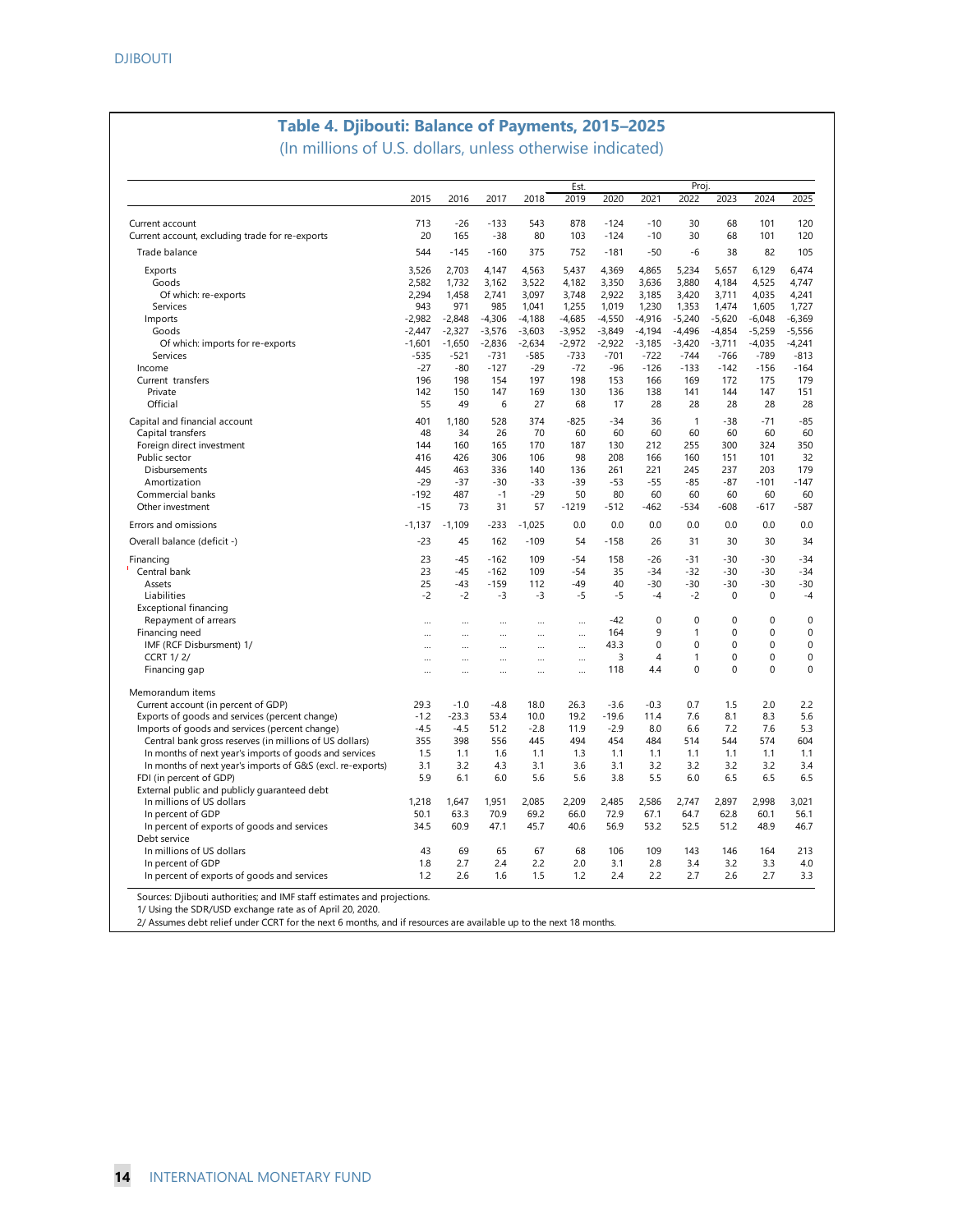### **Table 5. Djibouti: Monetary Survey and Banking Sector Indicators, 2015–2025** (End-of-period, in millions of Djibouti francs, unless otherwise indicated)

|                                                                       |            |            |               |            | Est.       |               |                                           | Proj.      |            |            |               |
|-----------------------------------------------------------------------|------------|------------|---------------|------------|------------|---------------|-------------------------------------------|------------|------------|------------|---------------|
|                                                                       | 2015       | 2016       | 2017          | 2018       | 2019       | 2020          | 2021                                      | 2022       | 2023       | 2024       | 2025          |
| Broad money                                                           | 279,448    | 303,944    | 370,565       | 349,879    | 380,601    | 363,894       | 379,340                                   | 398,705    | 407,315    | 416,080    | 425,067       |
| Currency in circulation                                               | 30.821     | 32.923     | 35.542        | 36.626     | 37.667     | 23.267        | 23.761                                    | 24.269     | 24.811     | 25.265     | 26.124        |
| Deposits                                                              | 248.627    | 271,021    | 335,023       | 313,253    | 342,934    | 340.627       | 355.580                                   | 374.436    | 382.504    | 390.814    | 398.942       |
| Demand deposits                                                       | 161,568    | 180,538    | 230,450       | 214,520    | 230,768    | 228,460       | 249,021                                   | 268,943    | 277,011    | 285,322    | 288,175       |
| Djibouti francs                                                       | 90,342     | 98,504     | 109,890       | 124,875    | 132,873    | 131,545       | 143,384                                   | 154,854    | 159,500    | 164,285    | 165,928       |
| Foreign currency                                                      | 71.226     | 82,034     | 120,560       | 89,645     | 97,894     | 96,915        | 105,638                                   | 114,089    | 117,511    | 121,037    | 122,247       |
| Time deposits                                                         | 87.059     | 90,483     | 104,572       | 98,733     | 112,167    | 112,167       | 106,558                                   | 105,493    | 105,493    | 105,493    | 110.767       |
| Djibouti francs                                                       | 44,674     | 53,281     | 53,266        | 56,700     | 62,693     | 62,693        | 59,559                                    | 58,963     | 58,963     | 58,963     | 61,911        |
| Foreign currency                                                      | 42,385     | 37,201     | 51,306        | 42,032     | 49,473     | 49,473        | 47,000                                    | 46,530     | 46,530     | 46,530     | 48,856        |
| Net foreign assets                                                    | 210,075    | 232,506    | 295,572       | 272,669    | 274,395    | 246,061       | 241,477                                   | 236,440    | 231,097    | 225,753    | 221,203       |
| Central bank                                                          | 54,133     | 62,299     | 91,125        | 72,129     | 81,978     | 67,862        | 73,941                                    | 79,568     | 84,887     | 90,207     | 96,321        |
| Assets                                                                | 63.169     | 70,764     | 99,034        | 79,125     | 87,761     | 80,652        | 85,984                                    | 91,316     | 96,647     | 101,979    | 107,310       |
| Liabilities                                                           | 9.036      | 8,465      | 7,909         | 6,996      | 5,783      | 12,790        | 12,043                                    | 11,748     | 11,760     | 11,772     | 10,990        |
| Commercial banks                                                      | 155,942    | 170,207    | 204,447       | 200,540    | 192,417    | 178,199       | 167,536                                   | 156,872    | 146,209    | 135,546    | 124,883       |
| Assets                                                                | 205.677    | 211,498    | 252.843       | 238,989    | 250.172    | 244.841       | 253,727                                   | 262.613    | 271.499    | 280.385    | 289,271       |
| Liabilities                                                           | 49,735     | 41,291     | 48,396        | 38,450     | 57,756     | 66,642        | 86,191                                    | 105,740    | 125,290    | 144,839    | 164,388       |
| Net domestic assets                                                   | 69,373     | 71,438     | 74,993        | 77,210     | 106,206    | 117,832       | 137,863                                   | 162,265    | 176,218    | 190,327    | 203,863       |
| Claims on government (net)                                            | 1,167      | 3,228      | 1,108         | 2,899      | 6,343      | 12,698        | 11,613                                    | 11,456     | 11,425     | 11,394     | 10,569        |
| Central bank                                                          | $-3,274$   | $-4,673$   | $-5,205$      | $-2,311$   | 734        | 8,456         | 8,424                                     | 8,393      | 8.362      | 8,331      | 7.505         |
| Commercial banks                                                      | 4.441      | 7,901      | 6,313         | 5,210      | 5.609      | 4,242         | 3.188                                     | 3.063      | 3.063      | 3.063      | 3.063         |
| Claims on nongovernment sector                                        | 102,874    | 105,126    | 113,493       | 127,228    | 140,037    | 138,593       | 163,584                                   | 188,383    | 204,641    | 221,258    | 239,224       |
| Public enterprises                                                    | 9,364      | 10,511     | 9,541         | 15,215     | 17,337     | 17,159        | 20,253                                    | 23,323     | 25,336     | 27,393     | 29,617        |
| Private sector                                                        | 93,510     | 94,615     | 103,952       | 112,013    | 122,699    | 121,434       | 143,331                                   | 165,061    | 179,305    | 193,865    | 209,607       |
| Of which: in foreign currency                                         | 23,271     | 20,644     | 31.886        | 38,951     | 48,145     | 72,648        | 88.188                                    | 104,314    | 113,316    | 122,518    | 132,466       |
| Capital accounts                                                      | $-24,765$  | $-27,797$  | $-33,254$     | $-36,285$  | $-39,249$  | $-39,296$     | $-41,072$                                 | $-40,756$  | $-40.445$  | $-42,273$  | $-42,322$     |
| Other items (net)                                                     | $-9,904$   | $-9,119$   | $-6,354$      | $-16,631$  | $-925$     | 5,838         | 3,738                                     | 3,181      | 598        | $-52$      | $-3,608$      |
|                                                                       |            |            |               |            |            |               | (Annual change in percent of broad money) |            |            |            |               |
| Broad money                                                           | 19.0       | 8.8        | 21.9          | $-5.6$     | 8.8        | $-4.4$        | 4.2                                       | 5.1        | 2.2        | 2.2        | 2.2           |
| Net foreign assets                                                    | 15.4       | 8.0        | 20.7          | $-6.2$     | 0.5        | $-7.4$        | $-1.3$                                    | $-1.3$     | $-1.3$     | $-1.3$     | $-1.1$        |
| Central bank                                                          | $-0.6$     | 2.9        | 9.5           | $-5.1$     | 2.8        | $-3.7$        | 1.7                                       | 1.5        | 1.3        | 1.3        | 1.5           |
| Commercial banks                                                      | 16.0       | 5.1        | 11.3          | $-1.1$     | $-2.3$     | $-3.7$        | $-2.9$                                    | $-2.8$     | $-2.7$     | $-2.6$     | $-2.6$        |
| Net domestic assets                                                   | 3.6        | 0.7        | 1.2           | 0.6        | 8.3        | 3.1           | 5.5                                       | 6.4        | 3.5        | 3.5        | 3.3           |
| Of which Claims on government (net)<br>Claims on nongovernment sector | 0.3<br>4.3 | 0.7<br>0.8 | $-0.7$<br>2.8 | 0.5<br>3.7 | 1.0<br>3.7 | 1.7<br>$-0.4$ | $-0.3$<br>6.9                             | 0.0<br>6.5 | 0.0<br>4.1 | 0.0<br>4.1 | $-0.2$<br>4.3 |
| Memorandum items                                                      |            |            |               |            |            |               |                                           |            |            |            |               |
|                                                                       |            |            |               |            |            |               |                                           |            |            |            |               |
| Central bank                                                          |            |            |               |            |            |               |                                           |            |            |            |               |
| Gross foreign assets (in U.S. dollars million)                        | 355.4      | 398.2      | 557.2         | 445.2      | 493.8      | 453.8         | 483.8                                     | 513.8      | 543.8      | 573.8      | 603.8         |
| In percent of foreign currency deposits                               | 55.6       | 59.3       | 57.6          | 60.1       | 59.6       | 55.1          | 56.3                                      | 56.9       | 58.9       | 60.9       | 62.7          |
| In percent of total deposits                                          | 25.4       | 26.1       | 29.6          | 25.3       | 25.6       | 23.7          | 24.2                                      | 24.4       | 25.3       | 26.1       | 26.9          |
| Banking system                                                        |            |            |               |            |            |               |                                           |            |            |            |               |
| Credit to the private sector, 12-month percent change                 | 7.0        | 1.2        | 9.9           | 7.8        | 9.5        | $-1.0$        | 18.0                                      | 15.2       | 8.6        | 8.1        | 8.1           |
| Share of foreign currency deposits/total deposits                     | 45.7       | 44.0       | 51.3          | 42.0       | 43.0       | 43.0          | 42.9                                      | 42.9       | 42.9       | 42.9       | 42.9          |
| Commercial banks' foreign assets/liability ratio                      | 1.3        | 1.3        | 1.1           | 1.4        | 1.2        | 1.1           | 1.1                                       | 1.0        | 0.9        | 0.9        | 0.9           |
| Money velocity                                                        | 1.5        | 1.5        | 1.3           | 1.5        | 1.6        | 1.7           | 1.8                                       | 1.9        | 2.0        | 2.1        | 2.3           |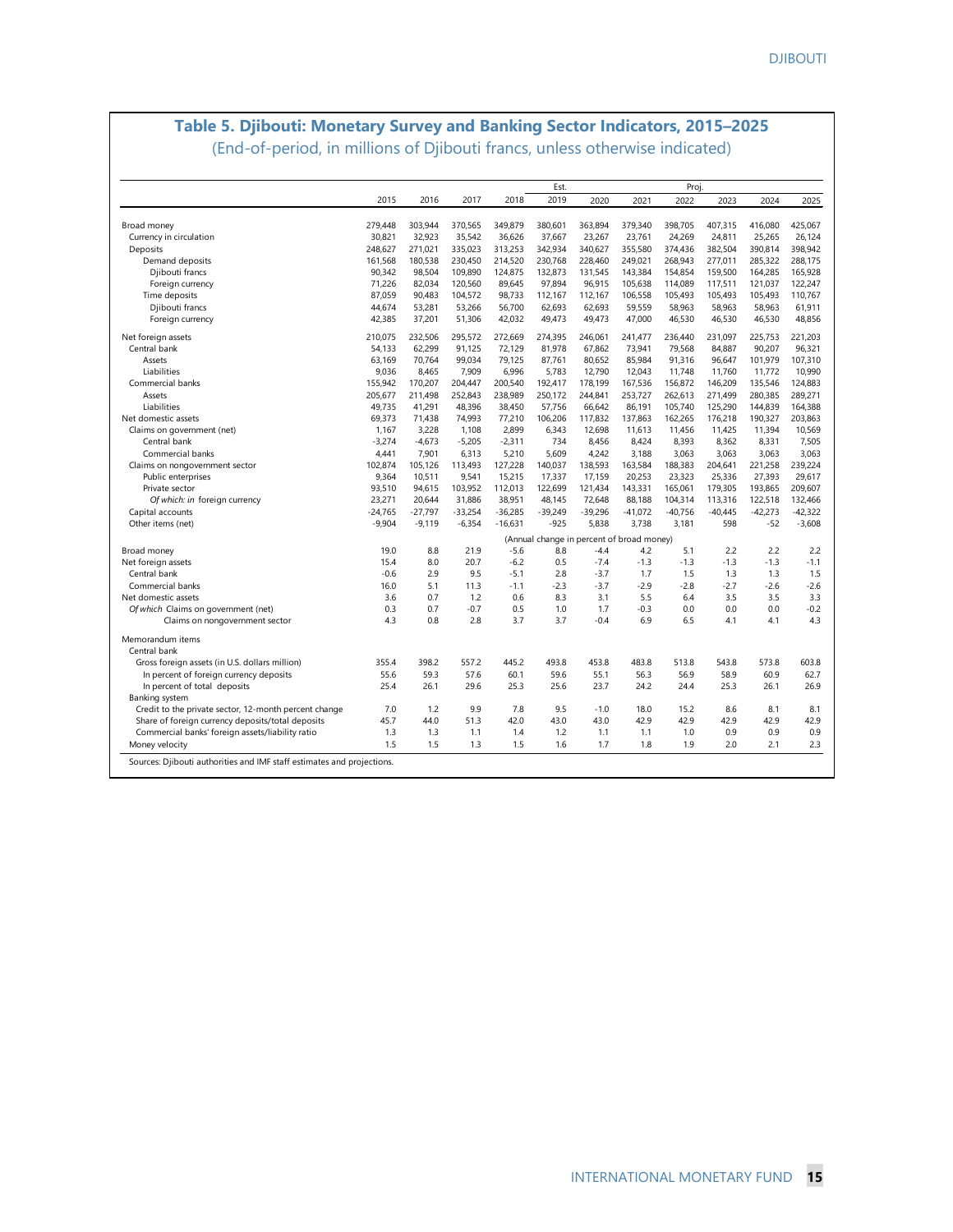|                                                                                | 2020  | 2021   | 2022   | 2023  | 2024  | 2025   | 2026   | 2027   | 2028   | 2029   | 2030   |
|--------------------------------------------------------------------------------|-------|--------|--------|-------|-------|--------|--------|--------|--------|--------|--------|
| Fund obligations based on existing credit (In millions of SDRs)                |       |        |        |       |       |        |        |        |        |        |        |
| Principal 2/                                                                   | 2.3   | 3.1    | 1.3    | 0.0   | 0.0   | 0.0    | 0.0    | 0.0    | 0.0    | 0.0    | 0.0    |
| Charges and interest                                                           | 0.02  | 0.01   | 0.01   | 0.01  | 0.01  | 0.01   | 0.01   | 0.01   | 0.01   | 0.01   | 0.01   |
| Fund obligations based on existing and prospective credit(In millions of SDRs) |       |        |        |       |       |        |        |        |        |        |        |
| Principal                                                                      | 2.3   | 3.1    | 1.3    | 0.0   | 0.0   | 3.2    | 6.4    | 6.4    | 6.4    | 6.4    | 3.2    |
| Charges and interest                                                           | 0.02  | 0.01   | 0.01   | 0.01  | 0.01  | 0.01   | 0.01   | 0.01   | 0.01   | 0.01   | 0.01   |
| Total obligations based on existing and prospective credit                     |       |        |        |       |       |        |        |        |        |        |        |
| In millions of SDRs                                                            | 2.3   | 3.1    | 1.3    | 0.0   | 0.0   | 3.2    | 6.4    | 6.4    | 6.4    | 6.4    | 3.2    |
| In millions of U.S. dollars                                                    | 3.2   | 4.3    | 1.8    | 0.0   | 0.0   | 4.5    | 9.0    | 9.0    | 9.0    | 9.0    | 4.5    |
| In percent of gross international reserves                                     | 0.7   | 0.9    | 0.3    | 0.0   | 0.0   | 0.7    | 1.4    | 1.3    | 1.3    | 1.2    | 0.6    |
| In percent of exports of goods and services                                    | 0.2   | 0.3    | 0.1    | 0.0   | 0.0   | 0.2    | 0.4    | 0.3    | 0.3    | 0.3    | 0.1    |
| In percent of debt service 3/                                                  | 3.0   | 3.9    | 1.2    | 0.0   | 0.0   | 2.1    | 3.7    | 3.6    | 3.5    | 3.3    | 1.6    |
| In percent of GDP                                                              | 0.1   | 0.1    | 0.0    | 0.0   | 0.0   | 0.1    | 0.2    | 0.1    | 0.1    | 0.1    | 0.1    |
| In percent of quota                                                            | 7.4   | 9.7    | 4.0    | 0.0   | 0.0   | 10.0   | 20.0   | 20.0   | 20.0   | 20.0   | 10.0   |
| Outstanding Fund credit on current and prospective credit 3/                   |       |        |        |       |       |        |        |        |        |        |        |
| In millions of SDRs                                                            | 36.1  | 33.1   | 31.8   | 31.8  | 31.8  | 28.6   | 22.3   | 15.9   | 9.5    | 3.2    | 0.0    |
| In millions of U.S. dollars                                                    | 49.9  | 45.9   | 44.3   | 44.4  | 44.5  | 40.2   | 31.3   | 22.4   | 13.4   | 4.5    | 0.0    |
| In percent of gross international reserves                                     | 11.0  | 9.5    | 8.6    | 8.2   | 7.8   | 6.7    | 4.9    | 3.3    | 1.9    | 0.6    | 0.0    |
| In percent of exports of goods and services                                    | 3.4   | 2.7    | 2.4    | 2.3   | 2.1   | 1.8    | 1.3    | 0.9    | 0.5    | 0.1    | 0.0    |
| In percent of debt service 3/                                                  | 47.0  | 42.1   | 31.0   | 30.4  | 27.2  | 18.9   | 13.0   | 9.1    | 5.2    | 1.6    | 0.0    |
| In percent of GDP                                                              | 1.5   | 1.2    | 1.0    | 1.0   | 0.9   | 0.7    | 0.5    | 0.4    | 0.2    | 0.1    | 0.0    |
| In percent of quota                                                            | 113.6 | 103.9  | 100.0  | 100.0 | 100.0 | 90.0   | 70.0   | 50.0   | 30.0   | 10.0   | 0.0    |
| Net use of Fund credit (in millions of SDRs)                                   |       |        |        |       |       |        |        |        |        |        |        |
| Total                                                                          | 29.5  | $-3.1$ | $-1.3$ | 0.0   | 0.0   | $-3.2$ | $-6.4$ | $-6.4$ | $-6.4$ | $-6.4$ | $-3.2$ |
| Disbursements                                                                  | 31.8  | 0.0    | 0.0    | 0.0   | 0.0   | 0.0    | 0.0    | 0.0    | 0.0    | 0.0    | 0.0    |
| Repayments and Repurchases                                                     | 2.3   | 3.1    | 1.3    | 0.0   | 0.0   | 3.2    | 6.4    | 6.4    | 6.4    | 6.4    | 3.2    |
| <b>Memorandum items:</b>                                                       |       |        |        |       |       |        |        |        |        |        |        |
| Nominal GDP (in millions of U.S. dollars)                                      | 3,409 | 3,853  | 4.244  | 4,611 | 4,985 | 5,390  | 5,828  | 6,301  | 6,780  | 7,296  | 7,852  |
| Exports of goods and services (in millions of U.S. dollars)                    | 1.447 | 1,680  | 1.814  | 1,946 | 2,094 | 2,232  | 2,414  | 2,610  | 2,808  | 3,022  | 3,252  |
| Gross International Reserves (in millions of U.S. dollars)                     | 454   | 484    | 514    | 544   | 574   | 604    | 636    | 671    | 709    | 750    | 793    |
| Debt service (in millions of U.S. dollars) 3/                                  | 106   | 109    | 143    | 146   | 164   | 213    | 241    | 247    | 256    | 272    | 276    |
| Quota (millions of SDRs)                                                       | 31.8  | 31.8   | 31.8   | 31.8  | 31.8  | 31.8   | 31.8   | 31.8   | 31.8   | 31.8   | 31.8   |

#### **Table 6. Djibouti: Indicators of Capacity to Repay the Fund, 2020–2030 1/**

Sources: IMF staff estimates and projections.

1/ Includes one disbursment of 100 percent of quota under the Rapid Credit Facility in 2020.<br>2/ Assumes debt relief under CCRT for the next 6 months, and if resources are available up to the next 18 months.

3/ Total external public debt service includes IMF repurchases and repayments.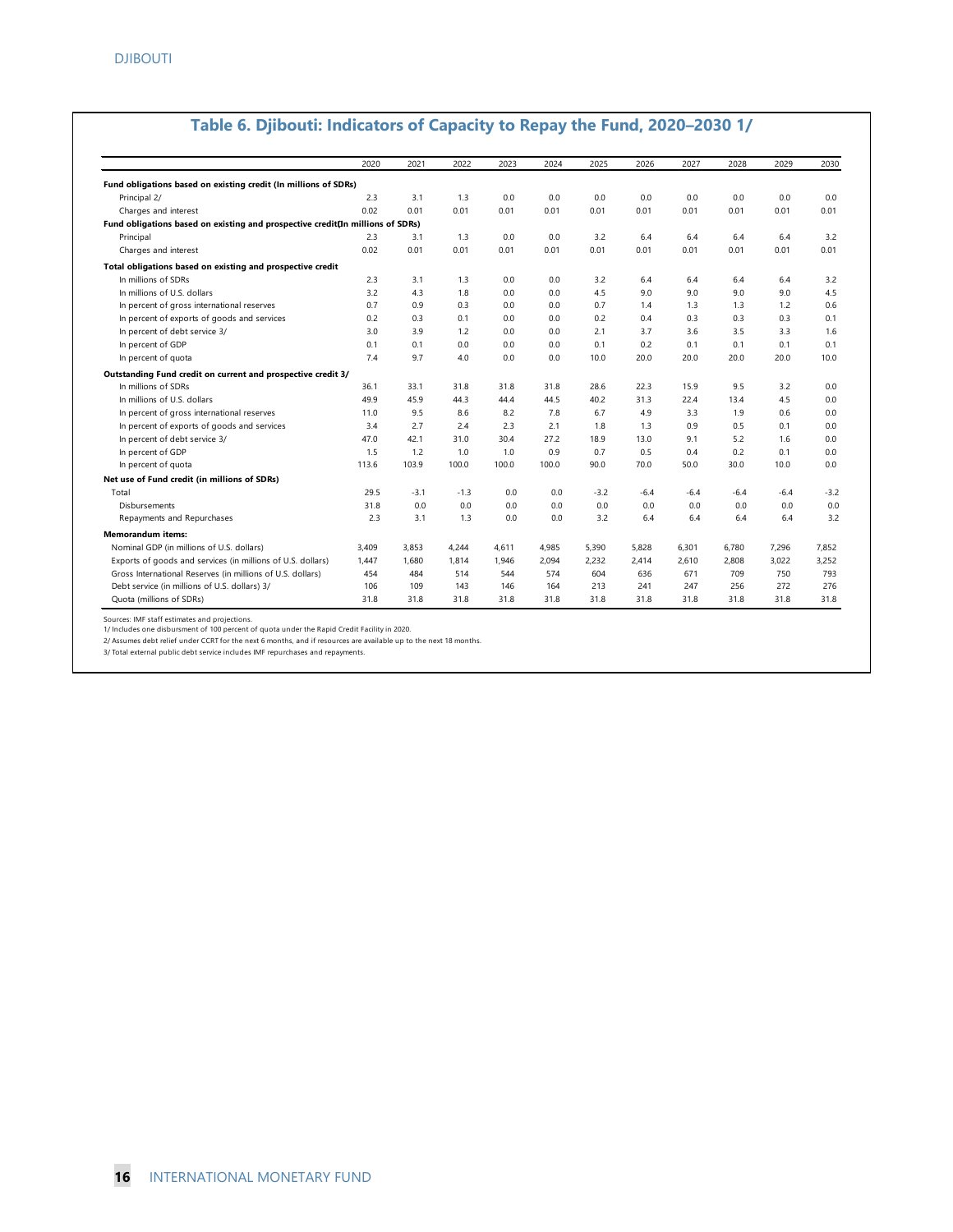| Table 7. Djibouti: Debt Service to the Fund Eligible for Debt Relief, May 2020-April 2022 |               | (In SDR) |              |         |                         |
|-------------------------------------------------------------------------------------------|---------------|----------|--------------|---------|-------------------------|
|                                                                                           | Scheduled Due | Total    | Eligible for |         | Debt Relief Debt Relief |
| Description                                                                               | Date          | Amount   | <b>CCRT</b>  | as % of | as Cum. %               |
|                                                                                           |               | Due      |              | Quota   | of Quota                |
|                                                                                           |               |          |              |         | (In Percent)            |
| PRGT Repayment (ECF)                                                                      | 5/28/2020     | 624,600  | 624,600      | 2.0     | 2.0                     |
| PRGT Repayment (ECF)                                                                      | 7/15/2020     | 147,600  | 147,600      | 0.5     | 2.4                     |
| PRGT Repayment (ECF)                                                                      | 7/16/2020     | 295,200  | 295,200      | 0.9     | 3.4                     |
| PRGT Repayment (ECF)                                                                      | 8/13/2020     | 624,600  | 624,600      | 2.0     | 5.3                     |
| PRGT Repayment (ECF)                                                                      | 11/30/2020    | 624,600  | 624,600      | 2.0     | 7.3                     |
| PRGT Repayment (ECF)                                                                      | 1/14/2021     | 147,600  | 147,600      | 0.5     | 7.7                     |
| PRGT Repayment (ECF)                                                                      | 1/18/2021     | 295,200  | 295,200      | 0.9     | 8.7                     |
| PRGT Repayment (ECF)                                                                      | 2/11/2021     | 624,600  | 624,600      | 2.0     | 10.6                    |
| PRGT Repayment (ECF)                                                                      | 5/31/2021     | 624,600  | 624,600      | 2.0     | 12.6                    |
| PRGT Repayment (ECF)                                                                      | 7/15/2021     | 147,600  | 147,600      | 0.5     | 13.1                    |
| PRGT Repayment (ECF)                                                                      | 8/12/2021     | 624,600  | 624,600      | 2.0     | 15.0                    |
| PRGT Repayment (ECF)                                                                      | 11/30/2021    | 624,600  | 624,600      | 2.0     | 17.0                    |
| PRGT Repayment (ECF)                                                                      | 2/14/2022     | 624,600  | 624,600      | 2.0     | 19.0                    |
| Source: IMF.                                                                              |               |          |              |         |                         |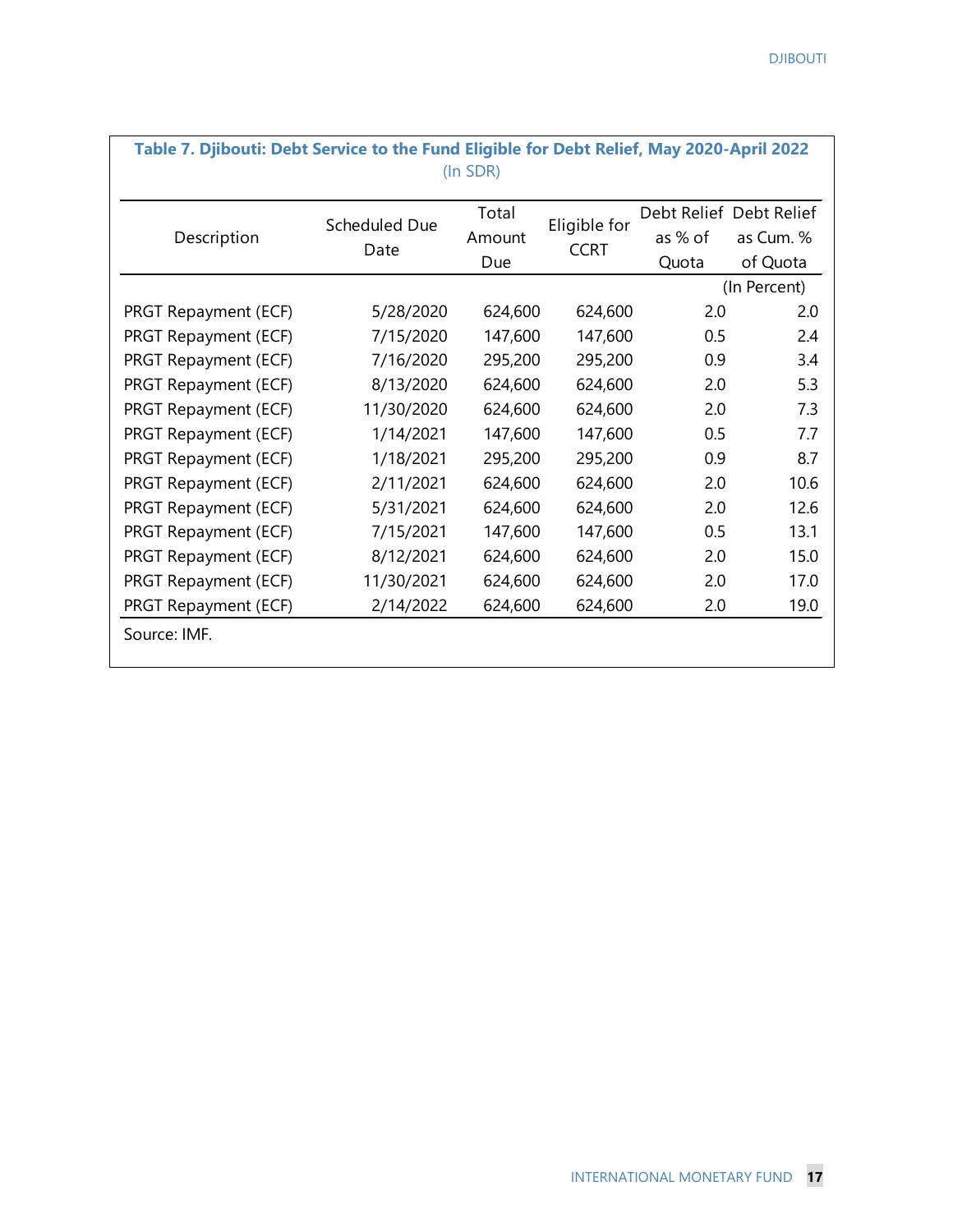# **Annex I. Risk Assessment Matrix (April 2020) [1](#page-20-0)**

| <b>Source of Risks</b>                                    | <b>Relative</b><br><b>Likelihood</b> | <b>Possible Impact if Risk</b><br><b>Is Realized</b>                                                                                                                                                                                                                                                                                                                              | <b>Policy response</b>                                                                                                                                                 |
|-----------------------------------------------------------|--------------------------------------|-----------------------------------------------------------------------------------------------------------------------------------------------------------------------------------------------------------------------------------------------------------------------------------------------------------------------------------------------------------------------------------|------------------------------------------------------------------------------------------------------------------------------------------------------------------------|
|                                                           |                                      | <b>Global and Regional Risks</b>                                                                                                                                                                                                                                                                                                                                                  |                                                                                                                                                                        |
| <b>Prolonged COVID-19</b><br>outbreak                     | <b>High</b>                          | <b>Staff assessment: High</b><br>The shock could severely impact<br>growth and the BoP through a lower<br>activity and exports of trade and<br>logistics services. This would also<br>impact the fiscal position through<br>lower tax revenues and SOEs<br>dividends (ports in particular). FDI<br>could also fall further. This would<br>widen budget and BOP financing<br>gaps. | Cooperate with specialized<br>donors to contain spread of<br>coronavirus and strengthen<br>health care system.<br>Mobilize donor support to<br>close financing gaps.   |
| Widespread social discontent<br>and political instability | <b>High</b>                          | <b>Staff assessment: Medium</b><br>Social tensions globally could spill<br>over to Djibouti, with implications for<br>social and economic stability.                                                                                                                                                                                                                              | Adopt policies / reforms to<br>foster higher and more<br>inclusive growth and<br>strengthen social safety nets.                                                        |
| More global protectionism                                 | <b>High</b>                          | <b>Staff assessment: Medium/ High</b><br>This could affect Djibouti's export<br>and real GDP growth prospects given<br>the country's dependence on<br>transport and logistics services. The<br>impact would be higher if global<br>protectionism has significant<br>spillovers on Ethiopia's trade and<br>activity.                                                               | Accelerate structural reforms to<br>promote private sector<br>investment and diversify the<br>sources of growth.                                                       |
| Oversupply in the oil market                              | <b>High</b>                          | <b>Staff assessment: Low</b><br>This could affect the budget and<br>external position positively.                                                                                                                                                                                                                                                                                 | Use the favorable oil price<br>environment to create fiscal<br>space for pandemic-related<br>emergency outlays and to<br>strengthen the debt and<br>external position. |

<span id="page-20-0"></span> $1$  The Risk Assessment Matrix (RAM) shows events that could materially alter the baseline path (the scenario most likely to materialize in the view of IMF staff). The relative likelihood is the staff's subjective assessment of the risks surrounding the baseline ("low" is meant to indicate a probability below 10 percent, "medium" a probability between 10 and 30 percent, and "high" a probability between 30 and 50 percent). The RAM reflects staff views on the source of risks and overall level of concern as of the time of discussions with the authorities. Non-mutually exclusive risks may interact and materialize jointly. "Short term (ST)" and "medium term (MT)" are meant to indicate that the risk could materialize within 1 year and 3 years, respectively.<sup>1</sup>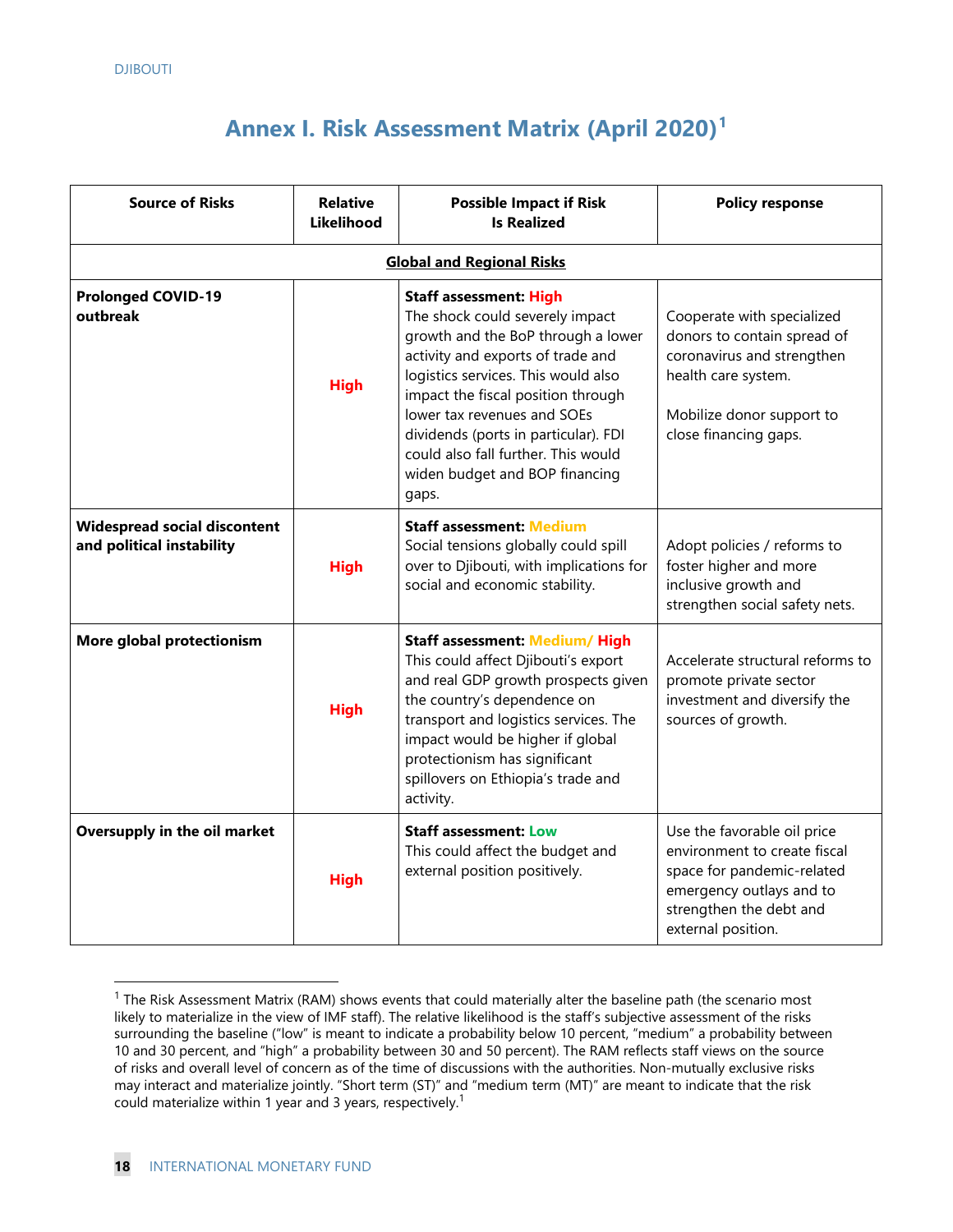| <b>Source of Risks</b>                                                                              | <b>Relative</b><br>Likelihood | <b>Possible Impact if Risk</b><br><b>Is Realized</b>                                                                                                                                                                                                                                | <b>Policy response</b>                                                                                                                                                                                                                                      |
|-----------------------------------------------------------------------------------------------------|-------------------------------|-------------------------------------------------------------------------------------------------------------------------------------------------------------------------------------------------------------------------------------------------------------------------------------|-------------------------------------------------------------------------------------------------------------------------------------------------------------------------------------------------------------------------------------------------------------|
| <b>Intensified geopolitical</b><br>tensions and security risks<br>globally and regionally           | <b>Medium</b>                 | <b>Staff assessment: Medium</b><br>This could affect foreign direct<br>investment and growth and put<br>further pressure on the budget in the<br>case of additional security costs and<br>refugee inflows.                                                                          | Diversify the sources of growth<br>and maintain a prudent fiscal<br>policy to better absorb shocks.<br>Seek donors' assistance.                                                                                                                             |
|                                                                                                     |                               | <b>Country-Specific Risks</b>                                                                                                                                                                                                                                                       |                                                                                                                                                                                                                                                             |
| <b>Worsening of the COVID-19</b><br>shock, notably by a<br>propagation of the virus in<br>Djibouti. | <b>Medium</b>                 | <b>Staff assessment: High</b><br>Potential high human cost given<br>weak health system. Would reduce<br>growth further and widen the fiscal<br>and external financing gaps.                                                                                                         | Continue to implement<br>adequate preventive measures<br>and to plan for mitigation<br>measures.                                                                                                                                                            |
| <b>Failure to implement reforms</b><br>needed to ensure debt<br>sustainability.                     | <b>Medium</b>                 | <b>Staff assessment: High</b><br>Notably if the authorities fail to raise<br>the return on infrastructures or to<br>reduce borrowing going forward-<br>would increase further debt<br>vulnerabilities.                                                                              | Adopt a medium-term fiscal<br>framework with a debt anchor<br>to ensure debt sustainability,<br>strengthen debt management,<br>improve governance of SOEs,<br>strengthen investment<br>management including<br>selection and implementation<br>of projects. |
| Lack of implementation of<br>structural reforms                                                     | <b>Medium</b>                 | <b>Staff assessment: High</b><br>Resistance from vested interests to<br>strengthen governance and foster<br>private sector participation could<br>reduce investment and export and<br>GDP growth; weaken reserves<br>coverage and maintain or increase<br>poverty and inequalities. | Continue reform effort to<br>improve the business<br>environment, foster private<br>sector activity, including<br>foreign investment, and<br>promote inclusive growth.                                                                                      |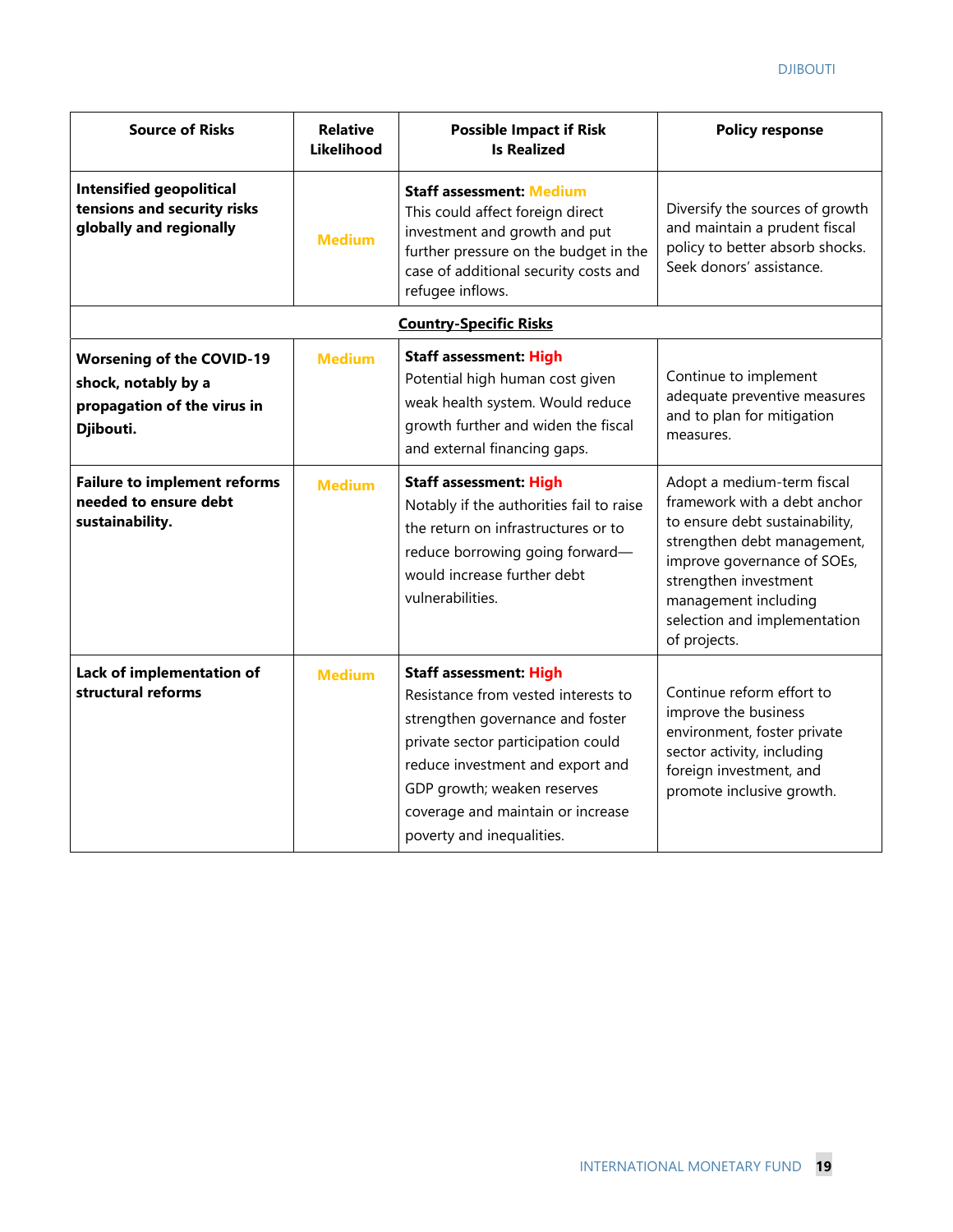# **Appendix I. Letter of Intent**

Djibouti, May 1, 2020

Mrs. Kristalina Georgieva Managing Director International Monetary Fund Washington, D.C. USA

#### Dear Mrs. Georgieva:

1. The COVID-19 pandemic is having severe effects on both the health prospects for the population and on the economic situation in Djibouti. The government has implemented various prevention and containment measures, supported by an active communication campaign. A crisis cell has been created under the leadership of the Head of State. Air, land, and sea borders have been restricted, and all passenger flights and trains to (and from) Djibouti have been stopped. Visa issuance has been suspended. Confinement of all non-essential employees has now been in place for several weeks, and further steps have been taken to encourage social distancing, such as closure of schools and cancelation of public gatherings. The Ministry of Health has enhanced its surveillance, testing, quarantine and medical assistance capacity.

2. Notwithstanding these exceptional measures, the number of cases testing positive has continued to increase over the past few weeks to reach 1089 on April 30 and we expect to reach a peak within another few weeks. Our country is confronted with large external and internal shocks that are affecting the economy severely. Lower global and regional demand for Djibouti's trade and logistics services—which the economy critically depends on—and a reduction in foreign investment are putting pressure on external accounts. In this context, we are experiencing an exceptional balance of payments need arising from the pandemic with an estimated balance of payments need resulting from the crisis projected at US\$ 164 million, 4.8 percent of GDP, and 33 percent of end-2019 official external reserves. At the same time, the containment measures we are enforcing are weighing both on domestic supply and demand. This is having significant effects on the limited budgetary resources of the State, affecting many critical sectors of the economy, creating greater pressures on our vulnerable populations. It is important to emphasize that the shock wave of the COVID-19 crisis is all the more extensive and deep as our country shelters a sizeable floating population of homeless people, refugees and migrants from the countries of the sub-region (Ethiopia, Somalia, Yemen), living for a large majority off informal activities and small jobs that are heavily affected by the containment measures.

3. More specifically, we currently anticipate that: (i) real output growth in 2020 will decline to -1 percent, compared with a pre-crisis projection of 7 percent; (ii) budget revenues will fall by 0.9 percent of GDP and current spending will increase in relation to GDP (by 0.3 percentage points);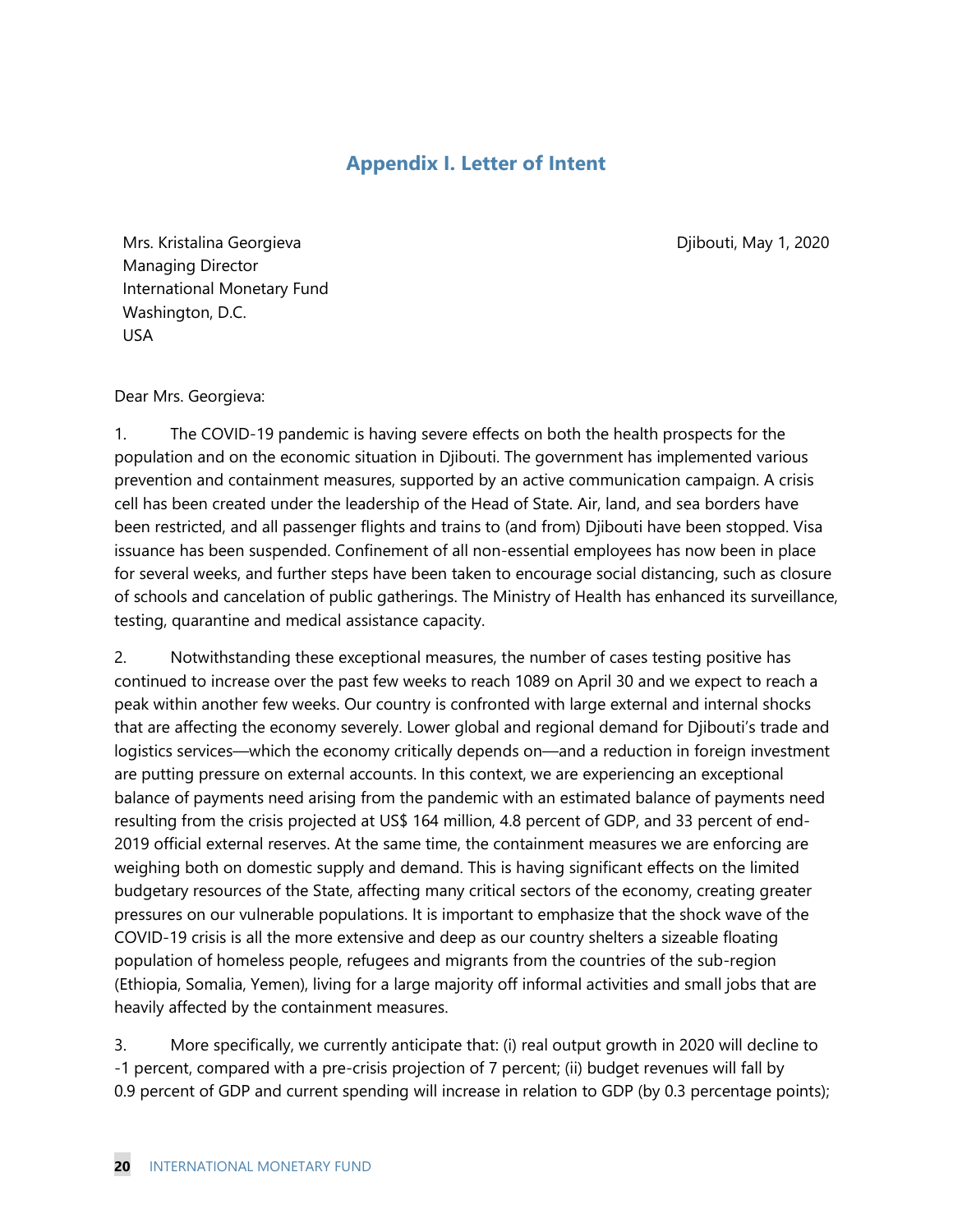(iii) COVID-related expenditures will amount to 2.4 percent of GDP, concentrated in rising health spending (+0.8 percent of GDP) and emergency outlays to firms (+0.6 percent of GDP) and households (+0.7 percent of GDP); and (iv) with the current account balance projected to decrease by some 4.2 percent of GDP and FDI set to settle much lower than previously thought, a balance of payments need will emerge of the order of magnitude noted above.

4. Against this backdrop, and given the large balance of payments need created by the COVID-19 pandemic, we hereby request a disbursement from the IMF in an amount of 100 percent of quota (SDR 31.8 million) under the exogenous shock window of the Rapid Credit Facility (RCF) to help Djibouti. We also ask that the full amount of this disbursement be channeled to the budget to mitigate the adverse impact of the pandemic on the budget. This emergency support will help finance urgent COVID-19-related expenditures, notably in the area of health and the measures proposed to bolster macroeconomic and financial stability. We also request grant assistance under the Catastrophe Containment window of the Catastrophe Containment and Relief Trust (CCRT) to cover our debt service to the IMF falling due from May 8, 2020 through April 13, 2022, or as much as is available from resources. This debt relief will free up budgetary resources to address public health needs and support economic activity in key sectors; it will also help contain the exceptional balance of payments need resulting from the pandemic. The debt service falling due from May 8, 2020 through April 13, 2022 (the maximum potential period of debt service relief, subject to availability of resources and decisions of the Executive Board) amounts to SDR 6.03 million.

5. We also intend to request a debt service suspension from official bilateral creditors along the terms recently announced by the G20. In this respect, we commit to spend freed resources on COVID-related health or economic relief and to closely monitor such spending. We will also disclose debt by public sector borrowing entities (per GFSM 2014) to the IMF and the World Bank Group within 3 months, but no later than September 1, 2020.

6. We remain firmly committed to Djibouti's currency board arrangement. We would therefore like to accommodate the balance of payments shock mainly through higher financing, and we are already actively seeking support from other partners. In addition, because we benefit from an adequate international reserve position, we can use a small part of these to absorb the shock while maintaining the reserve coverage at an appropriate level. We have also taken steps to re-prioritize some spending to alleviate the impact of the shock. A financing shortfall may, however, force us to allow for a larger drawdown in international reserves and to undertake undesirable additional cuts to non-COVID-19 spending.

7. The Government is committed to continuing its efforts to address the health and economic damage caused by the COVID-19 outbreak. We are seeking to create budgetary space for health sector outlays and other emergency spending such as support families and firms affected by the outbreak that is critical to sustain activity and prevent a disastrous social outcome, broadly expected to cost some 2.4 percent of GDP. While we have suspended or curtailed outlays seen as less essential, emergency spending and the projected drop in government revenue will lead to an increase in the budget deficit on the order of 2.7 percent of GDP. To foster transparency of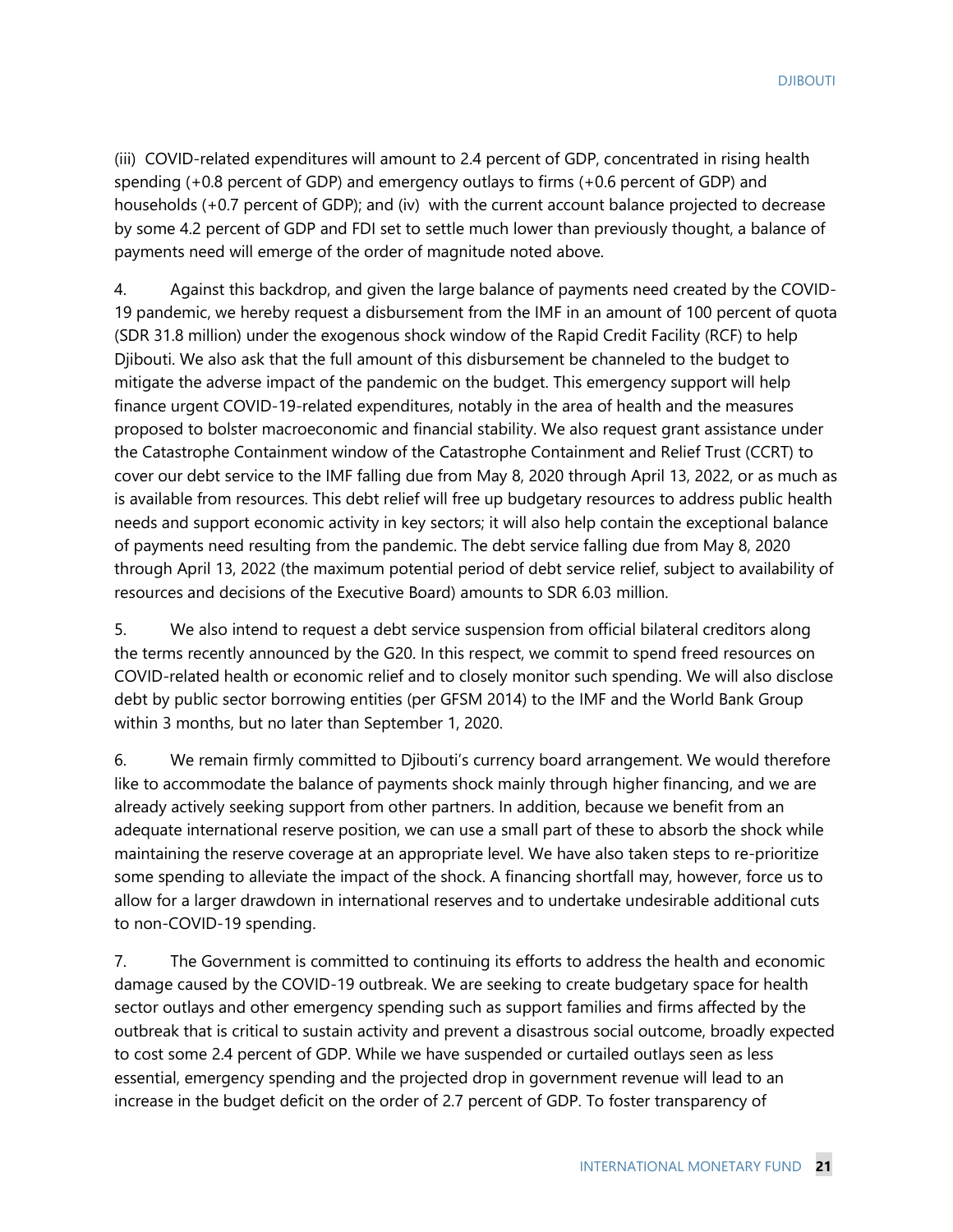accounting and management of resources, we will outline the new measures in a supplementary budget expected to be submitted to Parliament in May. We are also committed to continuing to adhere to the best fiscal management practices and to ensuring that the best possible use is made of the resources provided by the IMF and our other partners. To do so, we will (i) publish on the Ministry of Budget's website, once they are signed, procurement contracts of COVID-19 expenditures in excess of US\$ 100,000 as well as the beneficial ownership of the selected companies, and (ii) commission an independent ex-post audit of COVID-19-related spending in about a year's time and publish the results

8. The increase in the deficit is expected to be temporary and, as the impact of the crisis eases, we are committed to take steps to underpin debt sustainability while creating space for povertyreducing spending. In particular, we will ramp up the operations of several key projects to generate the revenues necessary for debt service. This requires addressing the bottlenecks that have prevented the realization of returns on some key projects, including for instance by operationalizing rail connections to the various ports and securing the railway and electricity supply to limit interruptions, finalizing commercial agreements with large water customers to increase the pipeline project returns, and strengthening cooperation with other partners given the regional dimension of some projects. As has been the case over the past couple of years, we will reduce the pace of borrowing, prioritize concessional financing and foster foreign direct investment (FDI) for projects. This will be supported by our ongoing efforts to develop a medium-term fiscal framework and to strengthen public investment management, and debt management capacity. Strengthening SOEs oversight is also critical in this respect. We have recently created a Sovereign Wealth Fund that will manage some of the government assets, including SOEs. We are committed to do so under best international governance practices and while ringfencing budget resources. We are committed to increase domestic revenue mobilization, notably by reducing tax exemptions and streamlining special regimes. We will draw, among other things, on IMF technical assistance to design and implement a strategy to do so.

9. We are also committed to promptly resolve our outstanding external arrears by continuing to engage with creditors. As of end-March 2020, we had an outstanding stock of arrears to bilateral creditors of the order of 3.3 percent of GDP. Part of these have been accumulated—and will be restructured—pending finalization of the railway loan restructuring with Exim Bank of China. Other arrears reflect delays in finalizing conversions and cancellation agreements and arrears of a technical nature or reflecting diplomatic disagreements. We commit to engage with all relevant creditors with a view to finalize ongoing discussions on conversions and cancellation agreements expeditiously and to clear all other arrears, including to multilateral creditors, during the current year.

10. Maintaining financial stability is another key priority. Very early on, the central bank of Djibouti (CBD) took steps to keep its functions fully operational. It has also been working with financial institutions to ensure business continuity. As the crisis could lead to an increase in loan repayment difficulties, banks may need to restructure an increasing number of loans. The CBD has encouraged them to do so when needed to sustain economic activity, while continuing to respect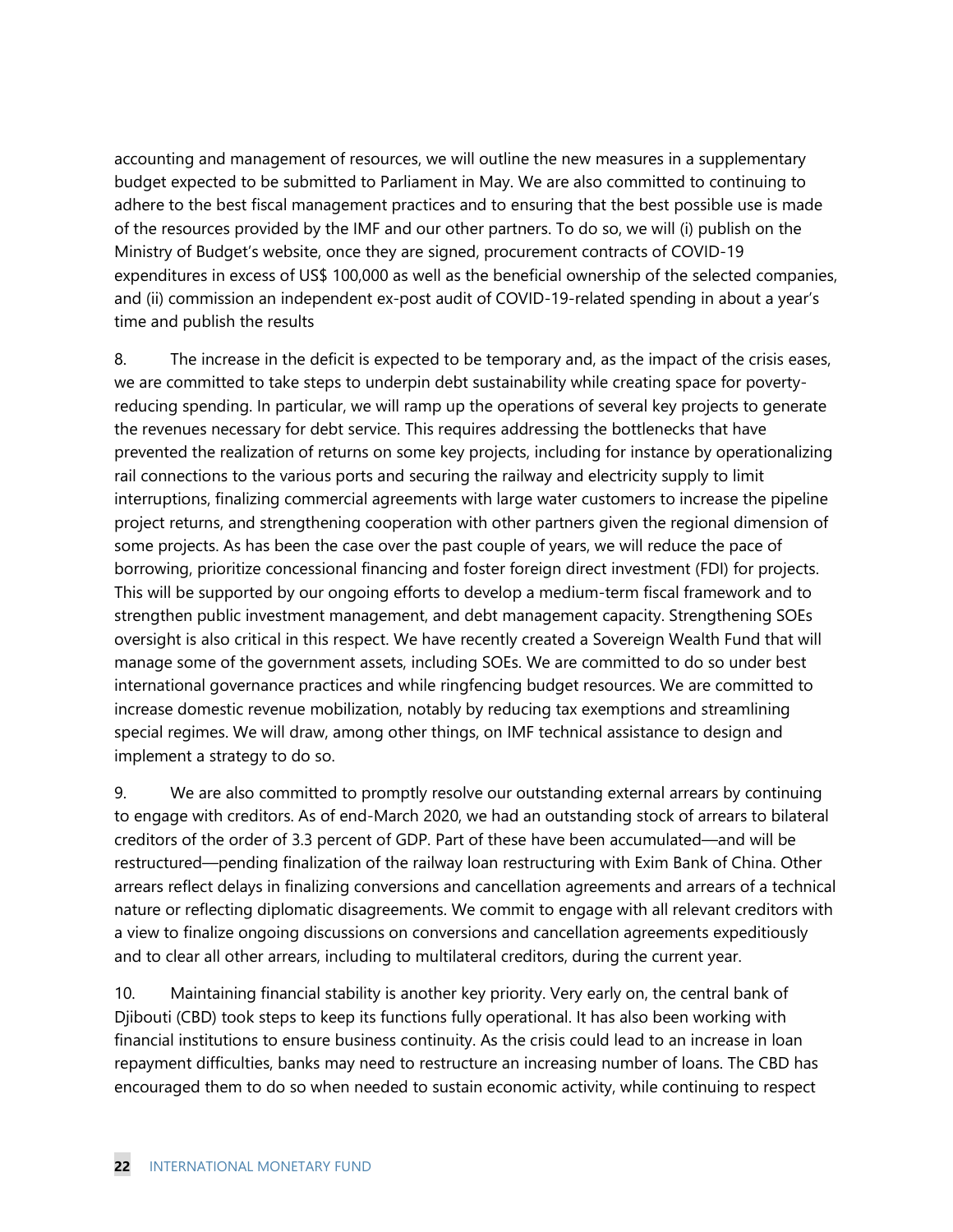proper loan classification and using capital and liquidity buffers to cushion the impact of the crisis. The CBD will work with lenders to define reasonable timelines to meet banks' capital requirements. It will reinforce its monitoring of banks' liquidity risks and encourage banks to strengthen their liquidity risk controls and management practices. As the crisis abates, it will take steps to strengthen banks' balance sheets and, in collaboration with the government, will design and implement a strategic plan and associated resource mapping exercise to set a longer-term financial sector reform vision (including to bolster the central bank governance and supervisory capacity) along the lines recommended by the recent Financial Sector Stability Review.

11. The CBD is committed to undergo an update of the safeguards assessment to be completed before the approval of any new arrangement by the IMF Executive Board. It will continue to provide IMF staff with access to its most recently completed audit reports and to authorize the CBD's external auditors to hold discussions with IMF staff. As RCF disbursements will be disbursed to the central bank and be on-lent to the government, the CBD and the Ministry of Budget will agree on a Memorandum of Understanding that will establish a framework agreement on responsibilities for servicing financial obligations related to the RCF disbursement.

12. We are working closely with IMF staff in seeking to maintain broad macroeconomic stability during the current pandemic and will continue to do so in the post-pandemic recovery period. We do not intend to introduce measures or policies that would exacerbate balance of payments difficulties. We do not intend to impose new or intensify existing restrictions on the making of payments and transfers for current international transactions, trade restrictions for balance of payments purposes, or multiple currency practices, or to enter into bilateral payments agreements which are inconsistent with Article VIII of the Fund's Articles of Agreement. We are actively seeking additional support from the IMF by accessing the emergency financing facilities and are submitting a request for support on the order of SDR 31.8 million (100 percent of quota). We are confident that strong IMF support for our country will help catalyze wider support from other development partners.

13. We hereby grant our permission to publish this Letter of Intent, the staff report and related documents for the request for disbursement under the RCF and debt relief under the CCRT.

Sincerely,

/s/ Mr. Abdoulkarim Aden Cher Minister of Budget of Djibouti

/s/ Mr. Ahmed Osman Governor of the Central Bank of Djibouti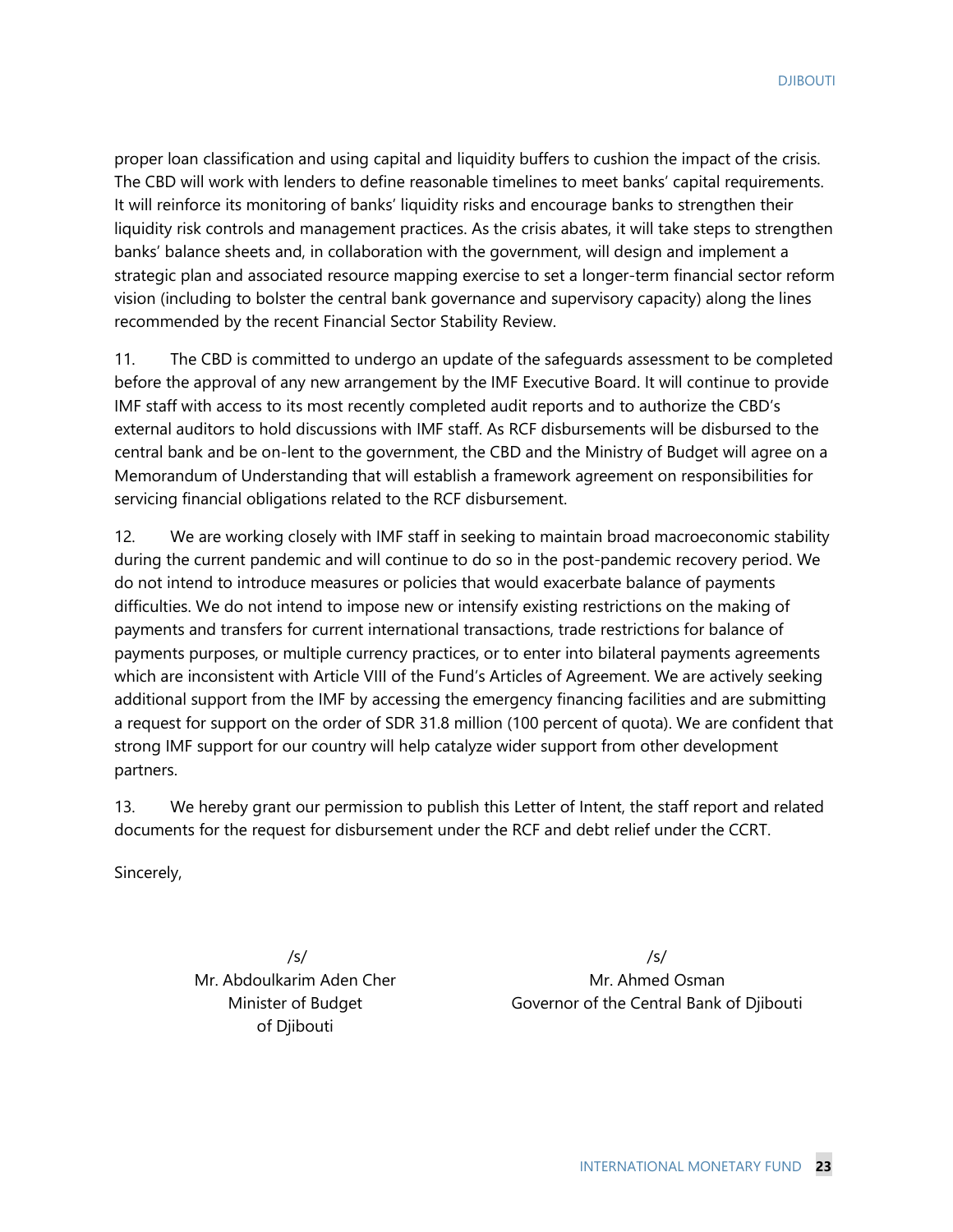

# **DJIBOUTI**

May 4, 2020

**REQUESTS FOR DISBURSEMENT UNDER THE RAPID CREDIT FACILITY AND DEBT RELIEF UNDER THE CASTASTROPHE CONTAINMENT AND RELIEF TRUST— DEBT SUSTAINABILITY ANALYSIS<sup>1</sup>**

### Approved By **Taline Koranchelian and Gavin Gray (IMF) and Marcello Estevão (IDA)**

Prepared by the staffs of the International Monetary Fund and the International Development Association.

| <b>Risk of external debt distress</b>                   | High <sup>2</sup>                                                                                                                                                                                                                                                                                                                                                                                                           |
|---------------------------------------------------------|-----------------------------------------------------------------------------------------------------------------------------------------------------------------------------------------------------------------------------------------------------------------------------------------------------------------------------------------------------------------------------------------------------------------------------|
| <b>Overall risk of debt distress</b>                    | High                                                                                                                                                                                                                                                                                                                                                                                                                        |
| <b>Granularity in the risk rating</b>                   | Sustainable                                                                                                                                                                                                                                                                                                                                                                                                                 |
| <b>Application of judgment</b>                          | No                                                                                                                                                                                                                                                                                                                                                                                                                          |
| <b>Macroeconomic projections</b>                        | Economic prospects for 2020 significantly weakened by<br>COVID-19 pandemic (growth forecast at -1 percent;<br>marked deterioration in fiscal and external positions).<br>Shock expected to be temporary, followed by strong<br>recovery and rapid reduction in imbalances.                                                                                                                                                  |
| <b>Financing strategy</b>                               | Similar to previous DSA, with a slowing path for new<br>borrowing and similar terms. In addition, the crisis has<br>created a financing need that is assumed to close with<br>an IMF disbursement under the RCF and a grant under<br>the CCRT, as well as donor support at favorable terms.<br>As a result, the average grant element of new borrowing<br>is projected to stabilize below 31 percent in the medium<br>term. |
| <b>Realism tools flagged</b>                            | Large unexpected increase in public debt in last 5 years.                                                                                                                                                                                                                                                                                                                                                                   |
| <b>Mechanical risk rating under</b><br>the external DSA | High                                                                                                                                                                                                                                                                                                                                                                                                                        |
| <b>Mechanical risk rating under</b><br>the public DSA   | High                                                                                                                                                                                                                                                                                                                                                                                                                        |

<span id="page-26-0"></span>*<sup>1</sup> The debt coverage has not changed since the last DSA (September 2019).*

*<sup>2</sup> As per the last DSA update, Djibouti's debt-carrying capacity is classified as medium. The October 2019 WEO and the 2018 CPIA result in a composite indicator of 2.21, which corresponds to a weak debt carrying capacity, while the previous debt-carrying capacity was medium. Since two consecutive weak signals are required to downgrade the debt carrying capacity, the current classification is medium.*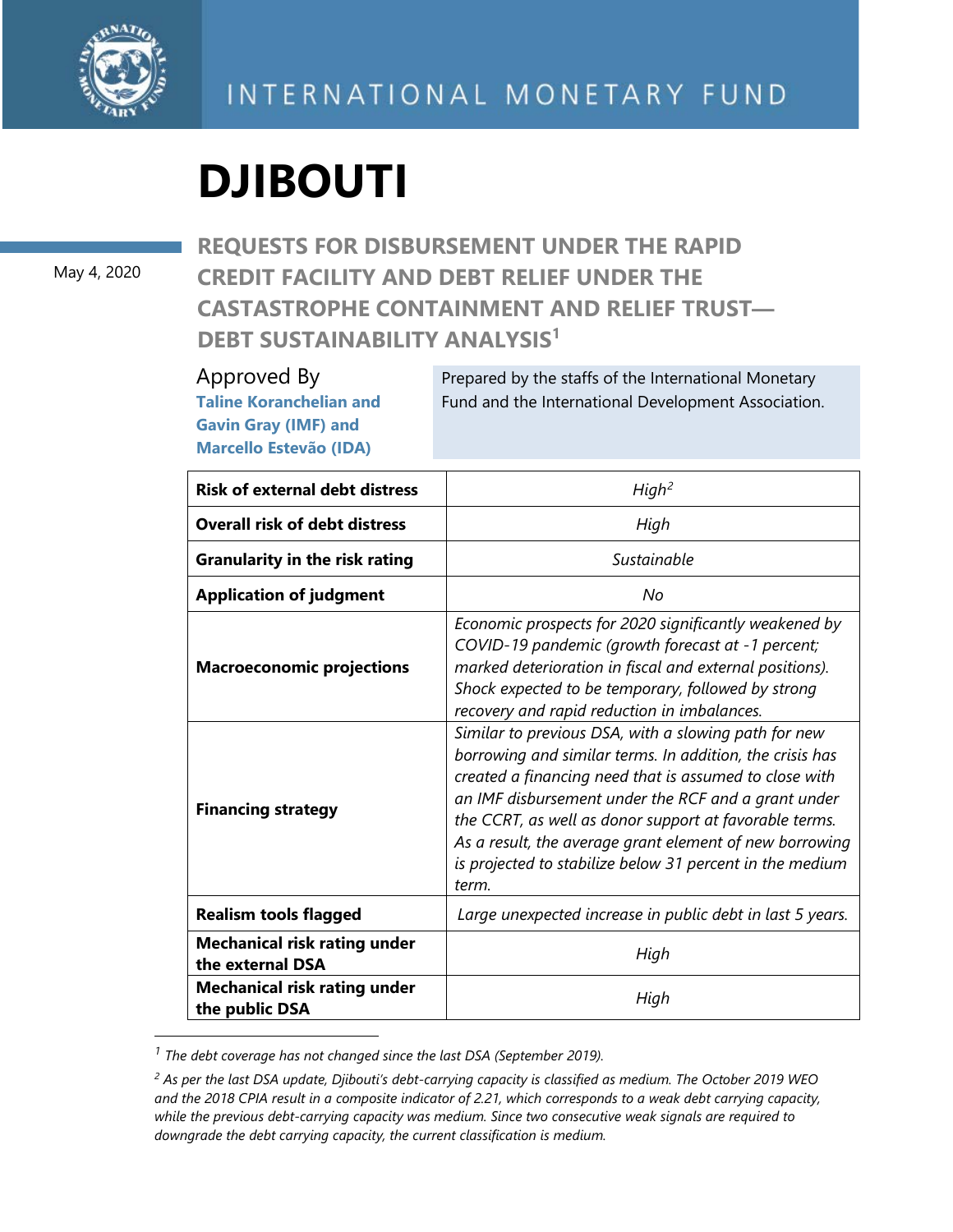*This updated Debt Sustainability Analysis (DSA) concludes that Djibouti is at high risk of debt distress. This reflects the fact that the present value (PV) of the external debt-to-GDP ratio breaches its threshold during 2020–26 and the debt service-to-revenue ratio increases and largely stays above its threshold from 2022 onward. However, the authorities are expected to be able to service their debt under current terms. Debt is therefore assessed as sustainable.*

*Compared to the previous DSA (September 2019), it points to a deterioration in debt indicators, reflecting the impact of the COVID-19 pandemic on macroeconomic prospects. The baseline macroeconomic assumptions for this update are consistent with those underpinning the authorities' request for IMF support under the RCF and the CCRT:*

- *Djibouti is facing large negative demand and supply shocks that are projected to reduce 2020 real GDP growth to -1 percent. The shocks are expected to be temporary and followed by a strong recovery—10 percent growth in 2021, stabilizing around 6 percent by 2025.*
- *Additional health and other priority expenditures will be necessary this year to address the pandemic and its economic and social consequences, and the shocks are projected to reduce government revenue. As a result, the government fiscal deficit will increase to 4.5 percent of GDP this year before gradually declining to 1.3 percent over the medium term. Baseline projections assume a significant reduction in debt-financed infrastructure projects implemented by SOEs. For the purpose of the debt service-to-revenue ratio, the net income that SOEs can use for debt service is assumed to be equal to the total debt service due by SOEs (see footnote 1 in Figure 1).*
- *Lower external demand is expected to temporarily widen the underlying current account balance (excluding re-exports) this year, to about 3.6 percent of GDP. Foreign direct investment (FDI) is also projected to drop by 40 percent. The resulting balance of payments financing need of about 4.8 percent of GDP is assumed to be financed through IMF support under the RCF and the CCRT, as well as donor support at favorable terms.*

*The debt sustainability assessment takes into consideration the understanding reached with Exim Bank of China in 2019 to restructure the railway loan and accumulated arrears, which is expected to be finalized soon. It also hinges upon the implementation of a range of fiscal and debt management reforms. This includes efforts to address and prevent recurrence of external arrears and to rapidly ramp up operations of several key projects to generate the revenues necessary for debt service. A combination of policies to reduce the pace of borrowing and prioritizing concessional financing and FDI, as well as reforms to strengthen the fiscal framework, public investment management, SOEs oversight, and debt management capacity are also necessary.* 

*The authorities are committed to promptly resolve their outstanding external arrears, which are assessed to be below the de minimis threshold of 1 percent of GDP. As of end-March 2020, Djibouti had an outstanding stock of arrears to bilateral creditors in the order of 3.3 percent of GDP. The authorities have indicated that arrears reflect delays in finalizing conversions and cancellation agreements and arrears of a technical nature (due to weak debt management capacity and not*  indicative of a fundamental payment incapacity) or reflecting diplomatic disagreements. They have *expressed a commitment to engage with their creditors to address these expeditiously. On this basis, and in accordance with paragraph 90 of the LIC DSF guidance note, external debt arrears excluding arrears related to technical or diplomatic issues stand at 0.97 percent of GDP and are therefore assessed to be below the de minimis threshold of 1 percent of GDP.*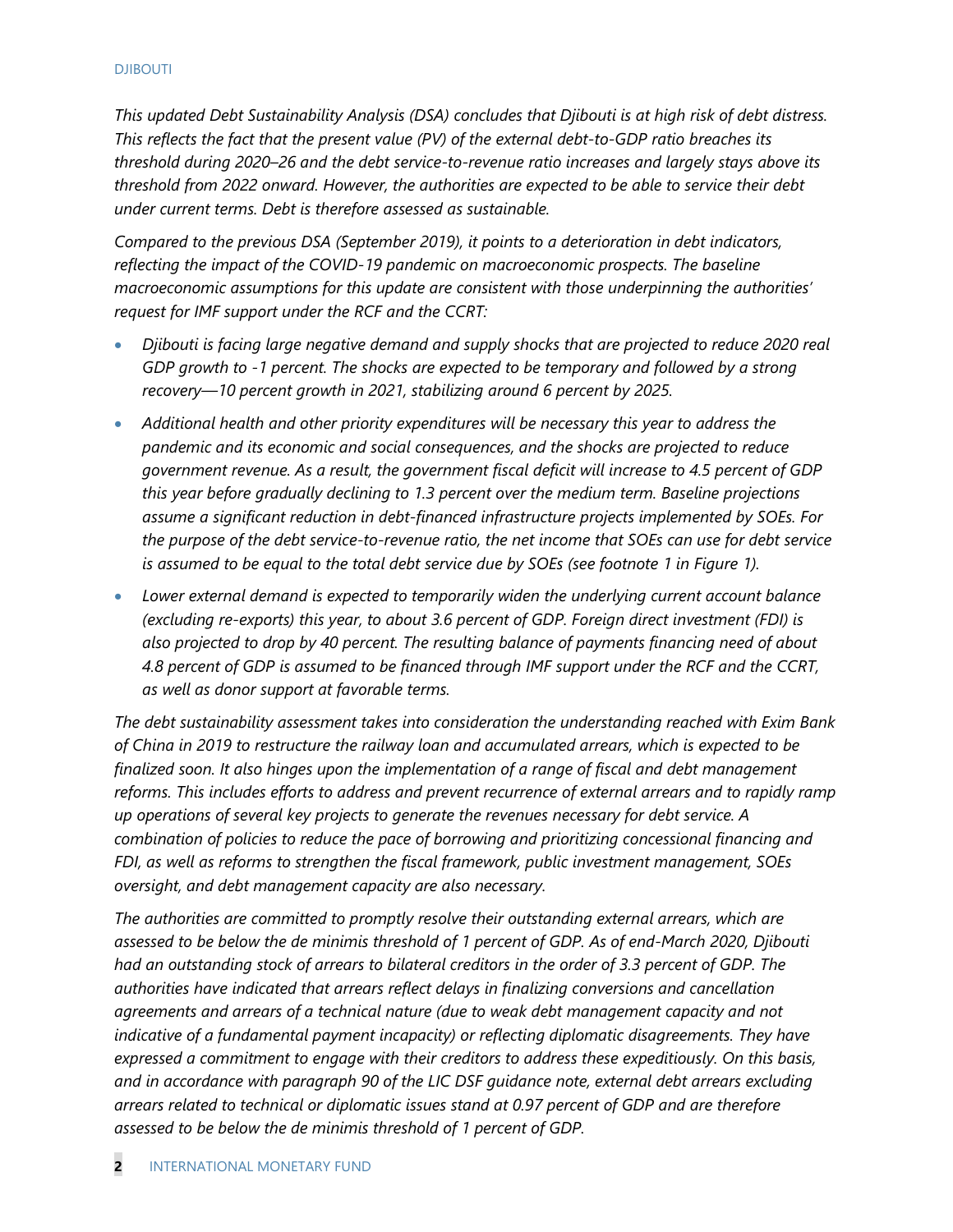

to the EBITDA) are available for most large SOEs, using those to estimate net income that SOEs can use for debt service would lead to a considerable over-estimation of SOEs' capacity to service debt. This is because these data do not account for the cash flows used by SOEs to self-finance large investment programs. In addition, aggregating these surpluses would entail considering that revenue from SOEs are fungible—i.e. that these are resources that can be used to service any debt—which is not the case.

2/ The most extreme stress test is the test that yields the highest ratio in or before 2030. Stress tests with one-off breaches are also presented (if any), while these one-off breaches are deemed away for mechanical signals. When a stress test with a one-off breach happens to be the most extreme shock even after disregarding the one-off breach, only that stress test (with a one-off breach) would be presented.

3/ The magnitude of shocks used for the commodity price shock stress test are based on the commodity prices outlook prepared by the IMF research department.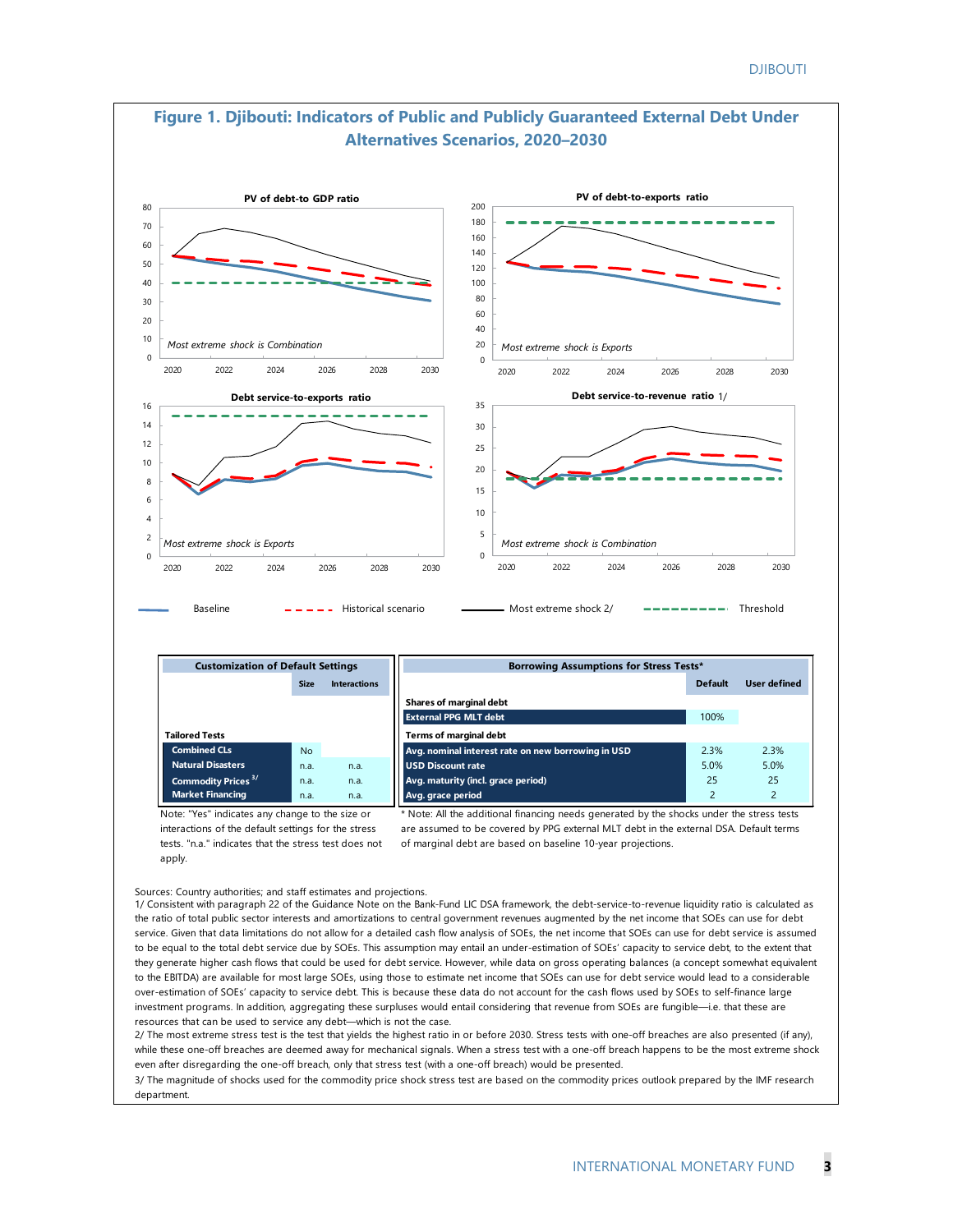

\* Note: The public DSA allows for domestic financing to cover the additional financing needs generated by the shocks under the stress tests in the public DSA. Default terms of marginal debt are based on baseline 10-year projections.

Sources: Country authorities; and staff estimates and projections.

1/ The most extreme stress test is the test that yields the highest ratio in or before 2030. The stress test with a one-off breach is also presented (if any), while the one-off breach is deemed away for mechanical signals. When a stress test with a one-off breach happens to be the most exterme shock even after disregarding the one-off breach, only that stress test (with a one-off breach) would be presented.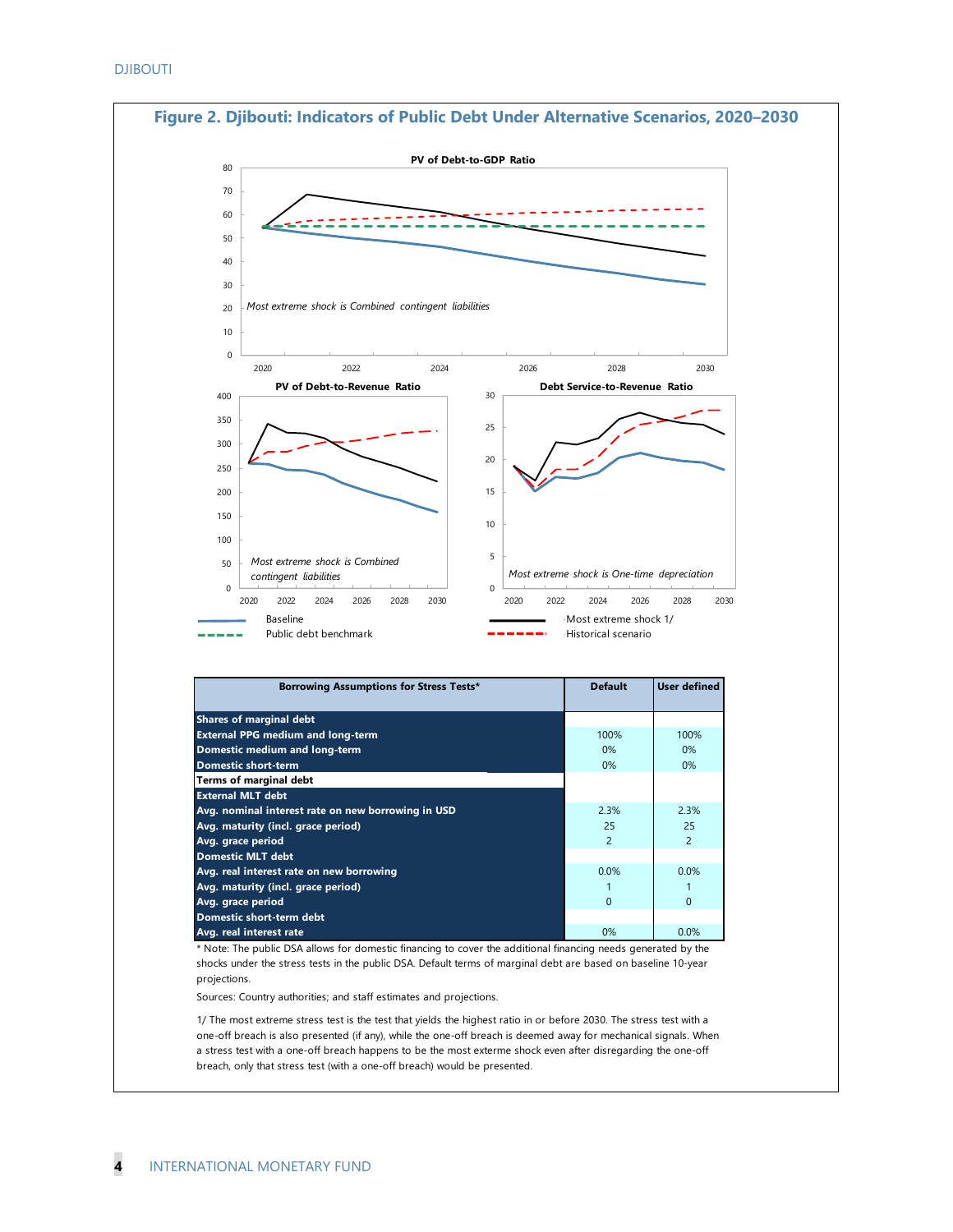

2/ Distribution across LICs for w hich LIC DSAs w ere produced.

3/ Given the relatively low private external debt for average low -income countries, a ppt change in PPG external debt should be largely explained by the drivers of the external debt dynamics equation.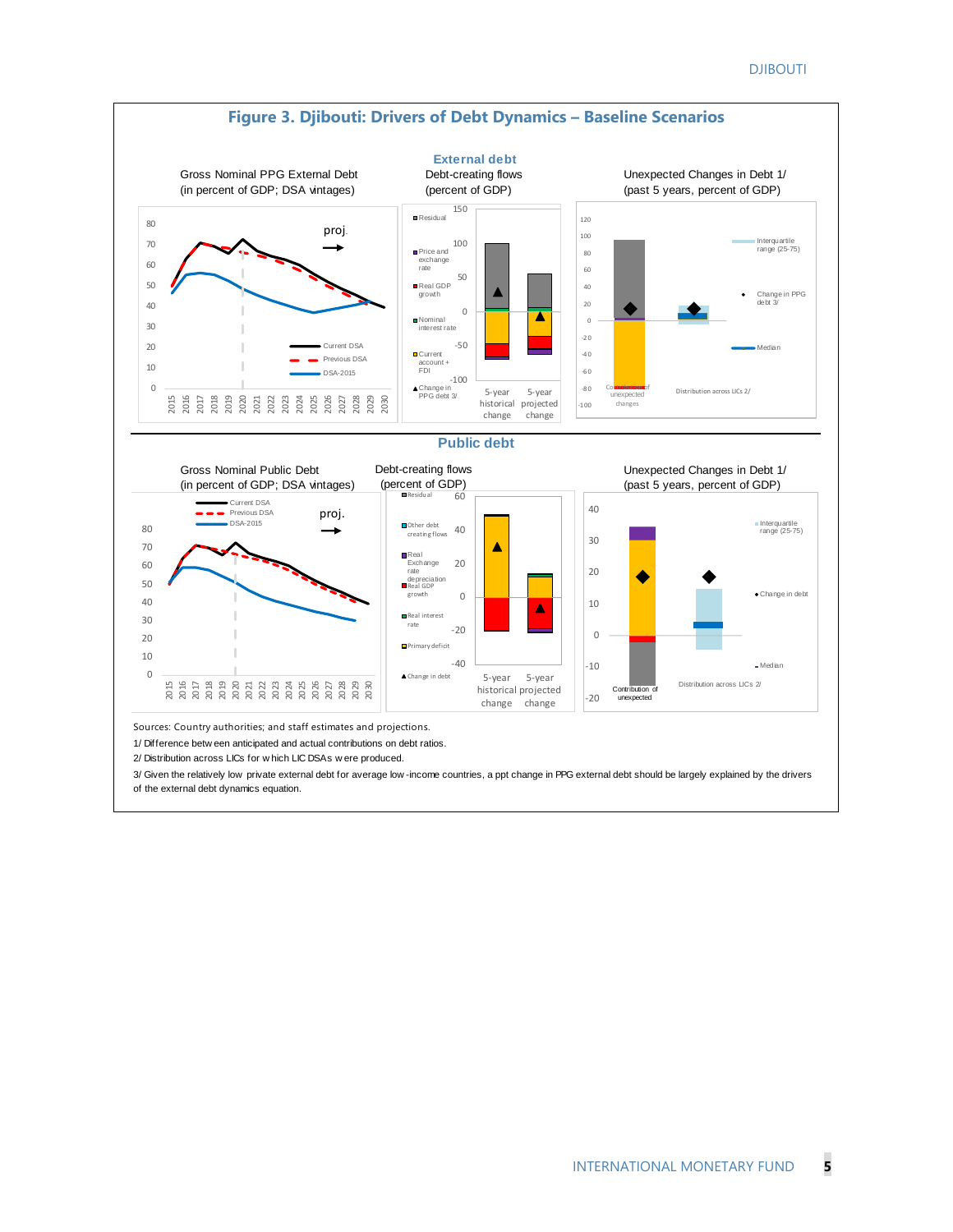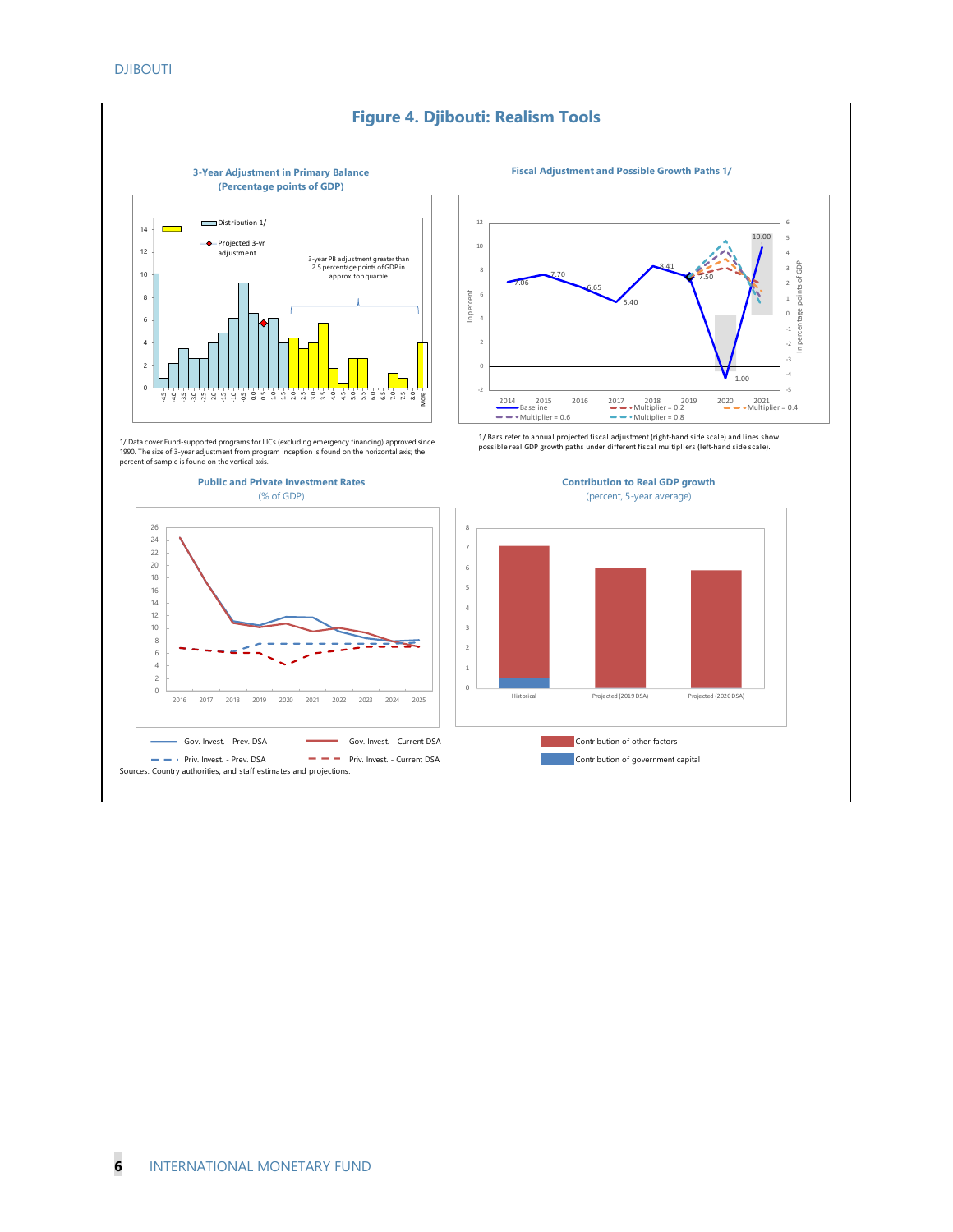|                                                                                                                                                                                                                                                 |               | Actual            |                   |            |                   |                   |                   | <b>Projections</b> |                   |                   |                  |                   | Average 9/        |                                                                       |
|-------------------------------------------------------------------------------------------------------------------------------------------------------------------------------------------------------------------------------------------------|---------------|-------------------|-------------------|------------|-------------------|-------------------|-------------------|--------------------|-------------------|-------------------|------------------|-------------------|-------------------|-----------------------------------------------------------------------|
|                                                                                                                                                                                                                                                 | 2017          | 2018              | 2019              | 2020       | 2021              | 2022              | 2023              | 2024               | 2025              | 2030              | 2040             | Historical        | Projections       |                                                                       |
| External debt (nominal) 1/                                                                                                                                                                                                                      | 76.2          | 74.0              | 70.3              | 75.0       | 67.1              | 64.7              | 62.8              | 60.1               | 56.1              | 39.6              | 20.8             | 51.5              | 55.9              | <b>Definition of external/domestic debt</b><br><b>Residency-based</b> |
| of which: public and publicly guaranteed (PPG)                                                                                                                                                                                                  | 70.9          | 69.2              | 66.0              | 72.9       | 67.1              | 64.7              | 62.8              | 60.1               | 56.1              | 39.6              | 20.8             | 50.1              | 57.3              | Is there a material difference between the                            |
|                                                                                                                                                                                                                                                 |               |                   |                   |            |                   |                   |                   |                    |                   |                   |                  |                   |                   | Yes<br>two criteria?                                                  |
| Change in external debt                                                                                                                                                                                                                         | 12.9          | $-2.2$            | $-3.6$            | 4.7        | $-7.9$            | $-2.4$            | $-1.9$            | $-2.7$             | $-4.1$            | $-2.8$            | $-1.2$           |                   |                   |                                                                       |
| Identified net debt-creating flows<br>Non-interest current account deficit                                                                                                                                                                      | $-8.0$<br>0.1 | $-14.9$<br>$-3.7$ | $-16.0$<br>$-3.9$ | 0.5<br>2.1 | $-11.9$<br>$-1.1$ | $-11.6$<br>$-2.2$ | $-11.8$<br>$-2.9$ | $-12.0$<br>$-3.5$  | $-12.1$<br>$-3.3$ | $-10.9$<br>$-3.0$ | $-9.7$<br>$-2.4$ | $-10.9$<br>$-2.7$ | $-10.5$<br>$-2.3$ |                                                                       |
| Deficit in balance of goods and services                                                                                                                                                                                                        | 2.4           | 2.9               | 0.7               | 5.3        | 1.3               | 0.1               | $-0.8$            | $-1.6$             | $-1.9$            | $-1.9$            | $-1.9$           | 0.2               | $-0.5$            |                                                                       |
| Exports                                                                                                                                                                                                                                         | 51.1          | 48.7              | 50.5              | 42.4       | 43.6              | 42.7              | 42.2              | 42.0               | 41.4              | 41.4              | 41.4             |                   |                   |                                                                       |
| Imports                                                                                                                                                                                                                                         | 53.4          | 51.6              | 51.2              | 47.8       | 44.9              | 42.9              | 41.4              | 40.4               | 39.5              | 39.5              | 39.5             |                   |                   | Debt Accumulation                                                     |
| Net current transfers (negative = inflow)                                                                                                                                                                                                       | $-5.6$        | $-6.5$            | $-5.9$            | $-4.5$     | $-4.3$            | $-4.0$            | $-3.7$            | $-3.5$             | $-3.3$            | $-3.3$            | $-3.3$           | $-4.4$            | $-3.7$            | 38<br>9.0                                                             |
| of which: official                                                                                                                                                                                                                              | $-0.2$        | $-0.9$            | $-2.0$            | $-0.5$     | $-0.7$            | $-0.7$            | $-0.6$            | $-0.6$             | $-0.5$            | $-0.5$            | $-0.5$           |                   |                   | 37<br>8.0                                                             |
| Other current account flows (negative = net inflow)                                                                                                                                                                                             | 3.3           | $-0.1$            | 1.3               | 1.3        | 1.9               | 1.6               | 1.6               | 1.7                | 1.9               | 2.3               | 2.9              | 1.5               | 1.9               | 36                                                                    |
| Net FDI (negative $=$ inflow)                                                                                                                                                                                                                   | $-6.0$        | $-5.6$            | $-5.6$            | $-3.8$     | $-5.5$            | $-6.0$            | $-6.5$            | $-6.5$             | $-6.5$            | $-6.5$            | $-6.5$           | $-5.0$            | $-6.1$            | 7.0                                                                   |
| <b>Endogenous debt dynamics 2/</b>                                                                                                                                                                                                              | $-2.1$        | $-5.5$            | $-6.5$            | 2.2        | $-5.2$            | $-3.4$            | $-2.4$            | $-2.0$             | $-2.2$            | $-1.4$            | $-0.9$           |                   |                   | 35<br>6.0                                                             |
| Contribution from nominal interest rate                                                                                                                                                                                                         | 1.3           | 1.1               | 0.9               | 1.5        | 1.4               | 1.5               | 1.5               | 1.5                | 1.1               | 0.8               | 0.2              |                   |                   | 34                                                                    |
| Contribution from real GDP growth                                                                                                                                                                                                               | $-3.2$        | $-5.8$            | $-5.0$            | 0.7        | $-6.6$            | $-4.9$            | $-3.9$            | $-3.5$             | $-3.3$            | $-2.2$            | $-1.0$           |                   |                   | 5.0<br>33                                                             |
| Contribution from price and exchange rate changes                                                                                                                                                                                               | $-0.2$        | $-0.8$            | $-2.4$            |            |                   |                   |                   |                    |                   |                   |                  |                   |                   | 32<br>4.0                                                             |
| <b>Residual 3/4/10/</b>                                                                                                                                                                                                                         | 20.9          | 12.7              | 12.4              | 4.2        | 4.0               | 9.2               | 9.9               | 9.3                | 8.0               | 8.1               | 8.5              | 13.7              | 7.7               | 31                                                                    |
| of which: exceptional financing                                                                                                                                                                                                                 | 0.0           | 0.0               | 0.0               | $-0.1$     | $-0.1$            | 0.0               | 0.0               | 0.0                | 0.0               | 0.0               | 0.0              |                   |                   | 3.0                                                                   |
|                                                                                                                                                                                                                                                 |               |                   |                   |            |                   |                   |                   |                    |                   |                   |                  |                   |                   | 30<br>2.0                                                             |
| <b>Sustainability indicators</b>                                                                                                                                                                                                                |               |                   |                   |            |                   |                   |                   |                    |                   |                   |                  |                   |                   | 29                                                                    |
| PV of PPG external debt-to-GDP ratio                                                                                                                                                                                                            |               |                   | 47.4              | 54.3       | 52.1              | 50.0              | 48.4              | 46.2               | 43.2              | 30.4              | 17.0             |                   |                   | 1.0<br>28                                                             |
| PV of PPG external debt-to-exports ratio                                                                                                                                                                                                        | $\ddotsc$     |                   | 94.0              | 127.9      | 119.4             | 117.0             | 114.6             | 110.0              | 104.2             | 73.3              | 41.1             |                   |                   | 27<br>0 <sub>0</sub>                                                  |
| PPG debt service-to-exports ratio                                                                                                                                                                                                               | 4.6           | 4.5               | 4.0               | 8.8        | 6.6               | 8.2               | 8.0               |                    |                   |                   |                  |                   |                   |                                                                       |
|                                                                                                                                                                                                                                                 |               |                   |                   |            |                   |                   |                   | 8.3                | 9.7               | 8.5               | 3.5              |                   |                   |                                                                       |
| PPG debt service-to-revenue ratio                                                                                                                                                                                                               | 10.1          | 10.4              | 10.3              | 19.5       | 15.7              | 18.8              | 18.4              | 19.3               | 21.7              | 19.8              | 8.1              |                   |                   | 2022<br>2030<br>2020<br>2024<br>2026<br>2028                          |
| Gross external financing need (Million of U.S. dollars) 4/                                                                                                                                                                                      | $-96.8$       | $-216.3$          | $-251.0$          | 70.4       | $-144.0$          | $-199.2$          | $-279.5$          | $-323.2$           | $-314.0$          | $-467.7$          | $-1160.3$        |                   |                   | Rate of Debt Accumulation                                             |
|                                                                                                                                                                                                                                                 |               |                   |                   |            |                   |                   |                   |                    |                   |                   |                  |                   |                   | -- Grant-equivalent financing (% of GDP)                              |
| Key macroeconomic assumptions                                                                                                                                                                                                                   |               |                   |                   |            |                   |                   |                   |                    |                   |                   |                  |                   |                   |                                                                       |
|                                                                                                                                                                                                                                                 | 5.4           | 8.4               | 7.5               | $-1.0$     | 10.0              | 8.0               | 6.5               | 6.0                | 6.0               | 5.5               | 5.0              | 6.4               | 5.9               | Grant element of new borrowing (% right scale)                        |
|                                                                                                                                                                                                                                                 | 0.3           | 1.0               | 3.3               | 2.9        | 2.8               | 2.0               | 2.0               | 2.0                | 2.0               | 2.0               | 2.0              | 2.4               | 2.3               |                                                                       |
|                                                                                                                                                                                                                                                 | 2.1           | 1.6               | 1.3               | 2.2        | 2.1               | 2.4               | 2.5               | 2.5                | 2.0               | 1.9               | 0.8              | 1.7               | 2.3               | External debt (nominal) 1/                                            |
|                                                                                                                                                                                                                                                 | 12.9          | 4.3               | 15.3              | $-14.4$    | 16.1              | 8.0               | 7.3               | 7.6                | 6.6               | 7.6               | 7.1              | 5.8               | 5.2               | of which: Private                                                     |
| Real GDP growth (in percent)<br>GDP deflator in US dollar terms (change in percent)<br>Effective interest rate (percent) 5/<br>Growth of exports of G&S (US dollar terms, in percent)<br>Growth of imports of G&S (US dollar terms, in percent) | 22.7          | 5.7               | 10.2              | $-5.0$     | 6.3               | 5.2               | 4.9               | 5.4                | 5.7               | 7.6               | 7.1              | 7.3               | 3.8               | 80                                                                    |
| Grant element of new public sector borrowing (in percent)                                                                                                                                                                                       |               |                   |                   | 32.0       | 36.7              | 34.2              | 34.7              | 34.2               | 32.4              | 30.7              | 30.7             | $\ddotsc$         | 34.0              |                                                                       |
|                                                                                                                                                                                                                                                 | 23.4          | 21.3              | 19.6              | 19.2       | 18.3              | 18.6              | 18.2              | 18.1               | 18.4              | 17.8              | 17.8             | 21.4              | 18.5              | 70                                                                    |
|                                                                                                                                                                                                                                                 | 77.7          | 147.1             | 189.3             | 135.8      | 156.8             | 155.5             | 153.9             | 137.5              | 106.6             | 102.2             | 202.6            |                   |                   | 60                                                                    |
|                                                                                                                                                                                                                                                 |               |                   |                   | 5.0        | 3.3               | 3.6               | 3.3               | 2.8                | 2.4               | 2.2               | 1.8              |                   | 3.4               |                                                                       |
| Government revenues (excluding grants, in percent of GDP)<br>Aid flows (in Million of US dollars) 6/<br>Grant-equivalent financing (in percent of GDP) 7/<br>Grant-equivalent financing (in percent of external financing) 7/                   | $\ddotsc$     |                   |                   | 41.7       | 56.1              | 48.8              | 49.6              | 51.1               | 51.4              | 51.6              | 62.9             |                   | 49.8              | 50                                                                    |
| Nominal GDP (Million of US dollars)                                                                                                                                                                                                             | 2,751         | 3,013             | 3,346             | 3,409      | 3,853             | 4,244             | 4,611             | 4,985              | 5,390             | 7,852             | 15,590           |                   |                   | 40                                                                    |
| Nominal dollar GDP growth                                                                                                                                                                                                                       | 5.7           | 9.5               | 11.1              | 1.9        | 13.0              | 10.2              | 8.6               | 8.1                | 8.1               | 7.6               | 7.1              | 8.9               | 8.3               |                                                                       |
|                                                                                                                                                                                                                                                 |               |                   |                   |            |                   |                   |                   |                    |                   |                   |                  |                   |                   | 30                                                                    |
|                                                                                                                                                                                                                                                 |               |                   | 51.7              | 56.4       | 52.1              | 50.0              | 48.4              | 46.2               | 43.2              | 30.4              | 17.0             |                   |                   | 20                                                                    |
|                                                                                                                                                                                                                                                 |               |                   | 102.5             | 132.9      | 119.4             | 117.0             | 114.6             | 110.0              | 104.2             | 73.3              | 41.1             |                   |                   |                                                                       |
|                                                                                                                                                                                                                                                 | 4.6           | 4.5               | 4.0               | 8.8        | 6.6               | 8.2               | 8.0               | 8.3                | 9.7               | 8.5               | 3.5              |                   |                   | 10                                                                    |
| <b>Memorandum items:</b><br>PV of external debt 8/<br>In percent of exports<br>Total external debt service-to-exports ratio<br>PV of PPG external debt (in Million of US dollars)                                                               |               |                   | 1587.5            | 1851.3     | 2006.1            | 2121.8            | 2230.3            | 2303.3             | 2326.1            | 2383.3            | 2655.7           |                   |                   |                                                                       |
| (PVt-PVt-1)/GDPt-1 (in percent)                                                                                                                                                                                                                 |               |                   |                   | 7.9        | 4.5               | 3.0               | 2.6               | 1.6                | 0.5               | 0.1               | 0.5              |                   |                   | 2020<br>2022<br>2024<br>2026<br>2028<br>2030                          |

# **Table 1. Djibouti: External Debt Sustainability Framework, Baseline Scenario, 2017–2040**

2/ Derived as [r - g - ρ(1+g) + ξα (1+r)]/(1+g+ρ+gρ) times previous period debt ratio, with r = nominal interest rate; g = real GDP growth rate, ρ = growth rate of GDP deflator in U.S. dollar terms, ξ=nominal appreciation local currency, and α= share of local currency-denominated external debt in total external debt.

3/ Includes exceptional financing (i.e., changes in arrears and debt relief); changes in gross foreign assets; and valuation adjustments. For projections it also includes contribution from price and exchange rate changes i

gross external financing need remain substantial in projections reflecting the "Other investment" item of the balance of payment. The latter helps address the issue of error and omissions in the projection period, but is not

accounted for in this table.

5/ Current-year interest payments divided by previous period debt stock.

6/ Defined as grants, concessional loans, and debt relief.

7/ Grant-equivalent financing includes grants provided directly to the government and through new borrowing (difference between the face value and the PV of new debt).

8/ Assumes that PV of private sector debt is equivalent to its face value.

9/ Historical averages are generally derived over the past 10 years, subject to data availability, whereas projections averages are over the first year of projection and the next 10 years.<br>10/ Exceptional financing include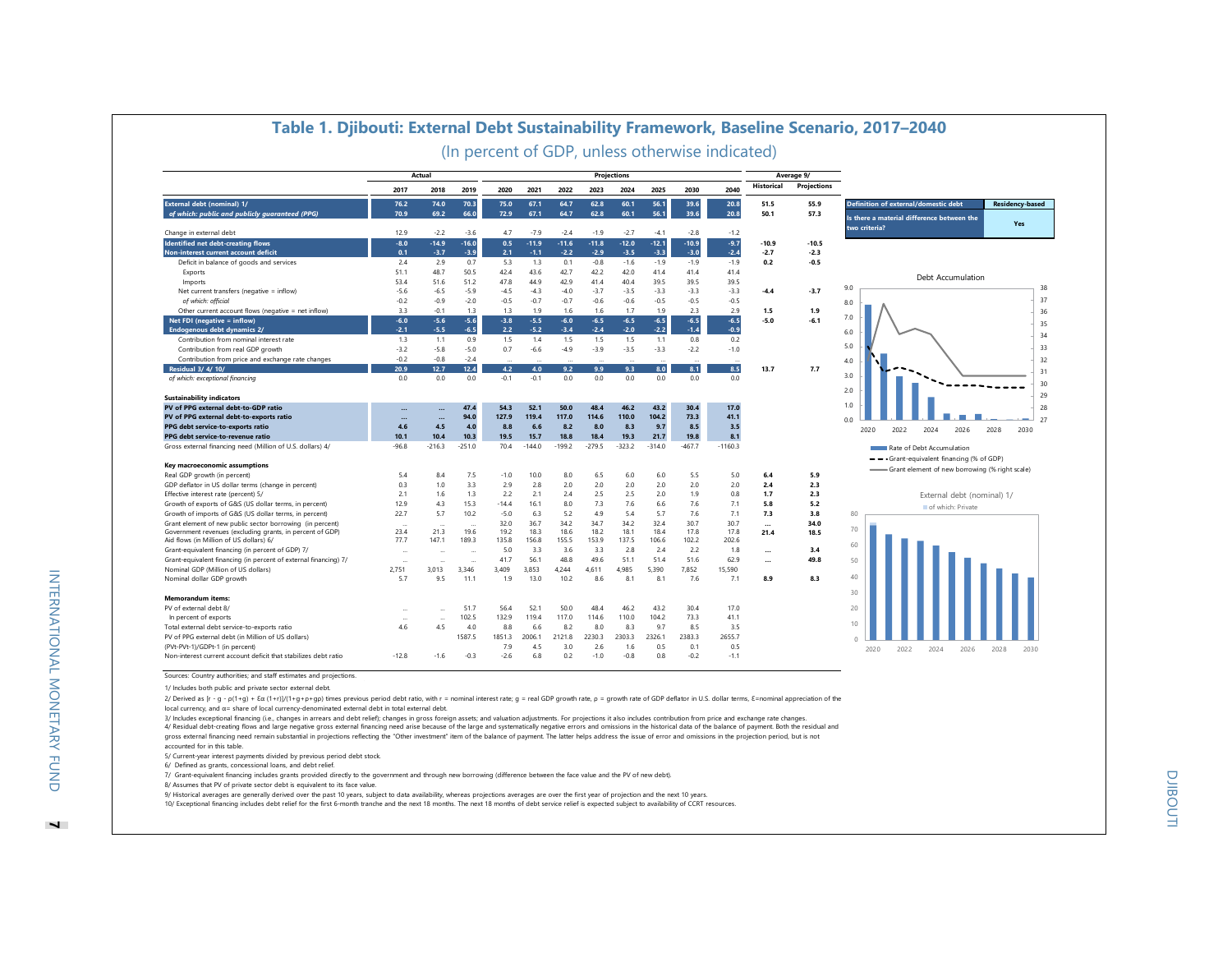

Sources: Country authorities; and staff estimates and projections.

1/ Coverage of debt: The central, state, and local governments, government-guaranteed debt. Definition of external debt is Residency-based.

2/ The underlying PV of external debt-to-GDP ratio under the public DSA differs from the external DSA with the size of differences depending on exchange rates projections.

3/ Debt service is defined as the sum of interest and amortization of medium and long-term, and short-term debt.

4/ Gross financing need is defined as the primary deficit plus debt service plus the stock of short-term debt at the end of the last period and other debt creating/reducing flows

5/ Defined as a primary deficit minus a change in the public debt-to-GDP ratio ((-): a primary surplus), which would stabilizes the debt ratio only in the year in question.

6/ Historical averages are generally derived over the past 10 years, subject to data availability, whereas projections averages are over the first year of projection and the next 10 years.

7/ Debt relief considered under CCRT recorded in the table.

**8**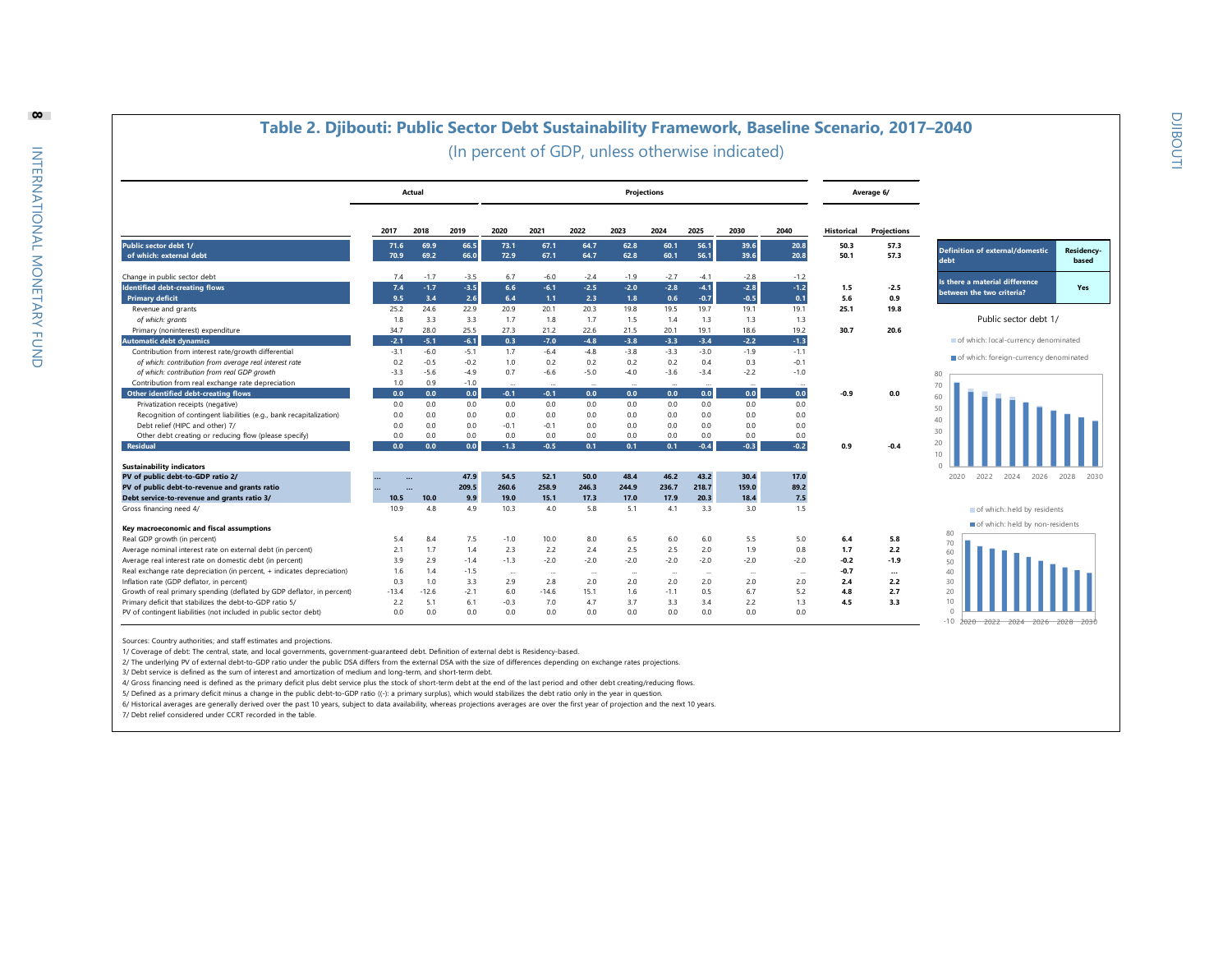## **Table 3. Djibouti: Sensitivity Analysis for Key Indicators of Public and Publicly Guaranteed External Debt, 2020–2030**

(In percent)

|                                                                                                                                                     | 2020                          | 2021                      | 2022           | 2023         | 2024         | <b>Projections</b><br>2025 | 2026         | 2027         | 2028         | 2029           | 2030                       |
|-----------------------------------------------------------------------------------------------------------------------------------------------------|-------------------------------|---------------------------|----------------|--------------|--------------|----------------------------|--------------|--------------|--------------|----------------|----------------------------|
|                                                                                                                                                     | PV of debt-to GDP ratio       |                           |                |              |              |                            |              |              |              |                |                            |
| <b>Baseline</b>                                                                                                                                     | 54                            | 52                        | 50             | 48           | 46           | 43                         | 40           | 38           | 35           | 33             | 30                         |
| A. Alternative Scenarios                                                                                                                            |                               |                           |                |              |              |                            |              |              |              |                |                            |
| A1. Key variables at their historical averages in 2020-2040 1/                                                                                      | 54                            | 53                        | 52             | 51           | 50           | 48                         | 47           | 45           | 43           | 41             | 39                         |
| <b>B. Bound Tests</b>                                                                                                                               |                               |                           |                |              |              |                            |              |              |              |                |                            |
| B1. Real GDP growth                                                                                                                                 | 54                            | 56                        | 57             | 55           | 52           | 49                         | 46           | 43           | 40           | 37             | 34                         |
| B2. Primary balance                                                                                                                                 | 54                            | 60                        | 65             | 63           | 60           | 56                         | 53           | 49           | 46           | 43             | 41                         |
| <b>B3. Exports</b><br>B4. Other flows 2/                                                                                                            | 54<br>54                      | 56<br>58                  | 60<br>62       | 58<br>60     | 55<br>57     | 52<br>53                   | 48<br>49     | 45<br>46     | 41<br>42     | 38<br>39       | 36<br>36                   |
| B6. One-time 30 percent nominal depreciation                                                                                                        | 54                            | 65                        | 61             | 59           | 56           | 52                         | 49           | 46           | 43           | 40             | 37                         |
| B6. Combination of B1-B5                                                                                                                            | 54                            | 66                        | 69             | 67           | 64           | 59                         | 55           | 51           | 48           | 44             | 41                         |
| <b>C. Tailored Tests</b>                                                                                                                            |                               |                           |                |              |              |                            |              |              |              |                |                            |
| C1. Combined contingent liabilities                                                                                                                 | 54                            | 69                        | 66             | 64           | 61           | 57                         | 54           | 51           | 48           | 45             | 42                         |
| C2. Natural disaster                                                                                                                                | n.a.                          | n.a.                      | n.a.           | n.a.         | n.a.         | n.a.                       | n.a.         | n.a.         | n.a.         | n.a.           | n.a.                       |
| C3. Commodity price                                                                                                                                 | n.a.                          | n.a.                      | n.a.           | n.a.         | n.a.         | n.a.                       | n.a.         | n.a.         | n.a.         | n.a.           | n.a.                       |
| C4. Market Financing                                                                                                                                | n.a.                          | n.a.                      | n.a.           | n.a.         | n.a.         | n.a.                       | n.a.         | n.a.         | n.a.         | n.a.           | n.a.                       |
| Threshold                                                                                                                                           | 40                            | 40                        | 40             | 40           | 40           | 40                         | 40           | 40           | 40           | 40             | 40                         |
|                                                                                                                                                     | PV of debt-to-exports ratio   |                           |                |              |              |                            |              |              |              |                |                            |
| <b>Baseline</b>                                                                                                                                     | 128                           | 119                       | 117            | 115          | 110          | 104                        | 97           | 91           | 85           | 79             | 73                         |
| A. Alternative Scenarios<br>A1. Key variables at their historical averages in 2020-2040 1/                                                          | 128                           | 122                       | 122            | 122          | 120          | 117                        | 112          | 108          | 103          | 98             | 93                         |
|                                                                                                                                                     |                               |                           |                |              |              |                            |              |              |              |                |                            |
| <b>B. Bound Tests</b>                                                                                                                               |                               |                           |                |              |              |                            |              |              |              |                |                            |
| B1. Real GDP growth                                                                                                                                 | 128                           | 119                       | 117            | 115          | 110          | 104                        | 97           | 91           | 85           | 79             | 73                         |
| B2. Primary balance<br>B3. Exports                                                                                                                  | 128<br>128                    | 138<br>150                | 152<br>176     | 148<br>172   | 142<br>165   | 135<br>155                 | 127<br>144   | 119<br>134   | 112<br>125   | 104<br>115     | 98<br>107                  |
| B4. Other flows 2/                                                                                                                                  | 128                           | 133                       | 145            | 142          | 136          | 128                        | 119          | 110          | 103          | 95             | 88                         |
| B6. One-time 30 percent nominal depreciation                                                                                                        | 128                           | 119                       | 113            | 111          | 106          | 101                        | 94           | 88           | 82           | 76             | 71                         |
| B6. Combination of B1-B5                                                                                                                            | 128                           | 153                       | 140            | 161          | 154          | 145                        | 135          | 126          | 117          | 108            | 100                        |
| <b>C. Tailored Tests</b>                                                                                                                            |                               |                           |                |              |              |                            |              |              |              |                |                            |
| C1. Combined contingent liabilities                                                                                                                 | 128                           | 158                       | 154            | 151          | 145          | 138                        | 130          | 123          | 115          | 108            | 102                        |
| C2. Natural disaster                                                                                                                                | n.a.                          | n.a.                      | n.a.           | n.a.         | n.a.         | n.a.                       | n.a.         | n.a.         | n.a.         | n.a.           | n.a.                       |
| C3. Commodity price                                                                                                                                 | n.a.                          | n.a.                      | n.a.           | n.a.         | n.a.         | n.a.                       | n.a.         | n.a.         | n.a.         | n.a.           | n.a.                       |
| C4. Market Financing                                                                                                                                | n.a.                          | n.a.                      | n.a.           | n.a.         | n.a.         | n.a.                       | n.a.         | n.a.         | n.a.         | n.a.           | n.a.                       |
| Threshold                                                                                                                                           | 180                           | 180                       | 180            | 180          | 180          | 180                        | 180          | 180          | 180          | 180            | 180                        |
|                                                                                                                                                     | Debt service-to-exports ratio |                           |                |              |              |                            |              |              |              |                |                            |
| <b>Baseline</b>                                                                                                                                     | $\mathbf{q}$                  | $\overline{7}$            | $\overline{8}$ | 8            | 8            | 10                         | 10           | 9            | 9            | $\overline{9}$ | $\boldsymbol{8}$           |
| A. Alternative Scenarios                                                                                                                            |                               |                           |                |              |              |                            |              |              |              |                |                            |
| A1. Key variables at their historical averages in 2020-2040 1/                                                                                      | 9                             | $\overline{\mathfrak{z}}$ | $\,9$          | 8            | 9            | 10                         | 11           | 10           | 10           | 10             | 10                         |
| <b>B. Bound Tests</b>                                                                                                                               |                               |                           |                |              |              |                            |              |              |              |                |                            |
| B1. Real GDP growth                                                                                                                                 | 9                             | 7                         | 8              | 8            | 8            | 10                         | 10           | 9            | 9            | 9              | 8                          |
| B2. Primary balance                                                                                                                                 | 9                             | 7                         | 9              | 9            | 10           | 12                         | 12           | 12           | 11           | 11             | 11                         |
| B3. Exports                                                                                                                                         | $\,9$                         | 8                         | 11             | 11           | 12           | 14                         | 14           | 14           | 13           | 13             | 12                         |
| B4. Other flows 2/                                                                                                                                  | 9                             | $\overline{7}$            | 9              | 9            | 10           | 12                         | 12           | 11           | 11           | 11             | 10                         |
| B6. One-time 30 percent nominal depreciation                                                                                                        | 9                             | $\overline{7}$            | 8              | 8            | 8            | 9                          | 10           | 9            | 9            | $\,9$          | 8                          |
| B6. Combination of B1-B5                                                                                                                            | 9                             | $\overline{7}$            | 10             | 10           | 11           | 13                         | 14           | 13           | 12           | 12             | 11                         |
| <b>C. Tailored Tests</b>                                                                                                                            |                               |                           |                |              |              |                            |              |              |              |                |                            |
| C1. Combined contingent liabilities                                                                                                                 | 9                             | $\scriptstyle{7}$         | 9              | 9            | 9            | 11                         | 11           | 10           | 10           | 10             | 9                          |
| C2. Natural disaster<br>C3. Commodity price                                                                                                         | n.a.<br>n.a.                  | n.a.<br>n.a.              | n.a.<br>n.a.   | n.a.         | n.a.         | n.a.<br>n.a.               | n.a.         | n.a.         | n.a.         | n.a.<br>n.a.   | n.a.<br>n.a.               |
| C4. Market Financing                                                                                                                                | n.a.                          | n.a.                      | n.a.           | n.a.<br>n.a. | n.a.<br>n.a. | n.a.                       | n.a.<br>n.a. | n.a.<br>n.a. | n.a.<br>n.a. | n.a.           | n.a.                       |
| Threshold                                                                                                                                           | 15                            | 15                        | 15             | 15           | 15           | 15                         | 15           | 15           | 15           | 15             | 15                         |
|                                                                                                                                                     |                               |                           |                |              |              |                            |              |              |              |                |                            |
|                                                                                                                                                     | Debt service-to-revenue ratio |                           |                |              |              |                            |              |              |              |                | 20                         |
| <b>Baseline</b><br>A. Alternative Scenarios                                                                                                         | 20                            | 16                        | 19             | 18           | 19           | 22                         | 23           | 22           | 21           | 21             |                            |
| A1. Key variables at their historical averages in 2020-2040 1/                                                                                      | 20                            | 16                        | 20             | 19           | 20           | 23                         | 24           | 23           | 23           | 23             | 22                         |
| <b>B. Bound Tests</b>                                                                                                                               |                               |                           |                |              |              |                            |              |              |              |                |                            |
| B1. Real GDP growth                                                                                                                                 | 20                            | 17                        | 21             | 21           | 22           | 25                         | 25           | 25           | 24           | 24             | 22                         |
| B2. Primary balance                                                                                                                                 | 20                            | 16                        | 20             | 21           | 23           | 27                         | 28           | 27           | 26           | 26             | 25                         |
| B3. Exports                                                                                                                                         | 20                            | 16                        | 19             | 20           | 22           | 26                         | 26           | 25           | 24           | 24             | 23                         |
| B4. Other flows 2/                                                                                                                                  | 20                            | 16                        | 20             | 20           | 23           | 26                         | 27           | 26           | 25           | 25             | 23                         |
| B6. One-time 30 percent nominal depreciation<br>B6. Combination of B1-B5                                                                            | 20                            | 20                        | 24             | 23           | 24           | 26                         | 28           | 27           | 26           | 26             | 24                         |
|                                                                                                                                                     | 20                            | 18                        | 23             | 23           | 26           | 29                         | 30           | 29           | 28           | 28             | 26                         |
|                                                                                                                                                     |                               |                           |                |              | 22           |                            |              |              |              |                |                            |
|                                                                                                                                                     |                               |                           |                |              |              | 24                         | 25           | 24           | 23           | 23             | 21                         |
|                                                                                                                                                     | 20                            | 16                        | 21             | 21           |              |                            |              |              |              |                |                            |
|                                                                                                                                                     | n.a.                          | n.a.                      | n.a.           | n.a.         | n.a.         | n.a.                       | n.a.         | n.a.         | n.a.         | n.a.           |                            |
|                                                                                                                                                     | n.a.<br>n.a.                  | n.a.<br>n.a.              | n.a.<br>n.a.   | n.a.<br>n.a. | n.a.         | n.a.                       | n.a.         | n.a.<br>n.a. | n.a.         | n.a.           |                            |
| <b>C. Tailored Tests</b><br>C1. Combined contingent liabilities<br>C2. Natural disaster<br>C3. Commodity price<br>C4. Market Financing<br>Threshold | 18                            | 18                        | 18             | 18           | n.a.<br>18   | n.a.<br>18                 | n.a.<br>18   | 18           | n.a.<br>18   | n.a.<br>18     | n.a.<br>n.a.<br>n.a.<br>18 |

1/ Variables include real GDP growth, GDP deflator (in U.S. dollar terms), non-interest current account in percent of GDP, and non-debt creating flows. 2/ Includes official and private transfers and FDI.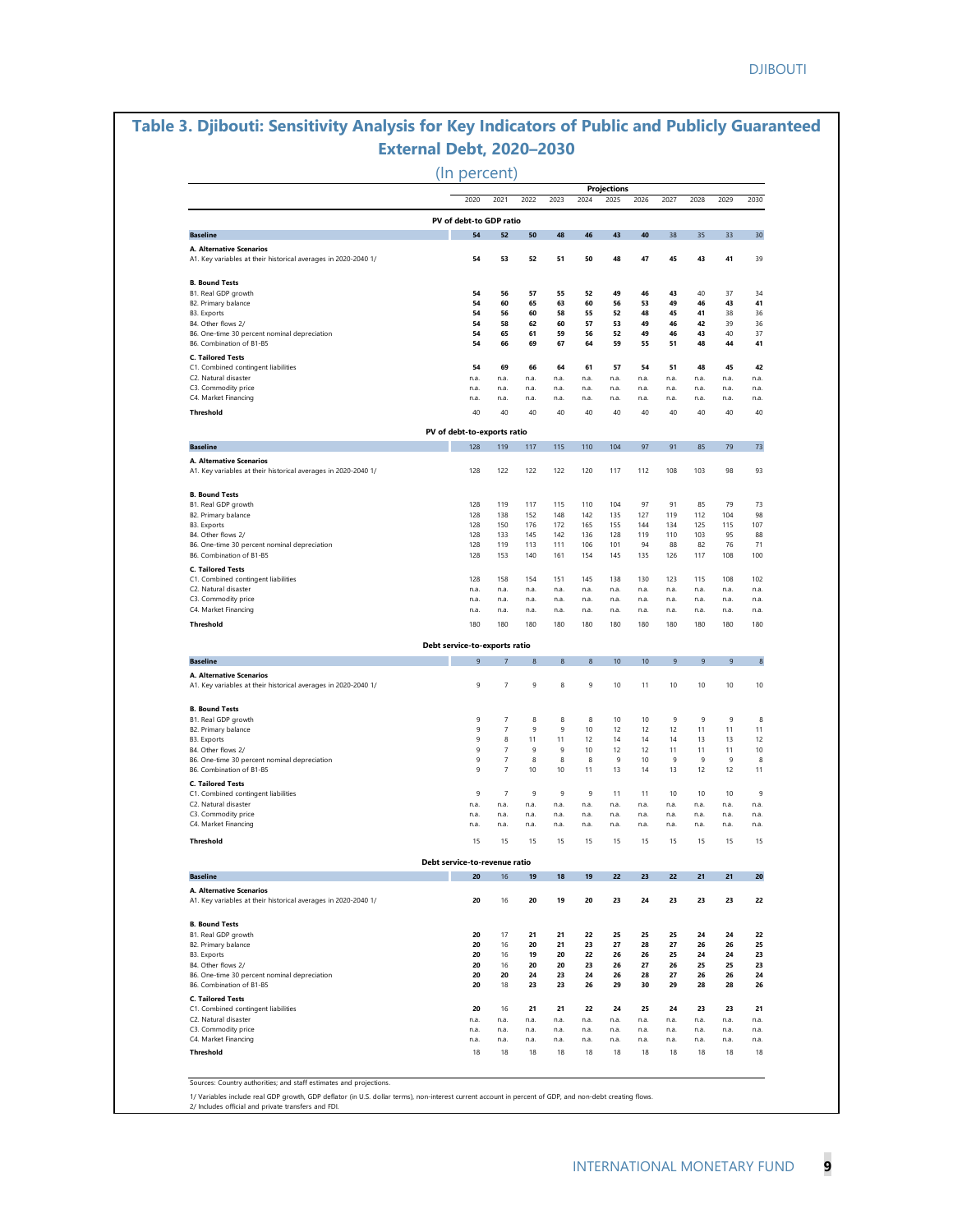## **Table 4. Djibouti: Sensitivity Analysis for Key Indicators of Public Debt, 2020–2030** (In percent)

|                                                                                                                | 2020         | 2021         | 2022                                 | 2023         | 2024         | Projections<br>2025 | 2026         | 2027         | 2028         | 2029         | 2030         |
|----------------------------------------------------------------------------------------------------------------|--------------|--------------|--------------------------------------|--------------|--------------|---------------------|--------------|--------------|--------------|--------------|--------------|
|                                                                                                                |              |              | PV of Debt-to-GDP Ratio              |              |              |                     |              |              |              |              |              |
| <b>Baseline</b>                                                                                                | 55           | 52           | 50                                   | 48           | 46           | 43                  | 40           | 38           | 35           | 33           | 30           |
|                                                                                                                |              |              |                                      |              |              |                     |              |              |              |              |              |
| A. Alternative Scenarios<br>A1. Key variables at their historical averages in 2020-2040 1/                     | 55           | 57           | 58                                   | 59           | 60           | 60                  | 61           | 61           | 62           | 62           | 63           |
|                                                                                                                |              |              |                                      |              |              |                     |              |              |              |              |              |
| <b>B. Bound Tests</b>                                                                                          |              |              |                                      |              |              |                     |              |              |              |              |              |
| B1. Real GDP growth                                                                                            | 55           | 57           | 60                                   | 59           | 59           | 57                  | 55           | 53           | 52           | 50           | 49           |
| B2. Primary balance                                                                                            | 55           | 60           | 65                                   | 63           | 60           | 56                  | 53           | 50           | 46           | 43           | 41           |
| B3. Exports                                                                                                    | 55           | 56           | 60                                   | 58           | 56           | 52                  | 48           | 45           | 42           | 38           | 36           |
| B4. Other flows 2/                                                                                             | 55           | 58           | 62                                   | 60           | 57           | 53                  | 49           | 46           | 42           | 39           | 36           |
| B6. One-time 30 percent nominal depreciation                                                                   | 55           | 67           | 62                                   | 58           | 54           | 49                  | 45           | 41           | 37           | 33           | 30           |
| B6. Combination of B1-B5                                                                                       | 55           | 60           | 57                                   | 50           | 48           | 45                  | 42           | 39           | 36           | 34           | 31           |
| <b>C. Tailored Tests</b>                                                                                       |              |              |                                      |              |              |                     |              |              |              |              |              |
| C1. Combined contingent liabilities                                                                            | 55           | 69           | 66                                   | 64           | 61           | 58                  | 54           | 51           | 48           | 45           | 43           |
| C2. Natural disaster                                                                                           | n.a.         | n.a.         | n.a.                                 | n.a.         | n.a.         | n.a.                | n.a.         | n.a.         | n.a.         | n.a.         | n.a.         |
| C3. Commodity price                                                                                            | n.a.         | n.a.         | n.a.                                 | n.a.         | n.a.         | n.a.                | n.a.         | n.a.         | n.a.         | n.a.         | n.a.         |
| C4. Market Financing                                                                                           | n.a.         | n.a.         | n.a.                                 | n.a.         | n.a.         | n.a.                | n.a.         | n.a.         | n.a.         | n.a.         | n.a.         |
| <b>Public debt benchmark</b>                                                                                   | 55           | 55           | 55                                   | 55           | 55           | 55                  | 55           | 55           | 55           | 55           | 55           |
|                                                                                                                |              |              | PV of Debt-to-Revenue Ratio          |              |              |                     |              |              |              |              |              |
| <b>Baseline</b>                                                                                                | 261          | 259          | 246                                  | 245          | 237          | 219                 | 205          | 194          | 184          | 171          | 159          |
|                                                                                                                |              |              |                                      |              |              |                     |              |              |              |              |              |
| A. Alternative Scenarios                                                                                       | 261          |              |                                      | 297          | 304          |                     |              |              | 323          | 326          | 328          |
| A1. Key variables at their historical averages in 2020-2040 1/                                                 |              | 284          | 285                                  |              |              | 305                 | 309          | 316          |              |              |              |
| <b>B. Bound Tests</b>                                                                                          |              |              |                                      |              |              |                     |              |              |              |              |              |
| B1. Real GDP growth                                                                                            | 261          | 283          | 290                                  | 298          | 298          | 285                 | 277          | 273          | 269          | 261          | 254          |
| B2. Primary balance                                                                                            | 261          | 299          | 320                                  | 318          | 308          | 286                 | 269          | 256          | 243          | 228          | 214          |
| B3. Exports                                                                                                    | 261          | 281          | 297                                  | 295          | 285          | 262                 | 245          | 231          | 218          | 202          | 187          |
| B4. Other flows 2/                                                                                             | 261          | 288          | 305                                  | 303          | 292          | 268                 | 250          | 236          | 222          | 206          | 191          |
| B6. One-time 30 percent nominal depreciation                                                                   | 261          | 336          | 309                                  | 297          | 279          | 252                 | 230          | 211          | 194          | 174          | 156          |
| B6. Combination of B1-B5                                                                                       | 261          | 296          | 282                                  | 252          | 244          | 226                 | 211          | 201          | 190          | 176          | 165          |
|                                                                                                                |              |              |                                      |              |              |                     |              |              |              |              |              |
| <b>C. Tailored Tests</b>                                                                                       |              |              |                                      |              |              |                     |              |              |              |              |              |
| C1. Combined contingent liabilities                                                                            | 261          | 342          | 325                                  | 323          | 313          | 291                 | 275          | 263          | 251          | 236          | 223          |
| C2. Natural disaster                                                                                           | n.a.         | n.a.         | n.a.                                 | n.a.         | n.a.         | n.a.                | n.a.         | n.a.         | n.a.         | n.a.         | n.a.         |
| C3. Commodity price                                                                                            | n.a.         | n.a.         | n.a.                                 | n.a.         | n.a.         | n.a.                | n.a.         | n.a.         | n.a.         | n.a.         | n.a.         |
| C4. Market Financing                                                                                           | n.a.         | n.a.         | n.a.                                 | n.a.         | n.a.         | n.a.                | n.a.         | n.a.         | n.a.         | n.a.         | n.a.         |
|                                                                                                                |              |              | <b>Debt Service-to-Revenue Ratio</b> |              |              |                     |              |              |              |              |              |
| <b>Baseline</b>                                                                                                | 19           | 15           | 17                                   | 17           | 18           | 20                  | 21           | 20           | 20           | 20           | 18           |
| A. Alternative Scenarios                                                                                       |              |              |                                      |              |              |                     |              |              |              |              |              |
| A1. Key variables at their historical averages in 2020-2040 1/                                                 | 19           | 16           | 19                                   | 19           | 20           | 24                  | 25           | 26           | 27           | 28           | 28           |
| <b>B. Bound Tests</b>                                                                                          |              |              |                                      |              |              |                     |              |              |              |              |              |
| B1. Real GDP growth                                                                                            | 19           | 16           | 20                                   | 19           | 21           | 24                  | 26           | 25           | 26           | 26           | 25           |
| B2. Primary balance                                                                                            | 19           | 15           | 18                                   | 19           | 22           | 26                  | 26           | 25           | 25           | 24           | 23           |
| B3. Exports                                                                                                    | 19           | 15           | 18                                   | 19           | 20           | 24                  | 24           | 24           | 23           | 22           | 21           |
| B4. Other flows 2/                                                                                             | 19           | 15           | 18                                   | 19           | 21           | 24                  | 25           | 24           | 23           | 23           | 22           |
| B6. One-time 30 percent nominal depreciation                                                                   | 19           | 17           | 23                                   | 22           | 23           | 26                  | 27           | 26           | 26           | 25           | 24           |
| B6. Combination of B1-B5                                                                                       | 19           | 15           | 18                                   | 17           | 18           | 21                  | 21           | 21           | 20           | 20           | 19           |
|                                                                                                                |              |              |                                      |              |              |                     |              |              |              |              |              |
|                                                                                                                |              |              |                                      |              |              | 22                  | 23           | 22           | 22           | 21           | 20           |
|                                                                                                                |              |              |                                      |              |              |                     |              |              |              |              |              |
|                                                                                                                | 19           | 15           | 20                                   | 19           | 20           |                     |              |              |              |              |              |
| <b>C. Tailored Tests</b><br>C1. Combined contingent liabilities<br>C2. Natural disaster<br>C3. Commodity price | n.a.<br>n.a. | n.a.<br>n.a. | n.a.<br>n.a.                         | n.a.<br>n.a. | n.a.<br>n.a. | n.a.<br>n.a.        | n.a.<br>n.a. | n.a.<br>n.a. | n.a.<br>n.a. | n.a.<br>n.a. | n.a.<br>n.a. |

Sources: Country authorities; and staff estimates and projections. 1/ Variables include real GDP growth, GDP deflator and primary deficit in percent of GDP. 2/ Includes official and private transfers and FDI.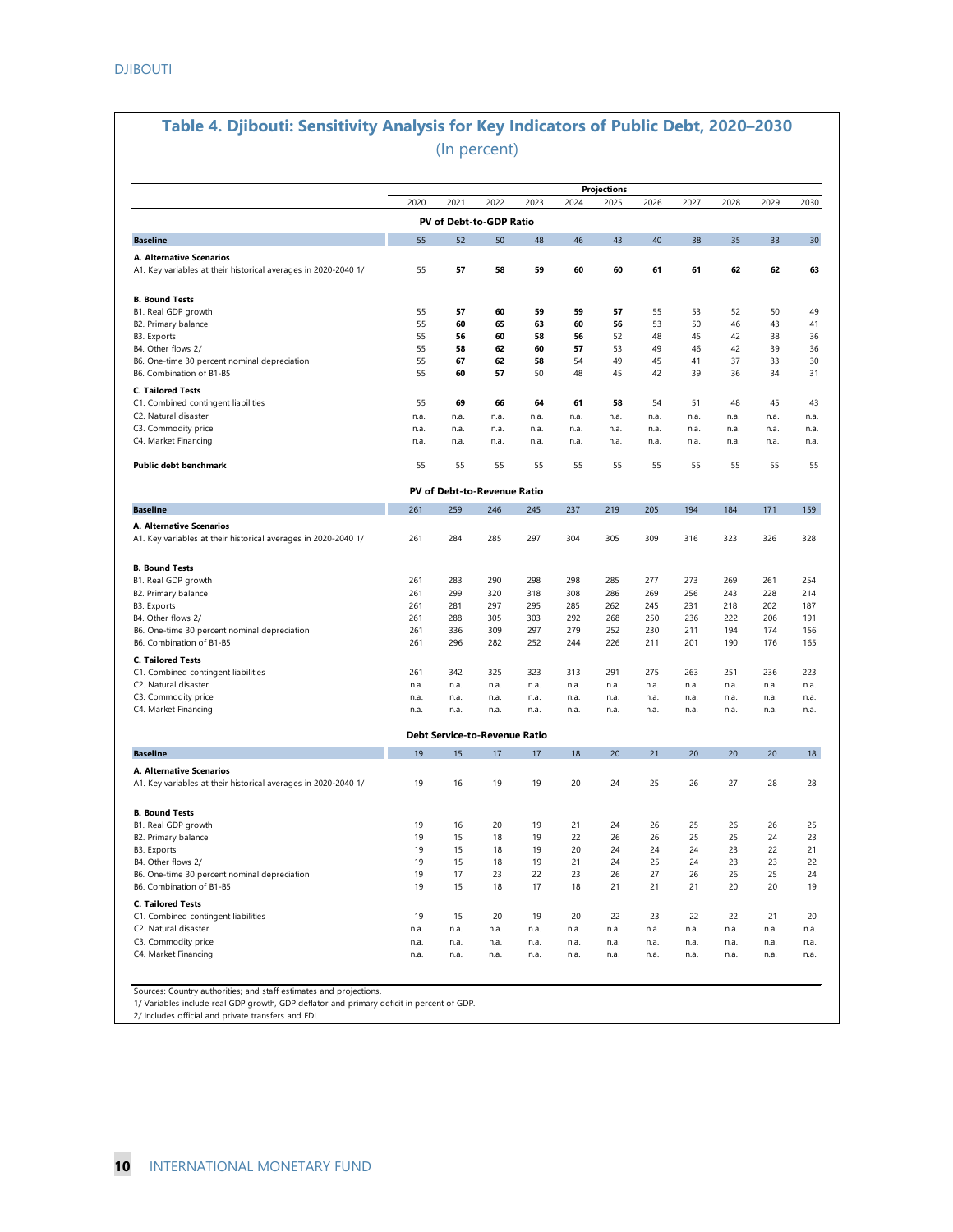## **Statement by Mr. Raghani, Executive Director for Djibouti and Mr. N'Sonde and Mr. Olhaye, Advisors to the Executive Director**

# **I. Introduction**

On behalf of our Djiboutian authorities, we thank the Executive Board, Management and Staff for their continued and valued support. Our authorities are appreciative of the speedy response to their requests for emergency assistance during this exceptionally difficult period.

The coronavirus (COVID-19) pandemic has severely impacted Djibouti. The number of COVID-19 cases is still rising. Growth is fading as global slowdown coupled with vital mitigation and containment measures are affecting Djibouti's logistics sector and trade services, the backbone of its economy. Furthermore, the impact of the pandemic is curtailing FDI. Consequently, the external and fiscal positions have deteriorated in a significant manner while the short-term outlook is worsening rapidly, giving rise to urgent and large financing needs. Against this backdrop, the authorities request a disbursement under the Rapid Credit Facility (RCF) in the amount of SDR 31.8 million (100 percent of quota) to cope with the economic impact of the shock. In the same vein, they request debt relief under the Catastrophe Containment and Relief Trust (CCRT) in an amount up to SDR 6.03 million to cover payments due to the Fund until April 13, 2022.

# **II. Economic Performance Prior to the Pandemic**

Growth was strong in 2019 at 7.5 percent, driven by critical large-scale investments in transshipment, trading and logistics sectors over the recent years, positioning Djibouti as the regional trade and logistics hub. Investments in tourism and telecommunications have further contributed to growth. On the fiscal front, the deficit had fallen sharply to 0.8 percent of GDP in 2019 due to subsequent reduction in capital spending. The authorities have been steady in their commitment to strengthen debt sustainability. Moreover, they have reached a good understanding with Exim Bank of China on restructuring an important railway loan.

# **III. Impact of the Pandemic**

The COVID-19 outbreak and the ensuing global economic recession has led Djibouti's trade and logistics-based economy to weaken even before the country's first coronavirus case was reported on March 23rd. In response, the authorities quickly put in place strict containment and mitigation measures. In particular, they have banned all cross-border travel, closed schools and restaurants, cancelled all public events, including religious gatherings, and imposed a stay-at-home order for non-essential employees.

Containment measures are having a severe adverse impact on Djibouti's large informal sector, which accounts for an important source of income for a significant population of refugees and migrants. At the same time, Djibouti has been hit hard by flash floods recently,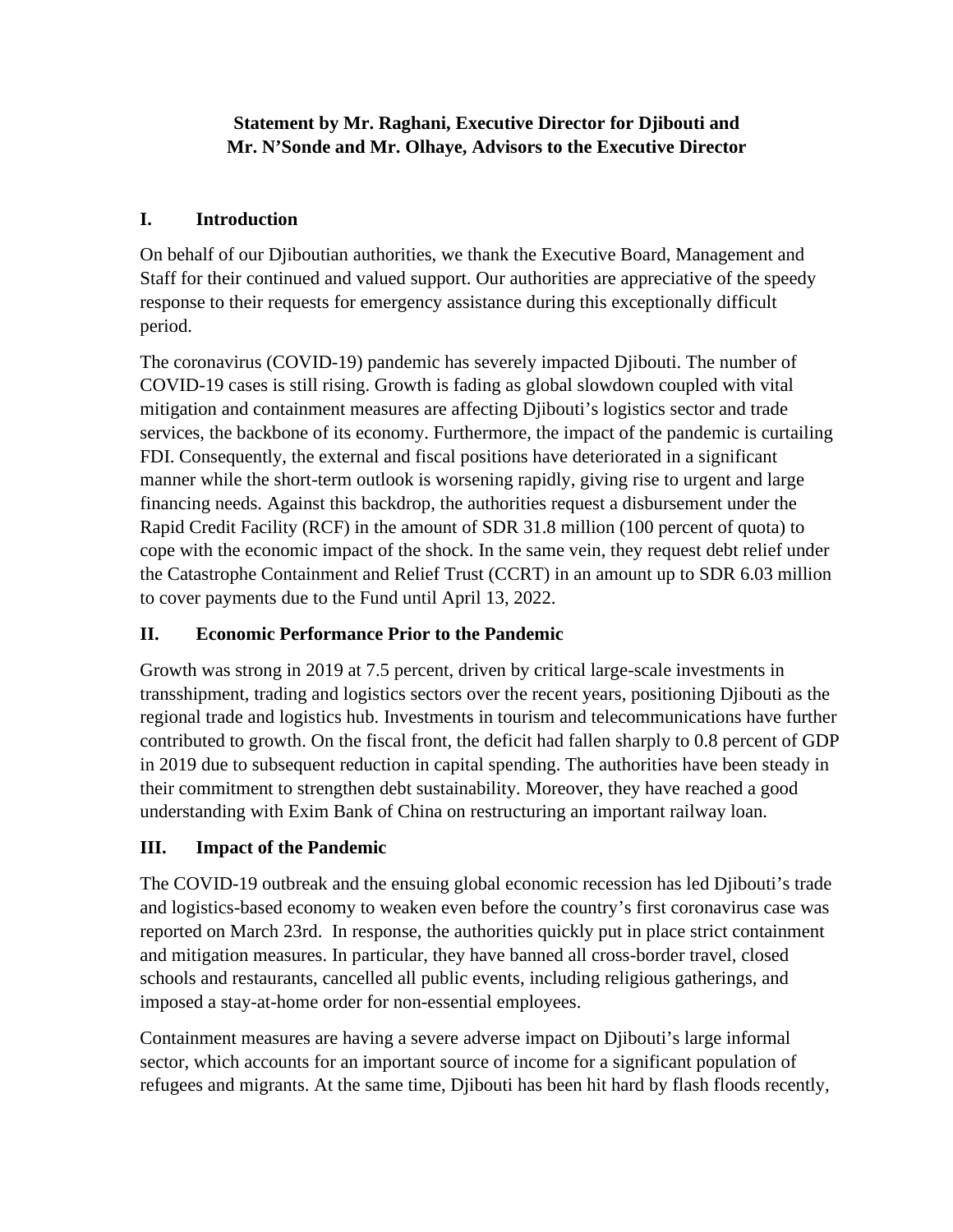which have resulted in landslides, human casualties and destruction of homes, and left key roadways damaged. Food security in the region is also threatened by desert locust swarms.

As a result of the pandemic and the unavoidable containment and mitigation measures, the economy is projected to contract sharply by 1 percent of GDP in 2020, a more than 8percentage point downward swing from 2019. The fiscal deficit is expected to widen markedly this year on the back of increased expenditures of 2.4 percent of GDP stemming notably from additional health costs and emergency spending to support businesses and households. Domestic revenues are projected to drop by an estimated 0.9 percent of GDP. Furthermore, depressed demand for Djibouti's port and associated services and weaker tourism sector will reduce the current account balance by 4.2 percent of GDP. The balance of payments needs resulting from the crisis is projected at US\$ 164 million, equivalent to 4.8 percent of GDP. Moreover, the risks of a deeper economic recession remain high.

### **IV. Policy Responses to the Pandemic**

Under the leadership of the Head of State, H.E. Ismael Omar Guelleh, a high-level task force was formed to coordinate, implement and oversee essential containment and mitigation measures described above, with a focus on containing the spread of the virus, minimizing the human losses and mitigating the economic fallout. Notable progress has been made on containment and prevention (contact tracing and isolation), and testing, including through household door-to-door operations.

On the fiscal front, the authorities aim to create more space to accommodate additional health spending, enhance support for businesses and households, and increase social spending for the most vulnerable populations, including the large number of refugees, homeless and migrant populations. In this regard, spending has been rationalized during this period to focus primarily on COVID-19 related expenditures. Later this month, the Parliament is expected to adopt a supplementary budget. Our authorities are committed to ensuring transparency in the use of emergency funding. In this vein, they will publish on the Ministry of Budget's website all COVID-19 related expenditures in excess of US\$ 100,000 and commission an independent ex-post audit of pandemic-related spending.

The authorities recognize the fine balance that must be struck between allowing a fiscal deficit in the short-term and maintaining debt sustainability. In this connection, they reaffirm their determination to place the debt-to-GDP ratio on a downward trajectory by maximizing revenue generation from key investment projects once the pandemic subsides. What is more, they will continue to prioritize concessional financing and FDI for funding key projects while bolstering their public financial and debt management capacities. The authorities are also exploring other avenues to enhance domestic resource mobilization with the technical assistance of the IMF and the World Bank, including streamlining special freezone regimes. It is worth noting that these arrangements have played a pivotal role in attracting business and spurring private sector development in Djibouti.